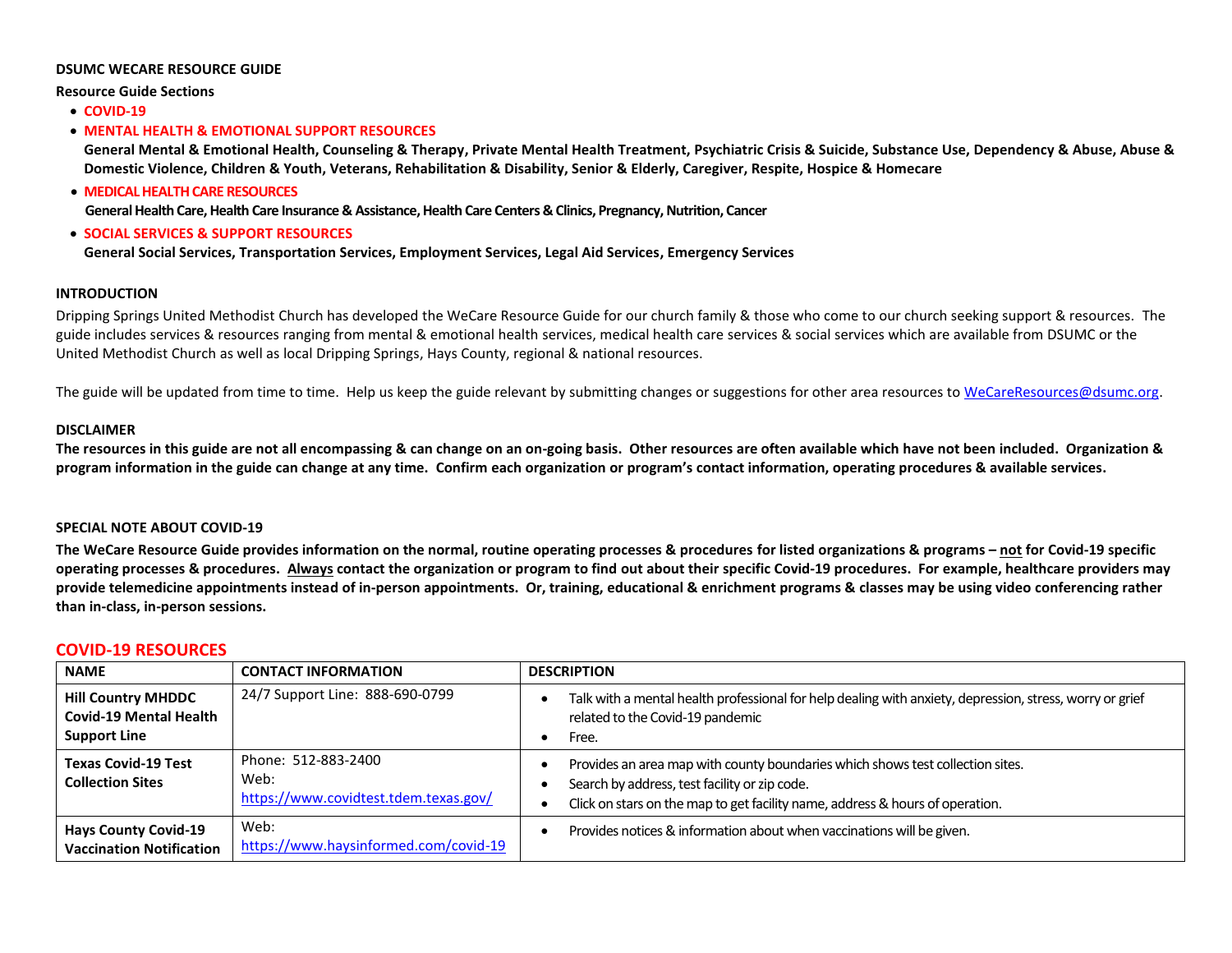|                                                                                                                    | Facebook page:<br>https://www.facebook.com/hayscountyte<br><u>xas</u><br>Text: COVID to 844-928-3213                                   | This Hays County website & Facebook page gives notices about upcoming vaccination availability & when<br>the Hays County appointment registration portal will be open. Once the portal is open, the website &<br>Facebook page provides a link to access the appointment registration site.<br>The Hays County website & Facebook page also has a vaccination pre-registration link for those who<br>qualify. Pre-registration does not guarantee an appointment.<br>If you have internet access or a smart phone, use that to go through the appointment process.<br>If you do not have internet access & do not have a smart phone, call 512-938-1650 to go through the<br>appointment process. |
|--------------------------------------------------------------------------------------------------------------------|----------------------------------------------------------------------------------------------------------------------------------------|---------------------------------------------------------------------------------------------------------------------------------------------------------------------------------------------------------------------------------------------------------------------------------------------------------------------------------------------------------------------------------------------------------------------------------------------------------------------------------------------------------------------------------------------------------------------------------------------------------------------------------------------------------------------------------------------------|
| <b>Hays County &amp; Texas</b><br><b>HHS Dept. Of State</b><br><b>Health Services Covid-19</b><br><b>Resources</b> | Texas HHS Phone: 512-776-7111<br>Hays County Website:<br>hayscountytx.com/2020/04/14/resources-<br>for-residents-affected-by-covid-19/ | Hays County list of resources for residents who have lost their jobs or need food, mental health support,<br>or other assistance due to the COVID-19 pandemic.<br>Resources are also available for small businesses and nonprofits.<br>Persons who need help & live within a city limit in Hays County should also check their city's website for<br>additional assistance that may be available.<br>Texas Health & Human Services (HHS) Dept. of State Health Services also has information about the Texas<br>Covid-19 response.                                                                                                                                                                |

# **MENTAL HEALTH & EMOTIONAL SUPPORT RESOURCES**

# **GENERAL MENTAL & EMOTIONAL HEALTH**

| <b>NAME</b>               | <b>CONTACT INFORMATION</b>                                                                                                                                                                                                    | <b>DESCRIPTION</b>                                                                                                                                                                                                                                                                                                                                                                                                                                                                                                                                                                                                                                                |
|---------------------------|-------------------------------------------------------------------------------------------------------------------------------------------------------------------------------------------------------------------------------|-------------------------------------------------------------------------------------------------------------------------------------------------------------------------------------------------------------------------------------------------------------------------------------------------------------------------------------------------------------------------------------------------------------------------------------------------------------------------------------------------------------------------------------------------------------------------------------------------------------------------------------------------------------------|
| <b>DSUMC Prayer Chain</b> | Contact: Amy Simons, DSUMC<br>Coordinator<br>Phone: 512-971-9909<br>Email: amitchhart@austin.rr.com<br>Prayer Request Email: prayer@dsumc.org<br>Web:<br>https://dsumc.churchcenter.com/groups/<br>online-groups/prayer-chain | Being part of the DSUMC Prayer Chain provides prayer support for you, our DSUMC church family & our<br>community.<br>To join our DSUMC Prayer Chain, go to https://dsumc.churchcenter.com/groups/online-groups/prayer-<br>chain.<br>Email a prayer request to <i>prayer@dsumc.org</i> It will be added to the prayer list.<br>$\bullet$                                                                                                                                                                                                                                                                                                                           |
| <b>DSUMC WeCare</b>       | Contact: DSUMC Church Office<br>Phone: 512-894-7123<br>Email: wecare@dsumc.org                                                                                                                                                | Keeps DSUMC church staff abreast of when church family is ill, in the hospital or wants a visitation.<br>Be our eyes & ears by letting church staff know!<br>Seeks & communicates about resources within DSUMC & outside the church in our community.<br>Publishes the WeCare Resource Guide. Email wecareresources@dsumc.org to provide suggestions for<br>$\bullet$<br>local mental & emotional health, medical health care & social services resources.                                                                                                                                                                                                        |
| <b>DSUMC DivorceCare</b>  | Linda Snow<br><b>DSUMC Lay Minister</b><br>DivorceCare Group Leader<br>Phone: 512-619-9975<br>Email: EmbroideryDetails@gmail.com<br>Address: 28900 Ranch Road 12,<br>Dripping Springs, TX 78620<br>Qualifications include:    | Participants in separation & divorce find tools, teaching & support to help us deal with our pain, give us<br>$\bullet$<br>hope for the future, including possible reconciliation, & move toward rebuilding your life.<br>Reduce or eliminate the loss, confusion & isolation encountered with separation or divorce.<br>$\bullet$<br>Faith based & Biblically centered.<br>$\bullet$<br>An online class using video, Bible study guide & online meetings for individual & group learning &<br>discussion. Participants are encouraged to repeat the course.<br>\$15 per person for materials, scholarships available.<br>$\bullet$<br>Meets weekly for 13 weeks. |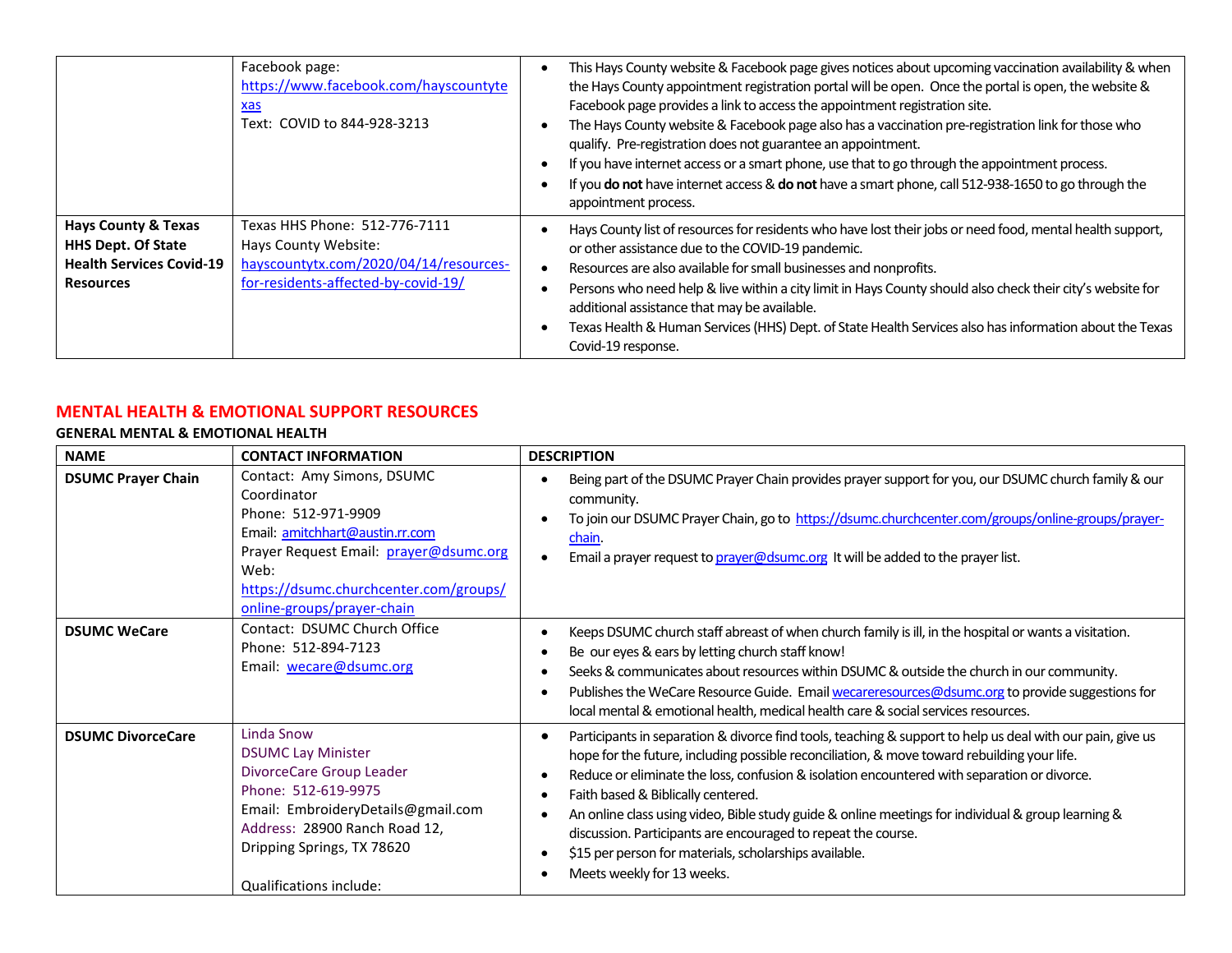|                                                                                                                              | <b>DSUMC Certified Lay Minister</b><br>$\bullet$<br>DivorceCare trained<br>$\bullet$<br>Christian Care & Counseling trained<br>٠<br>Mental Health First Aid trained                                                                                                                                                                                                                                                                       |                                                                                                                                                                                                                                                                                                                                                                                                                                                                                                                                                                                                                                                                                                                                                                                                  |
|------------------------------------------------------------------------------------------------------------------------------|-------------------------------------------------------------------------------------------------------------------------------------------------------------------------------------------------------------------------------------------------------------------------------------------------------------------------------------------------------------------------------------------------------------------------------------------|--------------------------------------------------------------------------------------------------------------------------------------------------------------------------------------------------------------------------------------------------------------------------------------------------------------------------------------------------------------------------------------------------------------------------------------------------------------------------------------------------------------------------------------------------------------------------------------------------------------------------------------------------------------------------------------------------------------------------------------------------------------------------------------------------|
| <b>DSUMC GriefShare</b>                                                                                                      | <b>Linda Snow</b><br><b>DSUMC Lay Minister</b><br><b>GriefShare Group Leader</b><br>Phone: 512-619-9975<br>Email: EmbroideryDetails@gmail.com<br>Address: 28900 Ranch Road 12,<br>Dripping Springs, TX 78620<br><b>Qualifications include:</b><br><b>DSUMC Certified Lay Minister</b><br>٠<br>GriefShare trained<br>$\bullet$<br>Christian Care & Counseling trained<br>$\bullet$<br>Mental Health First Aid trained                      | A friendly, compassionate group of people who walk alongside those going through one of life's most<br>$\bullet$<br>difficult experiences. Share your grief & burdens with friends who understand & also lend love & support<br>to others.<br>Find help & healing for the hurt of losing a loved one as well as learning how to move toward recovery &<br>$\bullet$<br>rebuilding your life.<br>Faith based & Biblically centered.<br>$\bullet$<br>An in-person (or online as needed) class using video seminar, group discussion & a personal workbook.<br>$\bullet$<br>Participants are encouraged to repeat the course.<br>Group setting for learning & discussion.<br>$\bullet$<br>\$15 per person for materials, scholarships available.<br>$\bullet$<br>Meets weekly for 13 weeks.<br>٠    |
| <b>DSUMC Stephen</b><br><b>Ministry</b>                                                                                      | Ken Heffley<br><b>DSUMC Stephen Ministry Referral</b><br>Coordinator<br>Phone: 214-212-1548<br>Email: k.heff2020@gmail.com<br>Address: 28900 Ranch Road 12,<br>Dripping Springs, TX 78620<br>Qualifications include:<br><b>DSUMC Stephen Ministry Referral</b><br>٠<br>Coordinator<br>DSUMC Stephen Ministry Leader &<br>$\bullet$<br>Minister<br>Stephen Leader trained<br>$\bullet$<br>Stephen Minister Caregiving trained<br>$\bullet$ | F or those experiencing grief, loneliness, divorce, hospitalization, disability, job loss & other life crises.<br>$\bullet$<br>A Stephen Minister (a DSUMC member) partners with a church family member or someone in our<br>$\bullet$<br>community. He or she confidentially listens, cares, encourages & provides emotional & spiritual support.<br>Trained in caring ministry, assertive relating, spiritual gifts discovery, grief support, spiritual growth &<br>$\bullet$<br>more.<br>Faith based & Biblically centered & focused on church & community.<br>$\bullet$<br>No cost & no set duration.<br>$\bullet$<br>Completely confidential.<br>٠<br>Participants will be paired with a Stephen Minister of the same sex.<br>$\bullet$<br>Provides one-on-one Christian care.<br>$\bullet$ |
| <b>DSUMC &amp; Texas</b><br><b>Methodist Foundation</b><br><b>Putting Your House In</b><br>Order: End of Life<br>Stewardship | Linda Snow<br><b>DSUMC Lay Minister</b><br>Phone: 512-619-9975<br>Email: EmbroideryDetails@gmail.com<br>Address: 28900 Ranch Road 12,<br>Dripping Springs, TX 78620<br>Qualifications include:<br><b>DSUMC Certified Lay Minister</b><br>$\bullet$<br>Putting Your House In Order trained<br>٠                                                                                                                                            | This Texas Methodist Foundation workshop is conducted occasionally as needed. Call if interested in the<br>$\bullet$<br>workshop.<br>Put your business & personal affairs into good order by updating your financial affairs, formalize your<br>$\bullet$<br>funeral plans & mend your family fences.<br>Topics include independent/assisted/skilled nursing living, planning funerals/cremations, during life/after<br>$\bullet$<br>death organ donation as well as preparing & communicating about legal documents, chronicling<br>information for probate, financial affairs & advanced directives.<br>\$10 per person for materials.<br>$\bullet$                                                                                                                                            |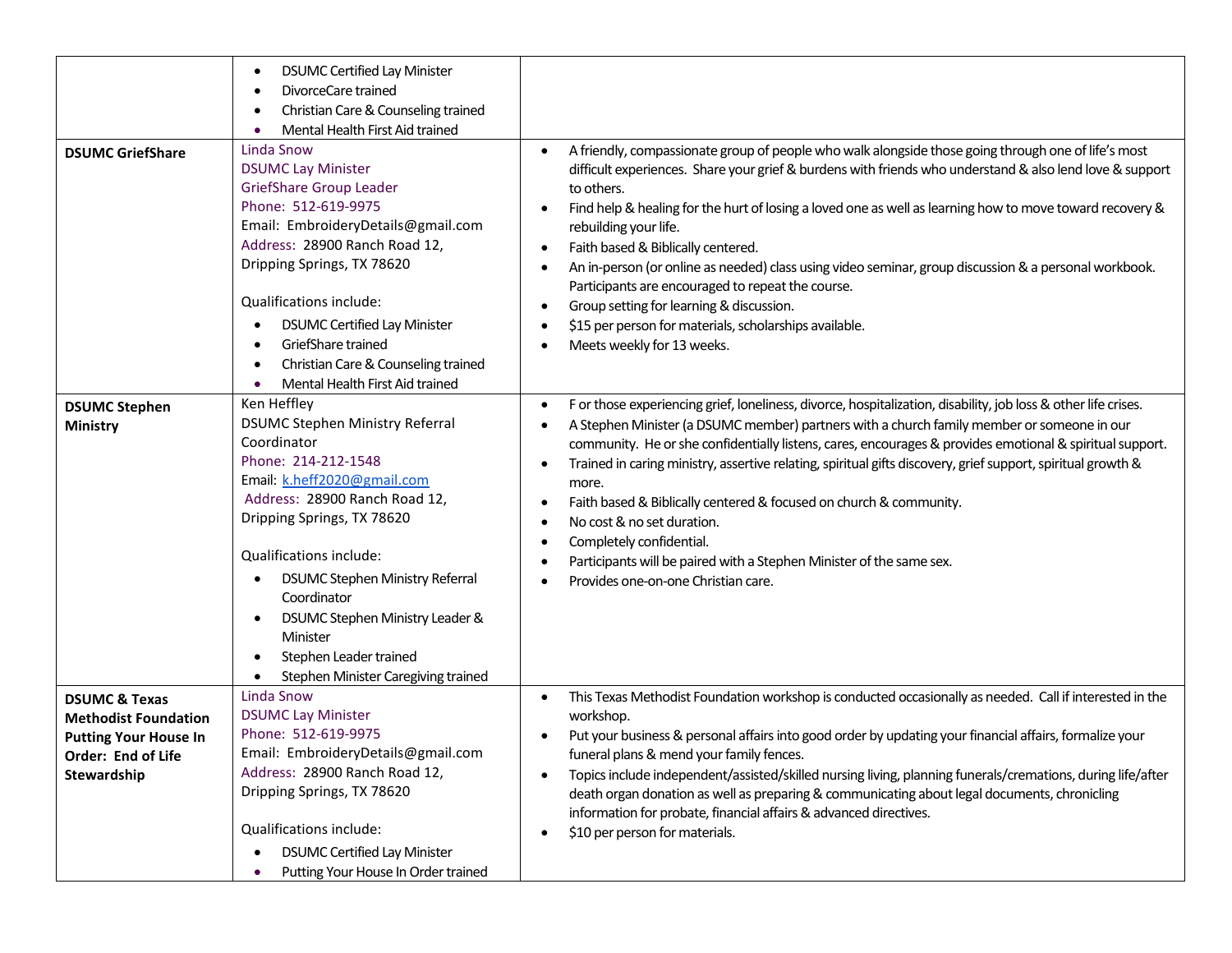| <b>UMC Parenting - San</b>                       | United Methodist Church San Marcos                                                                                                                                                                                                                                                 | Sponsored by UMC Methodist Healthcare Ministries.<br>$\bullet$                                                                                                                                                                                                                                                                                                                                                                                                                                                                                                                                                                                                                                                                                                                                                                                                                                                                                                                |
|--------------------------------------------------|------------------------------------------------------------------------------------------------------------------------------------------------------------------------------------------------------------------------------------------------------------------------------------|-------------------------------------------------------------------------------------------------------------------------------------------------------------------------------------------------------------------------------------------------------------------------------------------------------------------------------------------------------------------------------------------------------------------------------------------------------------------------------------------------------------------------------------------------------------------------------------------------------------------------------------------------------------------------------------------------------------------------------------------------------------------------------------------------------------------------------------------------------------------------------------------------------------------------------------------------------------------------------|
| <b>Marcos</b>                                    | Phone: 512.392.6001                                                                                                                                                                                                                                                                | <b>Meld Parent Support Groups</b>                                                                                                                                                                                                                                                                                                                                                                                                                                                                                                                                                                                                                                                                                                                                                                                                                                                                                                                                             |
|                                                  | Web: www.fumcsm.org<br>Address: 129 W. Hutchinson, San Marcos,<br>TX 78666<br>Parenting Program Manager Phone: 800-<br>959-6673 - Marla                                                                                                                                            | Learn about health & safety, child guidance & development, family management, personal development<br>٠<br>& other topics related to successful parenting.<br>There are different programs, including Meld Young Families for parents ages 13 to 25, Meld Growing<br>$\bullet$<br>Families for parents ages 26 & older, grandparents or other family members who actively parent children<br>& Meld Special Needs group: for parents/caregivers raising children living with a wide range of illnesses &<br>disabilities.<br>Available for English, Spanish & bilingual groups.<br>$\bullet$                                                                                                                                                                                                                                                                                                                                                                                  |
|                                                  |                                                                                                                                                                                                                                                                                    | <b>Parents as Teachers Home Visitation Program</b>                                                                                                                                                                                                                                                                                                                                                                                                                                                                                                                                                                                                                                                                                                                                                                                                                                                                                                                            |
|                                                  |                                                                                                                                                                                                                                                                                    | Provides personal home visits to families & group connection events focused on parent-child interaction,<br>$\bullet$<br>development-centered parenting, & family well-being.<br>Supports parents throughout pregnancy until their children enter school full-time by providing health,<br>$\bullet$<br>hearing, vision & developmental screenings for eligible children.<br>Connects families to resources & helps them overcome barriers to accessing those resources.<br>$\bullet$<br>Available in English & Spanish.                                                                                                                                                                                                                                                                                                                                                                                                                                                      |
|                                                  |                                                                                                                                                                                                                                                                                    | <b>Parents Helping Parents Support Groups</b>                                                                                                                                                                                                                                                                                                                                                                                                                                                                                                                                                                                                                                                                                                                                                                                                                                                                                                                                 |
|                                                  |                                                                                                                                                                                                                                                                                    | An early education program based on the belief that parents are the first teachers & best advocates for<br>their children. Parents learn about health safety, child development, child guidance, family management<br>& personal growth.<br>Topics include, but are not limited to, parents raising teens; parents with children 3 to 12 & teen parents.<br>$\bullet$<br>Operates in 12-week sessions.<br>$\bullet$<br>Must be a parent/child caregiver who wants to learn & share experiences, has a positive attitude &<br>$\bullet$<br>respects others opinions/beliefs.<br>Available for English & Spanish groups.<br>$\bullet$                                                                                                                                                                                                                                                                                                                                           |
| <b>Stress &amp; Anxiety Phone</b><br><b>Apps</b> | <b>Self-Help Anxiety Management</b><br>Web Itunes: apps.apple.com/us/app/self-<br>help-for-anxiety-<br>management/id666767947<br>Web Google Play:<br>play.google.com/store/apps/details?id=uk<br>.co.mindgardentech.sam<br><b>Breathe2Relax</b><br>Web Itunes:<br>Web Google Play: | The Self-Help Anxiety Management app offers a range of self-help methods for people who are serious<br>$\bullet$<br>about learning to manage their anxiety. Developed by a university team of psychologists, computer<br>scientists and student users.<br>The Breathe2Relax app provides stress management tools & exercises with information on the effects of<br>$\bullet$<br>stress on the body. The app includes breathing exercises documented to decrease the body's 'fight-or-<br>flight' (stress) response & help with mood stabilization, anger control & anxiety management.<br>Can be used individually or with your healthcare provider.<br>$\bullet$<br>This information provided by Texas Health & Human Services. For more information, go to:<br>hhs.texas.gov/services/mental-health-substance-use/mental-health-crisis-services.<br>For information on how to contact Texas HHS offices & service agencies, go to: www.hhs.texas.gov/about-<br>hhs/find-us. |
| <b>The Samaritan Center</b><br>for Counseling    | Phone: 512-451-7337<br>Address: 129 W. Hutchinson, San Marcos,<br>TX 78666                                                                                                                                                                                                         | Located at First United Methodist Church San Marcos<br>$\bullet$<br>Vision is to have a healthy & compassionate community where every individual achieves mental, physical,<br>$\bullet$<br>spiritual & social well-being. Uses a holistic approach to mental health for all ages, whole families & the<br>military community.                                                                                                                                                                                                                                                                                                                                                                                                                                                                                                                                                                                                                                                |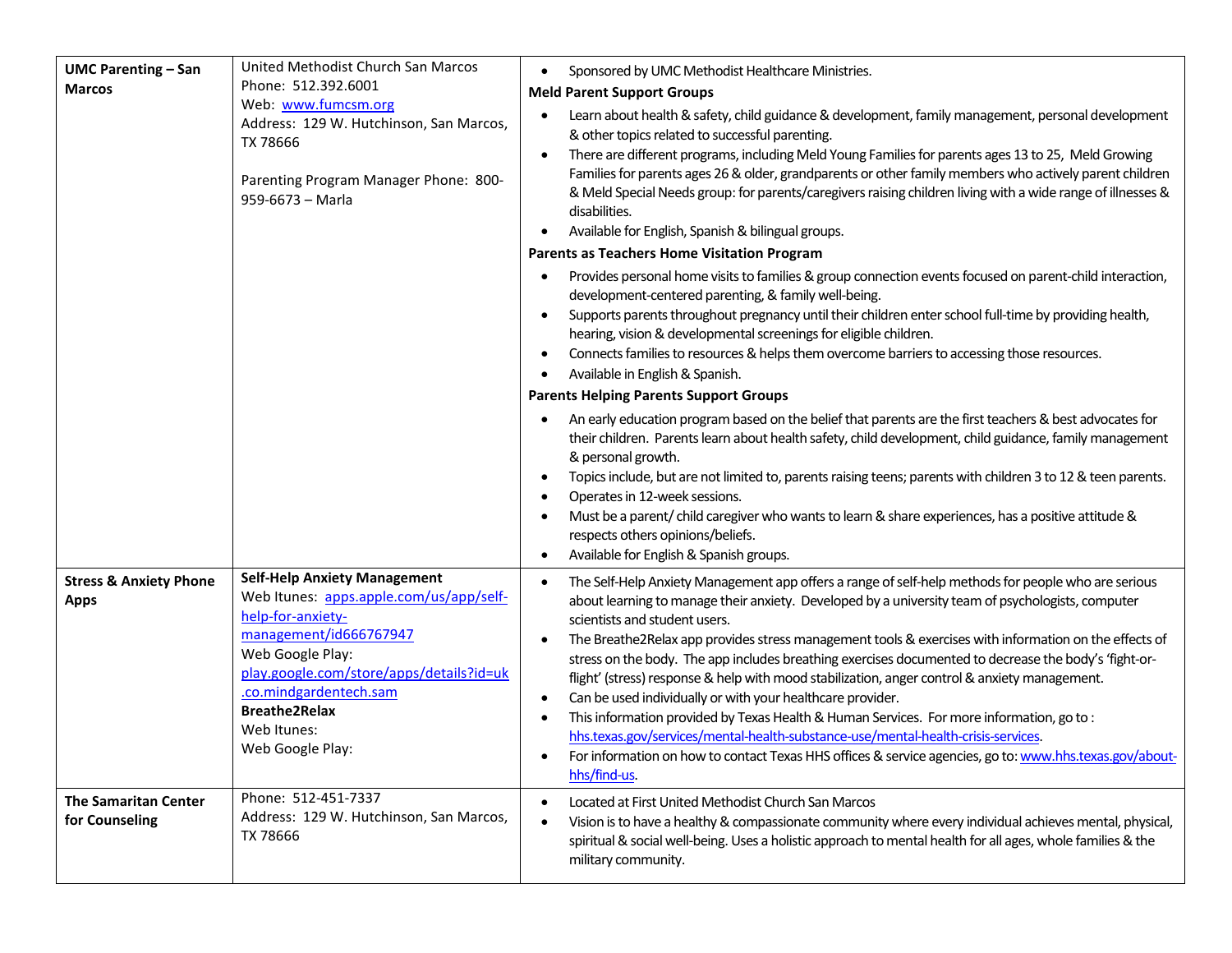|                                                                                                                 |                                                                                                                                                                                                                                                                                                                                                                                                                                                                                       | Provides a path to wellness using mental health counseling for children, adolescents, adults & families,<br>group therapy, pastoral counseling, peer support services.<br>Also provides integrative medicine including acupuncture, tai chi, nutrition counseling & herbal medicine<br>$\bullet$<br>as well as wellness education for communities, schools, churches & organizations.<br>Offers online therapy (telehealth). Call for more information.<br>$\bullet$<br>Partners with the Military Veteran Peer Network to provide additional support for veterans & their<br>families.                                                                                                                                                                                                                                                                                                                                                                                                                                                                                                                                          |
|-----------------------------------------------------------------------------------------------------------------|---------------------------------------------------------------------------------------------------------------------------------------------------------------------------------------------------------------------------------------------------------------------------------------------------------------------------------------------------------------------------------------------------------------------------------------------------------------------------------------|----------------------------------------------------------------------------------------------------------------------------------------------------------------------------------------------------------------------------------------------------------------------------------------------------------------------------------------------------------------------------------------------------------------------------------------------------------------------------------------------------------------------------------------------------------------------------------------------------------------------------------------------------------------------------------------------------------------------------------------------------------------------------------------------------------------------------------------------------------------------------------------------------------------------------------------------------------------------------------------------------------------------------------------------------------------------------------------------------------------------------------|
| <b>Hill Country Mental</b><br>Health &<br>Developmental<br><b>Disabilities (MHDD)</b><br>Center                 | For Mental Health Services-refer to The<br>Scheib Mental Health Center listing or to<br>the MHDD Kyle Mental Health Center<br>(below).<br>MHDD Phone: 512-392-7151<br><b>MCOT Crisis Hotline: 877-466-0660</b><br>Web: www.hillcountry.org<br><b>MHDD Kyle Mental Health Center</b><br>Phone: 512-392-8953<br>Toll Free: 844-327-1274<br>Address: 1300 Darcy Lane, Suites 120-<br>130, Kyle, TX 78640<br>For Intellectual & Developmental<br>Disabilities (IDD) Services-refer to The | Offers programs for adult & children behavioral (mental & physical) health, intellectual & developmental<br>$\bullet$<br>disabilities, substance abuse, crisis care & justice involved services.<br>MHDD resources for Hays County include: Youth Crisis Respite Center (Scheib), Hays County Service<br>$\bullet$<br>Coordination, Hays County IDD Center (Scheib), Scheib Mental Health Center & Kyle Mental Health<br>Center. Refer to separate listings for each of these resources.<br>Hill Country MHDD Services include: Children & Adolescent Services, Co-Occurring Psychiatric &<br>Substance Use Disorder (COPSD), Crisis Stabilization Unit, Intellectual & Developmental Disabilities<br>Services, Justice Involved Services, Mental/Behavioral Health, Mobile Crisis Outreach Team (MCOT), Peer<br>Services, Substance Use Disorder Outpatient Services, Veteran Services & Youth Crisis Respite<br>To find information on other local resources outside of the Hill Country MHDD organization, go to<br>$\bullet$<br>www.hillcountry.org/all_services/<br>Website is available in English & Spanish.<br>$\bullet$ |
| <b>Hill Country</b><br><b>MHDD/Scheib Center</b><br><b>Mobile Crisis Outreach</b><br>Team (MCOT)                | <b>Scheib IDD Center</b><br>Phone: 512-392-7151<br>MCOT Crisis Hotline 877-466-0660                                                                                                                                                                                                                                                                                                                                                                                                   | Hill Country MHDD Mobile Crisis Outreach Team's mission is to provide a professional & humane<br>$\bullet$<br>response to individuals in a mental health crisis situation using the least restrictive intervention &<br>treatment methods possible.<br>MCOT provides prompt screening, psychiatric assessments & medication treatment, stabilization, crisis<br>$\bullet$<br>resolution & referrals to appropriate community resources.<br>MCOT services are strictly confidential.<br>$\bullet$<br>MCOT operates as part of Hill Country Community MHDD & The Scheib Mental Health Center.                                                                                                                                                                                                                                                                                                                                                                                                                                                                                                                                      |
| <b>Scheib Mental Health</b><br>Center, part of The<br><b>Scheib Center</b>                                      | Phone: 512-392-7151<br>Toll Free: 888-648-3947<br>Address: 1200 N. Bishop, San Marcos, TX<br>78666                                                                                                                                                                                                                                                                                                                                                                                    | The Scheib Mental Health Center provides mental health & mental disability services to residents in San<br>$\bullet$<br>Marcos & Hays County primarily to those without insurance & those on Medicaid.                                                                                                                                                                                                                                                                                                                                                                                                                                                                                                                                                                                                                                                                                                                                                                                                                                                                                                                           |
| <b>Scheib Intellectual &amp;</b><br>Developmental<br>Disabilities (IDD) Center,<br>part of The Scheib<br>Center | Phone: 512-392-7104<br>Referral Hotline: 830-387-5970, leave<br>message<br>Address: 1200 N. Bishop, San Marcos, TX<br>78666                                                                                                                                                                                                                                                                                                                                                           | Helps individuals & their families choose as well as access quality, cost-efficient intellectual &<br>$\bullet$<br>developmental disability services & support.<br>For more information on services & eligibility, call the Referral Hotline (830-387-5970) & leave a voice<br>$\bullet$<br>message. Someone will get back in touch with you as soon as possible so please be patient.                                                                                                                                                                                                                                                                                                                                                                                                                                                                                                                                                                                                                                                                                                                                           |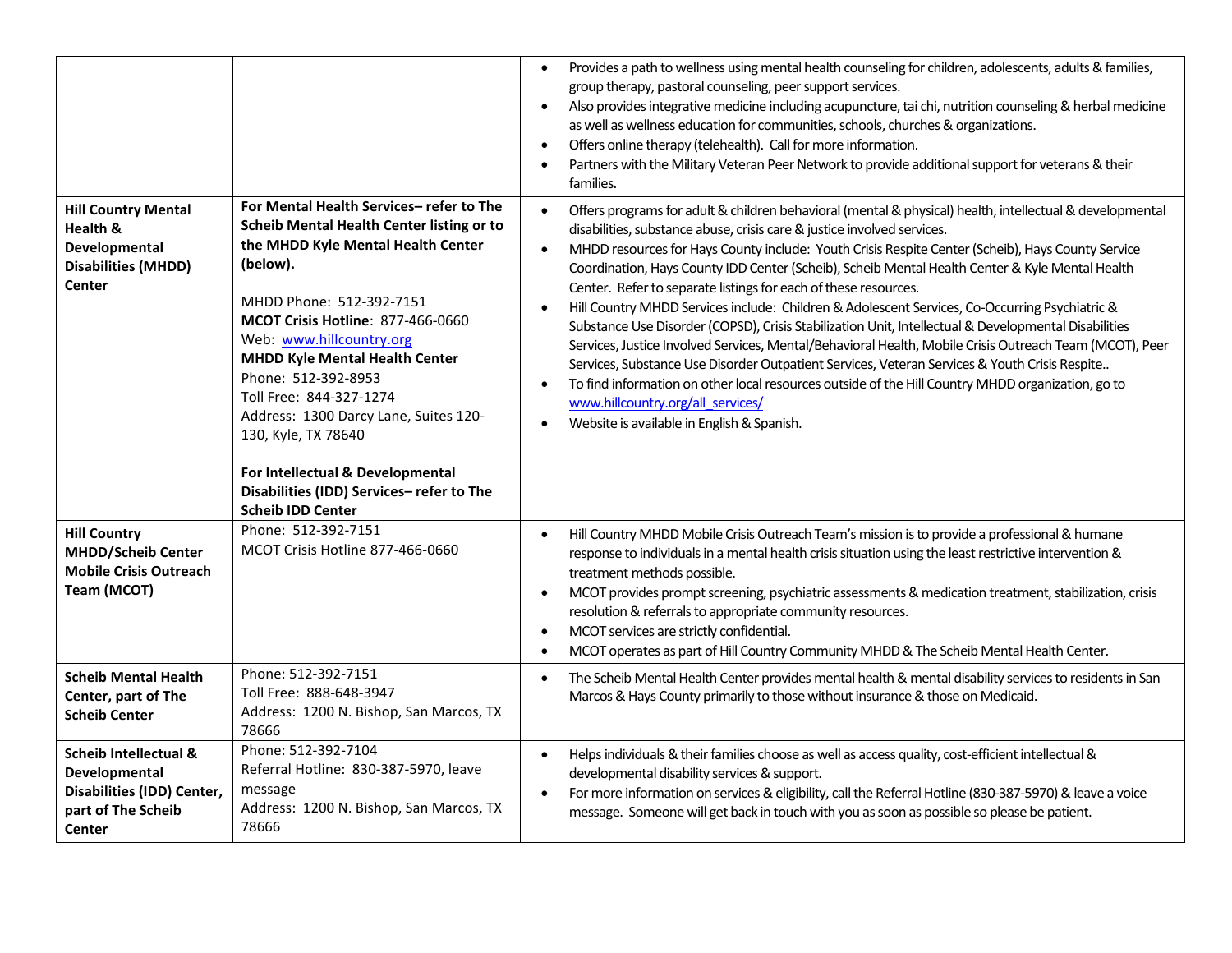| <b>Scheib Youth Crisis</b><br><b>Respite Center, part of</b><br><b>The Scheib Center</b>                            | Phone: 512-667-9870<br>Address: 614 N. Bishop St., San Marcos,<br>TX 78666                                                                                                                                                                                                                                                                                                                                                            | Youth mental health services.<br>$\bullet$<br>Scheib Youth Crisis Respite Center serves teenagers between the ages of 13 and 17 who are experiencing<br>$\bullet$<br>a need for a short-term "break" from a pending or existing stressor. Referrals can be self or family<br>initiated. Referrals may also come from schools, law enforcement, mental health facilities, hospitals &<br>local mental health professionals.<br>The center provides short-term residential crisis services to youth with low risk of harm to self or others.<br>$\bullet$<br>Respite services are provided in a safe, caring, traditional home environment with 24-hour supervision.<br>Activities are individualized to target & alleviate the immediate challenges the youth & their family are<br>experiencing. While at the Center, youth continue their education & are offered social as well as<br>recreational activities.                                                                                                                                                                                                                                                                                                |
|---------------------------------------------------------------------------------------------------------------------|---------------------------------------------------------------------------------------------------------------------------------------------------------------------------------------------------------------------------------------------------------------------------------------------------------------------------------------------------------------------------------------------------------------------------------------|-----------------------------------------------------------------------------------------------------------------------------------------------------------------------------------------------------------------------------------------------------------------------------------------------------------------------------------------------------------------------------------------------------------------------------------------------------------------------------------------------------------------------------------------------------------------------------------------------------------------------------------------------------------------------------------------------------------------------------------------------------------------------------------------------------------------------------------------------------------------------------------------------------------------------------------------------------------------------------------------------------------------------------------------------------------------------------------------------------------------------------------------------------------------------------------------------------------------|
| <b>National Alliance on</b><br><b>Mental Illness (NAMI)</b><br><b>Central Texas (formerly</b><br><b>NAMI Austin</b> | <b>Austin Resources:</b><br><b>NAMI Austin Information &amp; Resources</b><br>Phone: 512-420-9810<br>Email: info@namicentraltx.org<br>Web: www.namicentraltx.org/<br><b>Texas Resources:</b><br>NAMI Texas Phone: 512-693-2000<br>Web: www.namitexas.org<br><b>National Resources:</b><br>NAMI Information Line: 800-950-NAMI<br>(6264)<br>Text NAMI to 741741 for 24/7 free &<br>confidential crisis counseling<br>Web: www.nami.org | Provides information & resources for those interesting in learning more about mental health & other<br>$\bullet$<br>resources & those who are facing a mental health challenge. For online resources, go to:<br>www.namicentraltx.org/resources/<br>A wide variety of adult & family classes & programs are available. One program is for faith leaders.<br>$\bullet$<br>Register online, go to: www.namicentraltx.org. Click on the first tab - Support & Education.<br>NAMI has phone numbers for Crisis Intervention Teams (CITs). A CIT is a group of law enforcement<br>$\bullet$<br>officers specifically trained to respond to persons in a mental health crisis. A CIT has two primary<br>purposes:<br>- to respond to emergency calls involving mental health consumers in a mental crisis.<br>- to divert persons from the criminal justice system as well as connecting them with mental health<br>services.<br>IMPORTANT NOTE: In a life-threatening situation, call 911.<br>$\bullet$<br>For information on crisis support, go to www.namitexas.org/crisis/<br>$\bullet$<br>Suicide Assessment Card: namicentraltx.org/wp-<br>$\bullet$<br>content/uploads/2019/05/SuicidePreventionQuestions1.pdf |
| <b>Austin State Hospital</b>                                                                                        | Phone: 512-452-0381<br>After Hours Switchboard Phone: 512-452-<br>0381<br>Web:<br>www.hhs.texas.gov/services/mental-<br>health-substance-use/state-<br>hospitals/austin-state-hospital/<br>Address: 4110 Gualdalupe St., Bldg 781,<br>Floor 4, Room 419, Austin, TX 78751                                                                                                                                                             | A Texas Health & Human Services commission facility, the Austin State Hospital provides adult, adolescent & child<br>psychiatric services as well as specialty psychiatric services for older people or those with an intellectual or<br>developmental disability.<br>Patients typically stay short term until their condition stabilizes & they can return to their communities<br>where outpatient support services can be provided.<br>Provides low cost, overnight accommodations at The Family House for up to 4 families of current patients.<br>$\bullet$<br>The Family House is available 24/7 & visits may be arranged for through an ASH social worker. After hours<br>access (anytime other than 8am to 5pm) must be prearranged through the ASH switchboard at 512-452-<br>0381.<br>Web provides information in English & Spanish.                                                                                                                                                                                                                                                                                                                                                                  |

# **COUNSELING & THERAPY**

Besides the resources listed below, additional local counseling & therapist resources can be found in the Dripping Springs Psychotherapy Directory. Go to Web: [www.dspsychotherapy.org/](http://www.dspsychotherapy.org/) for more information. Or, go to [www.dspsychotherapy.org/therapist-listing](http://www.dspsychotherapy.org/therapist-listing) for a detailed list of therapists in the area.

| CON<br>1JF<br>.<br>$-$ |  | <b>NAME</b> | INC | <b>CRIPTION</b> |
|------------------------|--|-------------|-----|-----------------|
|------------------------|--|-------------|-----|-----------------|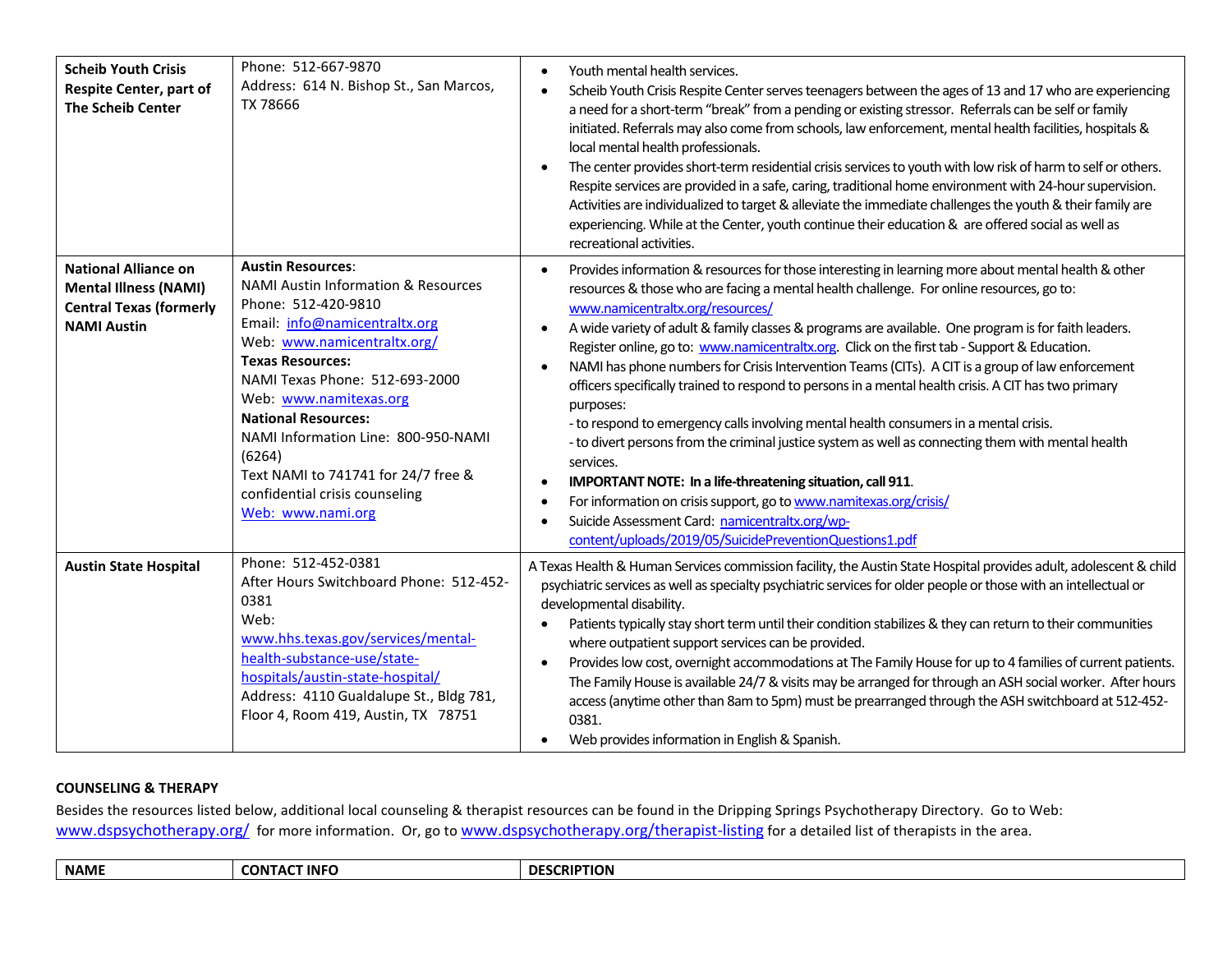| <b>Stacy Baugh, LCSW</b> | Stacy Baugh LCSW Therapy<br>Owner: Stacy Baugh, LCSW<br><b>Certified Positive Discipline Parent</b><br>Educator<br>Phone: 512-608-7071<br>Email: stacybaughtherapy@gmail.com<br>Web: www.stacybaughtherapy.com/<br>Address:<br>131 Benney Lane, Suite B103<br>Dripping Springs, TX 78620                                                                                                                                                                                                                                                                                        | Children 7+ years old, adolescents, adults, family therapy, parent coaching.<br>$\bullet$<br>Mental & emotional challenges including, ADHD, anger, anxiety, depression, divorce, life change<br>$\bullet$<br>adjustment, relationships, school difficulties, , self-injury, suicidal ideation. .<br>individual, group, and family counseling, treatment planning, and behavior modification.<br>$\bullet$<br>Christian/faith based.<br>$\bullet$<br>In person & telemedicine availability.<br>$\bullet$<br>Fee based, sliding scale availability.                                                                                                                                                                                                                                                                                                                    |
|--------------------------|---------------------------------------------------------------------------------------------------------------------------------------------------------------------------------------------------------------------------------------------------------------------------------------------------------------------------------------------------------------------------------------------------------------------------------------------------------------------------------------------------------------------------------------------------------------------------------|----------------------------------------------------------------------------------------------------------------------------------------------------------------------------------------------------------------------------------------------------------------------------------------------------------------------------------------------------------------------------------------------------------------------------------------------------------------------------------------------------------------------------------------------------------------------------------------------------------------------------------------------------------------------------------------------------------------------------------------------------------------------------------------------------------------------------------------------------------------------|
|                          | Credentials include:<br>Licensed Clinical Social Worker (LCSW)<br>٠<br>Master of Science in Social Work<br>(MSSW)<br>Certified Positive Discipline Parent<br>Educator.                                                                                                                                                                                                                                                                                                                                                                                                          |                                                                                                                                                                                                                                                                                                                                                                                                                                                                                                                                                                                                                                                                                                                                                                                                                                                                      |
| Lisa Blackwood           | <b>Austin Wellness PLLC</b><br>Owner: Lisa Blackwood<br>Phone: 512.257.0050 X113<br>Email: lisa@austin-wellness.com<br>Web: www.austin-wellness.com<br>Address:<br>10010 Anderson Mill Road, Austin, TX<br>78750<br>Credentials include:<br>Masters in Pastoral Counseling<br>Licensed Professional Counselor,<br>Supervisor (LPC<br>Desensitizing Reprocessing-S)<br>$\bullet$<br>Licensed Chemical Dependency<br>Counselor<br><b>EMDR Certified: Eye Movement</b><br>Certified Therapist<br>Collaborative Divorce Neutral<br>Professional<br>Secondary Teacher Certification. | Psychoanalysis & Psychotherapy<br>$\bullet$<br>Mental & chemical health issues including ADHD, anxiety, chemical addiction, depression,<br>$\bullet$<br>divorce/marriage/premarital counseling, grief/loss, OCD, PTSD & Trauma.<br>Spiritual direction.<br>$\bullet$<br>Collaborates with Individuals, couples, families & groups on theological & psychological themes with in-<br>$\bullet$<br>person & online therapy.<br>Unique training, workshops, seminars, retreats for groups, churches & businesses.<br>$\bullet$<br>Awareness for clients to learn skills to navigate life more effectively & to create meaningful change to<br>$\bullet$<br>have the quality of life you want & to foster wellness in mind, body, spirit & community by exploring new<br>ways of being.<br>Christian/faith based.<br>$\bullet$<br>In person & telemedicine availability. |
| <b>Michelle DeMarco</b>  | Michele DeMarco, LPC<br>Owner: David's Hope Counseling &<br>Associates<br>Phone: 512-756-5321<br>Email: dhc.demarco@gmail.com                                                                                                                                                                                                                                                                                                                                                                                                                                                   | Children 4-12 years old, adolescents 13-17 years old, adults 18+ years old.<br>$\bullet$<br>Specialties: School success, self-esteem, building healthy relationships, anxiety, grief, life transitions &<br>parenting support.<br>Uses play, sand tray, CBT, solution-focused, family systems & psychodynamic therapies.<br>$\bullet$<br>Off-hours appointments available Mon. through Sat.<br>$\bullet$                                                                                                                                                                                                                                                                                                                                                                                                                                                             |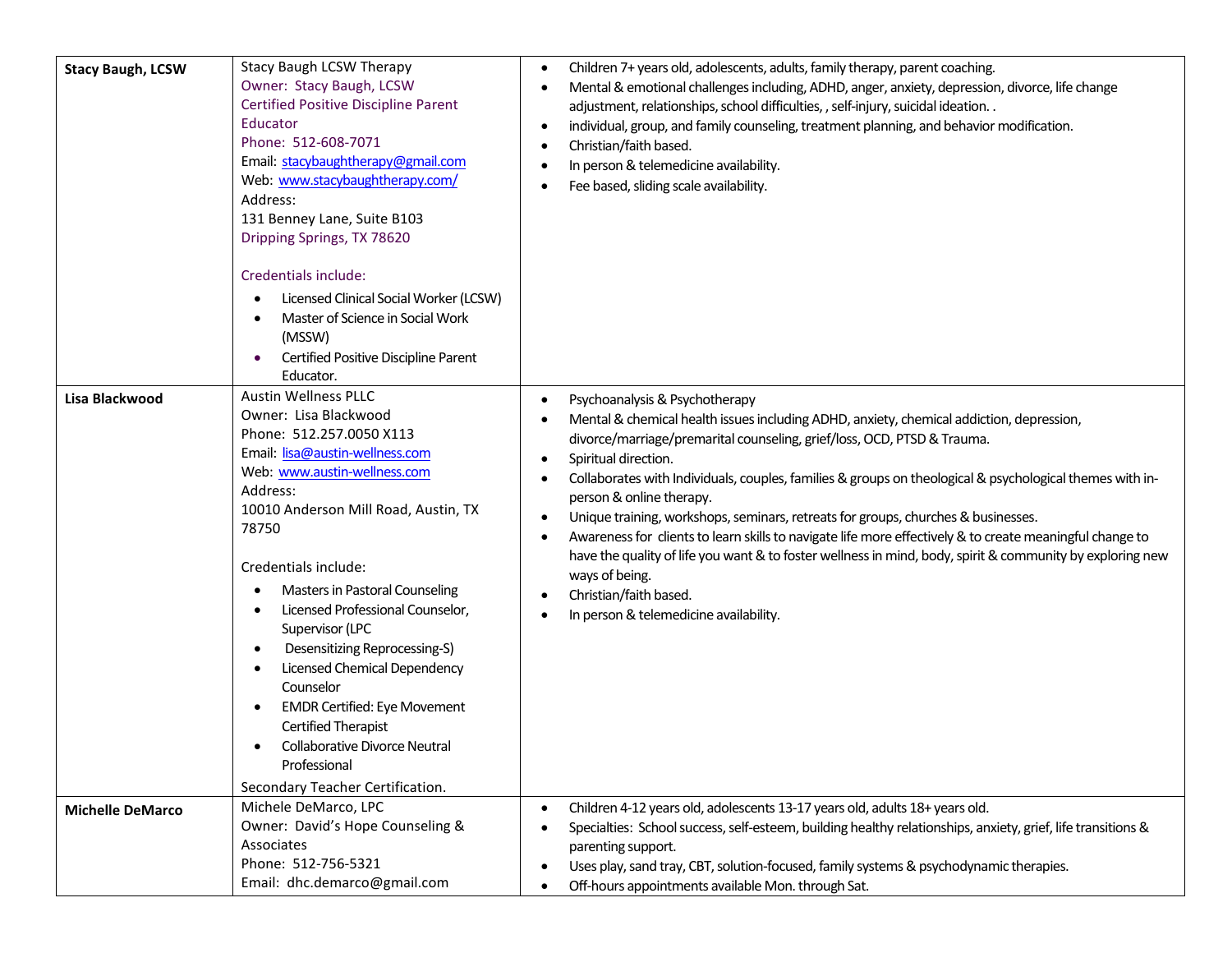|                       | Web: davidshopecounseling.com/<br>Address: 26160 Ranch Rd 12, Dripping<br>Springs, TX 78620<br>Credentials include:<br>Licensed Professional Counselor (LPC).<br>$\bullet$<br>Austin ISD Elementary School Counselor<br>& Teacher                                                                                                                                                                                                                                                                                                                                             | In person & teletherapy.<br>$\bullet$<br>Fee based:<br>Christian friendly.                                                                                                                                                                                                                                                                                                                                                                                                                                                                                                                                                                                                                                                                                                                       |
|-----------------------|-------------------------------------------------------------------------------------------------------------------------------------------------------------------------------------------------------------------------------------------------------------------------------------------------------------------------------------------------------------------------------------------------------------------------------------------------------------------------------------------------------------------------------------------------------------------------------|--------------------------------------------------------------------------------------------------------------------------------------------------------------------------------------------------------------------------------------------------------------------------------------------------------------------------------------------------------------------------------------------------------------------------------------------------------------------------------------------------------------------------------------------------------------------------------------------------------------------------------------------------------------------------------------------------------------------------------------------------------------------------------------------------|
| <b>Melanie Martin</b> | <b>Melanie Martin LPC</b><br><b>Owner: Melanie Martin</b><br>Phone: 512-917-5146<br>Email: melmart91@gmail.com<br>Web Site: https://melaniemartinlpc.com/<br>Address:<br>Arbor Center Office Park<br>800 W. Highway 290<br>Bldg. A, Suite 300<br>Dripping Springs, Texas 78620<br>Credentials include:<br>Licensed Professional Counselor (LPC).<br>$\bullet$<br>Master of Arts Clinical Mental Health<br>$\bullet$<br>Counseling & BS Psychology.<br>National Certified Counselor (NCC).<br>$\bullet$                                                                        | Adults 18+ years old.<br>$\bullet$<br>Specialties: Anger, anxiety, stress, crisis intervention, depression, domestic abuse, family conflict,<br>grief/loss, impulse control, life transitions, parenting, trauma recovery & women's issues.<br>Individual counseling to help clients evaluate their world & challenges in a safe, judgment-free<br>$\bullet$<br>environment.<br>Person-centered therapies using tools such as Cognitive Behavioral Therapy (CBT) & mindfulness.<br>$\bullet$<br>Accepts BCBS, Optum & United Healthcare.<br>$\bullet$<br>Free phone consultation.<br>٠<br>Evening & weekend appointments available.<br>$\bullet$<br>Fee based, sliding scale available.<br>$\bullet$<br>Sessions are normally in person. Call to inquire about telehealth/telemedicine services. |
| <b>Tina Moody</b>     | <b>Business Name &amp; Contact Information</b><br>Tina Moody, LPC, MA, MDiv<br>Owner: Life Practice<br>Phone: 512-689-4330 or 512-607-9591<br>Email: tmoody@lifepractice.net<br>Webs: www.lifepractice.net &<br>www.mevoke.com<br>Address: 28465 Ranch Rd 12,<br>Dripping Springs, TX 78620<br>Credentials include:<br>Licensed Professional Counselor (LPC)<br>$\bullet$<br>Master of Arts (MA) in Psychology<br>$\bullet$<br>Master of Divinity (MDiv)<br>$\bullet$<br><b>Former Methodist Pastor</b><br>$\bullet$<br>Chaplain in hospital, psychiatric & other<br>settings | <b>Specialties &amp; Type of Practice</b><br>Older adolescents, adults & couples.<br>Adult group sessions may be available.<br>Specialties: Anxiety, depression, PTSD & trauma.<br>$\bullet$<br>Therapies: Cognitive Behavioral therapy (CBT), family, marital, interpersonal, mindfulness based,<br>٠<br>relational.<br>Offers supportive guidance & expertise to those confronting obstacles or transitions toward fuller, richer,<br>$\bullet$<br>more fulfilling lives.<br>Off hours appointments available Mon. through Sat.<br>$\bullet$<br>Christian/Faith Based<br>$\bullet$<br>Free phone consultation.<br>$\bullet$<br>In person appointments. Please call before making first appointment.<br>$\bullet$<br>Telemedicine & phone appointments available.<br>Fee based.<br>$\bullet$    |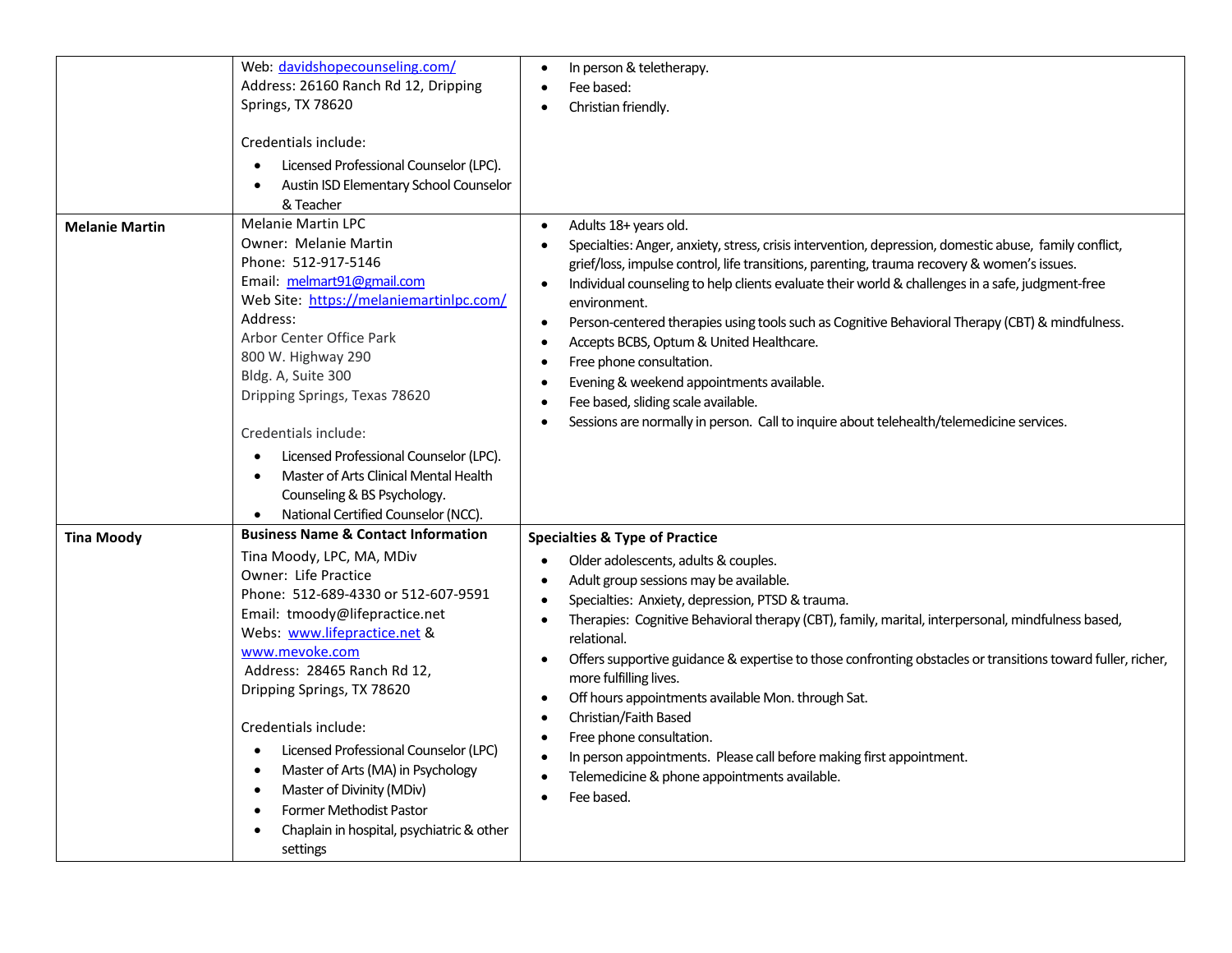### **PRIVATE MENTAL HEALTH TREATMENT**

| <b>NAME</b>                                                                    | <b>CONTACT INFO</b>                                                                                                                                                                                                                                                                                                                                                | <b>DESCRIPTION</b>                                                                                                                                                                                                                                                                                                                                                                                                                                                                                                                                                                                                                                                                                                                                                                                                                                                                                                                                                                                                                                                                                                                                                                                                                                                                                                                          |
|--------------------------------------------------------------------------------|--------------------------------------------------------------------------------------------------------------------------------------------------------------------------------------------------------------------------------------------------------------------------------------------------------------------------------------------------------------------|---------------------------------------------------------------------------------------------------------------------------------------------------------------------------------------------------------------------------------------------------------------------------------------------------------------------------------------------------------------------------------------------------------------------------------------------------------------------------------------------------------------------------------------------------------------------------------------------------------------------------------------------------------------------------------------------------------------------------------------------------------------------------------------------------------------------------------------------------------------------------------------------------------------------------------------------------------------------------------------------------------------------------------------------------------------------------------------------------------------------------------------------------------------------------------------------------------------------------------------------------------------------------------------------------------------------------------------------|
| <b>Ascension Seton Shoal</b><br><b>Creek Hospital</b>                          | Phone: 512-324-2000<br>Outpatient Appointments: 512.324.2039<br>Web:<br>www.healthcare.ascension.org/Locations/<br>Texas/TXAUS/Austin-Ascension-Seton-<br><b>Shoal-Creek</b><br>Address: 3501 Mills Ave., Austin, TX<br>78731                                                                                                                                      | Ascension Seton Shoal Creek has licensed staff on call 24 hours a day to address mental health needs of<br>$\bullet$<br>patients & their families.<br>Diagnoses & treats a wide range of mental health illnesses.<br>$\bullet$<br>Provides programs to address complications linked to mental illness including drug & alcohol addiction,<br>$\bullet$<br>family conflicts & social isolation.<br>Treats people of all ages.<br>$\bullet$                                                                                                                                                                                                                                                                                                                                                                                                                                                                                                                                                                                                                                                                                                                                                                                                                                                                                                   |
| <b>Ascension Seton Hays</b><br><b>Hospital Emergency</b><br>Department in Kyle | ER Phone: 512-504-5125<br>Psychiatric Emergency Phone: 512-472-<br>4357<br><b>Emergency Care Questions Phone: 512-</b><br>360-9114<br>General Inquiries Phone: 512-504-5000<br>Address: 6001 Kyle Pkwy., Kyle, TX 78640<br><b>Emergency Care Web:</b><br>www.healthcare.ascension.org/locations/t<br>exas/txaus/kyle-ascension-seton-hays-<br>emergency-department | Provides emergency psychiatric services & assessments for adults & children as well as other emergency<br>$\bullet$<br>services.<br>The ER will do a psychiatric evaluation & make transfers to Dell Seton Psychiatric or Seton Shoal Creek (on<br>an inpatient or outpatient basis) or make referrals elsewhere.<br>Has a Level IV Trauma Center which provides advanced trauma life support before transferring patients to<br>higher level trauma centers (Level 1 or Level 2 Trauma Centers). Provides evaluation, stabilization &<br>diagnostic capabilities & has on-site trauma nurses & physicians.<br>Emergency Room is open 24/7.<br>$\bullet$<br>The Emergency Care Questions phone line provides answers to questions about appropriate kinds of care<br>$\bullet$<br>needed, location of the closest Ascension Seton facility or to communicate with the Kyle ER about a<br>pending arrival to the Kyle ER.<br>To set an appointment with the Kyle ER, go to www.healthcare.ascension.org/locations/texas/txaus/kyle-<br>$\bullet$<br>ascension-seton-hays-emergency-department. Click on the Schedule Appointment Online button then on<br>the Emergency Room button. Click on the Emergency Room - Schedule link to select an appointment<br>date & time.<br>Low income or income scaling for eligible persons.<br>$\bullet$ |
| <b>Austin Lakes Hospital (in</b><br><b>St. David's Pavilion)</b>               | Phone: 512-478-3627<br>Assessment & Admissions Phone: 512-<br>544-5253<br>Address: 919 E. 32 <sup>nd</sup> St., Austin, TX 78765                                                                                                                                                                                                                                   | Offers 24/7 confidential, no cost assessments.<br>$\bullet$<br>Offers inpatient mental health services for:<br>- adults & seniors (ages 18 & older) in need of acute 24-hour hospitalization for crisis intervention,<br>assessment, medical stabilization. Has Psychiatric Intensive Care Unit.<br>- has a senior adult (ages 55 & older) program for aging adults to address the physical, social & mental<br>changes that may occur during the aging process.<br>- a partial hospitalization program for outpatient care in a structured environment (comparable to<br>inpatient treatment)<br>- an intensive outpatient counseling & therapy program to maximize coping efforts where participants<br>return home after sessions to practice skills & tools learned.                                                                                                                                                                                                                                                                                                                                                                                                                                                                                                                                                                    |

#### **PSYCHIATRIC CRISIS & SUICIDE RESOURCES**

| T INFC<br><b>CONTA</b><br><b>NAME</b> | <b>SCRIPTION</b><br>- 1 J H |
|---------------------------------------|-----------------------------|
|---------------------------------------|-----------------------------|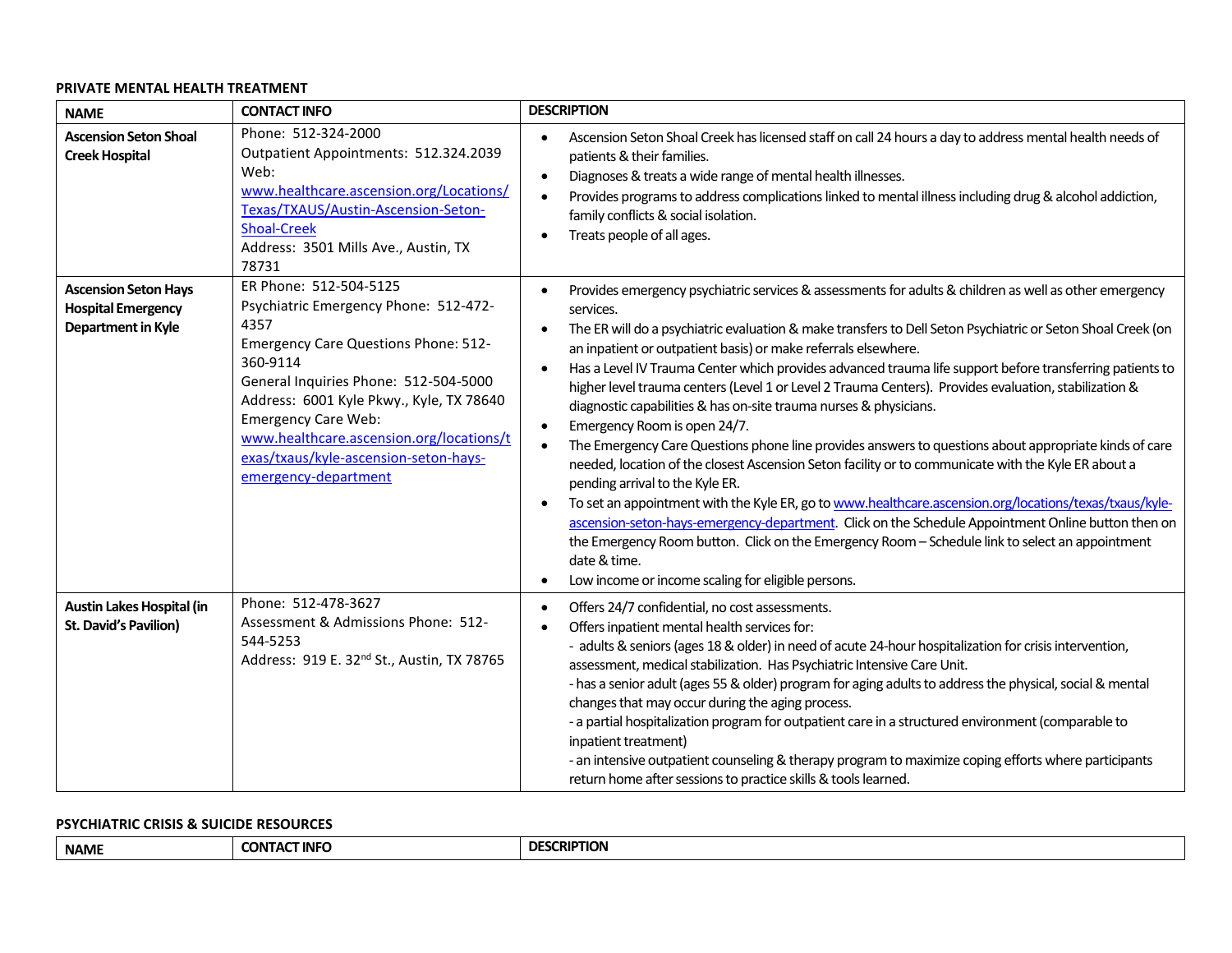| <b>Hill Country</b><br><b>MHDD/Scheib Center</b><br><b>Mobile Crisis Outreach</b><br>Team (MCOT) | Phone: 512-392-7151<br>MHDD/MCOT Crisis Hotline 877-466-0660                                                                                                                                                    | Hill Country MHDD Mobile Crisis Outreach Team's mission is to provide a professional & humane<br>$\bullet$<br>response to individuals in a mental health crisis situation using the least restrictive intervention &<br>treatment methods possible.<br>MCOT provides prompt screening, psychiatric assessments & medication treatment, stabilization, crisis<br>$\bullet$<br>resolution & referrals to appropriate community resources.<br>MCOT services are strictly confidential.<br>$\bullet$<br>MCOT operates as part of Hill Country Community MHDD & The Scheib Mental Health Center.<br>$\bullet$                                                                                                                                        |
|--------------------------------------------------------------------------------------------------|-----------------------------------------------------------------------------------------------------------------------------------------------------------------------------------------------------------------|-------------------------------------------------------------------------------------------------------------------------------------------------------------------------------------------------------------------------------------------------------------------------------------------------------------------------------------------------------------------------------------------------------------------------------------------------------------------------------------------------------------------------------------------------------------------------------------------------------------------------------------------------------------------------------------------------------------------------------------------------|
| <b>Crisis Text Line</b>                                                                          | Text HOME to 741741<br>Web: www.crisistextline.org/                                                                                                                                                             | Crisis Text Line provides free, 24/7 crisis support via text.<br>$\bullet$<br>Text HOME to 741741 to connect with the Crisis Text Line & text with a trained crisis counselor.<br>$\bullet$<br>Can also message using Facebook. Go to https://www.messenger.com/t/crisistextline.<br>Effort began as part DoSomething.org, an organization for young people & social change.<br>$\bullet$                                                                                                                                                                                                                                                                                                                                                       |
| <b>National Suicide</b><br><b>Prevention Lifeline</b>                                            | 24/7 Phone: 800-273-TALK (8255)<br>Spanish Phone: 888-628-9454<br>Deaf/Hard of Hearing Phone (TTY): 800-<br>799-4889                                                                                            | Provides phone support 24/7.<br>$\bullet$<br>Lifeline chat connects people to counselors for emotional support.<br>٠<br>Webchat 24/7. https://suicidepreventionlifeline.org/chat/                                                                                                                                                                                                                                                                                                                                                                                                                                                                                                                                                               |
| <b>National Hopeline</b><br><b>Network</b>                                                       | 24/7 Hotline Phone: 800-SUICIDE (784-<br>2433)<br>Spanish Hotline: 877-784-2432<br>IMAlive Crisis Center Chat:<br>www.IMAlive.org<br>IMAlive Email: info@imalive.org                                            | The National Hopeline Network (or Hopeline) is a program of the Kristin Brooks Hope Center. The center<br>$\bullet$<br>began when the founder learned there was no national suicide hotline linking the more than 800<br>community-based suicide crisis hotlines across the US.<br>The Hope Center helps educate the public about suicide warning signs & the importance of proper<br>$\bullet$<br>treatment to prevent suicide.<br>Hopeline provides support with trained counselors through its national hotline to prevent suicide.<br>$\bullet$<br>IMAlive.org is a virtual crisis center with trained & certified volunteers provide online support for those<br>$\bullet$<br>who prefer to chat online rather than call a suicide hotline |
| <b>National Youth Crisis</b><br><b>Hotline</b>                                                   | 24/7 Hotline: 800-442-HOPE (4673)<br>24/7 Spanish Hotline: 800-784-2432                                                                                                                                         | This youth crisis hotline is part of the National Hopeline Network; a program of the Kristin Brooks Hope<br>$\bullet$<br>Center.                                                                                                                                                                                                                                                                                                                                                                                                                                                                                                                                                                                                                |
| <b>Suicide Phone Apps</b>                                                                        | <b>ASK &amp; Prevent Suicide App</b><br>Web Itunes: apps.apple.com/us/app/ask-<br>prevent-suicide/id419595716<br>Web Google Play:<br>play.google.com/store/apps/details?id=co<br>m.mhatexas.askandprevent&hl=en | The ASK About Suicide to Save a Life app provides useful information to use as an educational resource as<br>$\bullet$<br>well as a crisis intervention resource for suicide prevention. Based on training programs developed by the<br>Texas Department of State Health Services and Mental Health America of Texas.<br>This information provided by Texas Health & Human Services. For more information, go to:<br>$\bullet$<br>hhs.texas.gov/services/mental-health-substance-use/mental-health-crisis-services                                                                                                                                                                                                                              |
| <b>Mental Wellness &amp;</b><br><b>Crisis Support Phone</b><br><b>Apps</b>                       | <b>Virtual Hope Box</b><br>Web Itunes:<br>apps.apple.com/us/app/virtual-hope-<br>box/id825099621<br>Web Google Play:<br>play.google.com/store/apps/details?id=co<br>m.t2.vhb&hl=en                              | The Virtual Hope Box app stores personal messages, information and pictures to promote mental<br>$\bullet$<br>wellness and crisis support.<br>Contains simple tools to help patients & their mental healthcare providers with coping, relaxation,<br>$\bullet$<br>distraction, and positive thinking.<br>This information provided by Texas Health & Human Services. For more information, go to:<br>$\bullet$<br>hhs.texas.gov/services/mental-health-substance-use/mental-health-crisis-services                                                                                                                                                                                                                                              |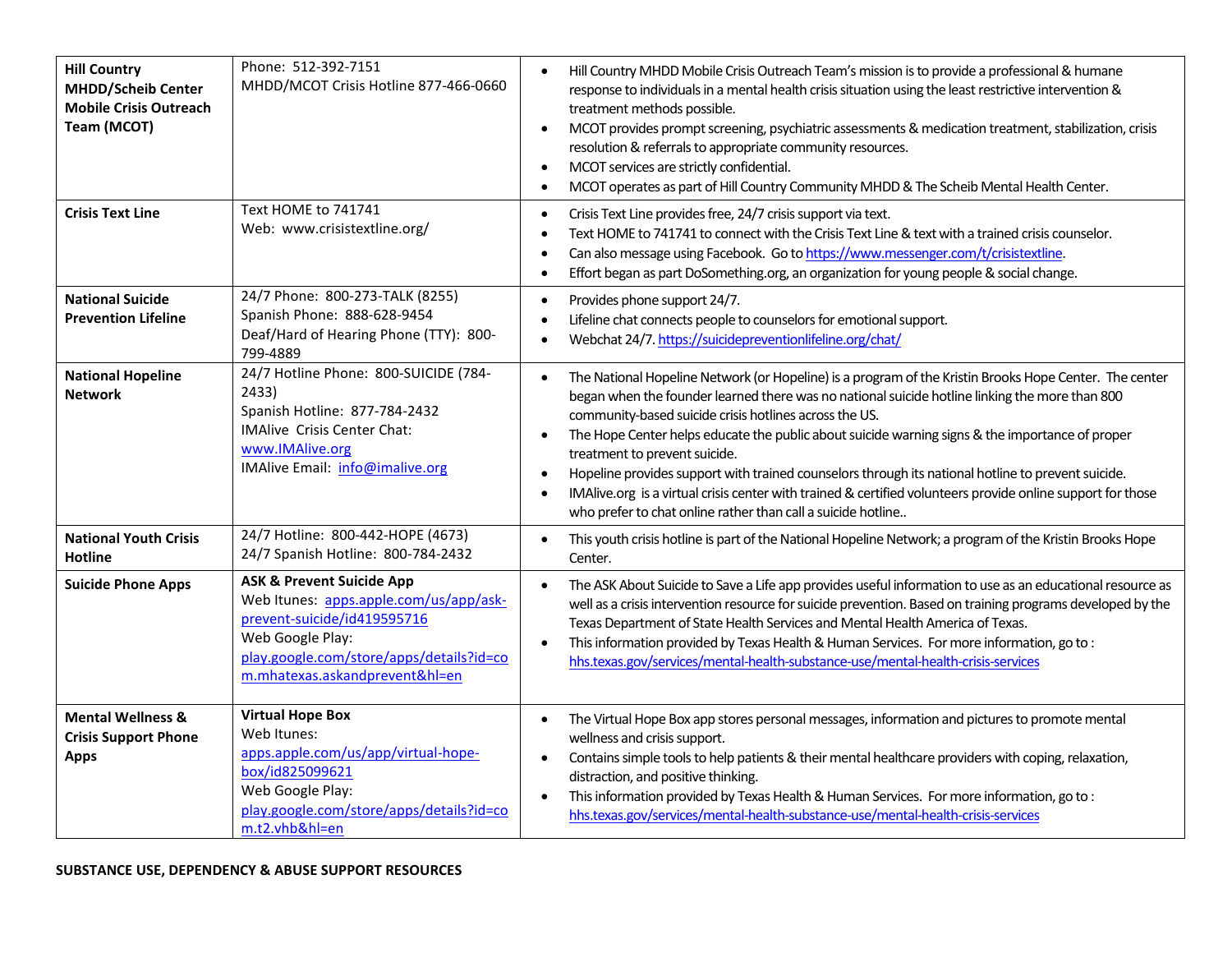| <b>NAME</b>                                                                                                                                                                  | <b>CONTACT INFORMATION</b>                                                                                                                                                                                                                                                                                                                                                                                              | <b>DESCRIPTION</b>                                                                                                                                                                                                                                                                                                                                                                                                                                                                                                                                                                                                                                                                                                                                                                                                                                                                                                                                            |  |
|------------------------------------------------------------------------------------------------------------------------------------------------------------------------------|-------------------------------------------------------------------------------------------------------------------------------------------------------------------------------------------------------------------------------------------------------------------------------------------------------------------------------------------------------------------------------------------------------------------------|---------------------------------------------------------------------------------------------------------------------------------------------------------------------------------------------------------------------------------------------------------------------------------------------------------------------------------------------------------------------------------------------------------------------------------------------------------------------------------------------------------------------------------------------------------------------------------------------------------------------------------------------------------------------------------------------------------------------------------------------------------------------------------------------------------------------------------------------------------------------------------------------------------------------------------------------------------------|--|
| <b>Alcoholic's Anonymous</b><br>(AA)                                                                                                                                         | Contact: DSUMC Church Office<br>Phone: 512-894-7123<br>Program Contact: Bill Macdonald, AA &<br><b>DSUMC Liaison</b><br>Contact Phone: 512.-734-4578<br>Email: billmacdonald1956@gmail.com<br>Web for Central Texas: austinaa.org/<br>Web for Not A Glum Lot Meetings: :<br>austinaa.org/meetings/?tsml-<br>day=any&tsml-region=dripping-springs<br>Meeting Address: 28900 Ranch Road 12,<br>Dripping Springs, TX 78620 | Provides support for individuals & families dealing with a drinking problem. There is no cost & it's<br>$\bullet$<br>confidential.<br>Call the DSUMC church office or Bill Macdonald for local contact & schedule information for a wide variety<br>$\bullet$<br>of daytime & evening meetings for different audiences/groups.<br>The local AA group is called Not A Glum Lot. They are part of the Hill Country Intergroup Association<br>$\bullet$<br>(HCIA).<br>Meets in North Annex building next to DSUMC North Entrance/Parking Lot<br>$\bullet$<br>For a list of all local Not A Glum Lot meetings, go to the HCIA website: austinaa.org/meetings/?tsml-<br>٠<br>day=any&tsml-region=dripping-springs<br>HCIA's regional website: austinaa.org/ has complete regional meeting information as well as other<br>$\bullet$<br>resources<br>For information on other 12-step programs go to website austinaa.org/resources/12-step-programs/.<br>$\bullet$ |  |
| Al-Anon                                                                                                                                                                      | Contact: Terry Casparis, Group Rep &<br><b>DSUMC Liaison</b><br>Contact Phone: 512-750-3818 or 314-398-<br>6187<br>Email: tcspins1@sbcglobal.net<br>Meeting Info Phone: 888-4AL-ANON (425-<br>2666)<br><b>General Information Web:</b><br>www.austinalanon.org<br>Meet Up Web:<br>www.meetup.com/dripping-springs-umc-<br>al-anon<br>Meeting Address: 28900 Ranch Road 12,<br>North Annex, Dripping Springs, TX 78620   | Al-Anon is a mutual support program for those whose lives have been affected by someone else's<br>$\bullet$<br>drinking. There is no cost & it's confidential.<br>By sharing common experiences & applying Al-Anon principles, families & friends of alcoholics can bring<br>$\bullet$<br>positive changes to their individual situations whether or not the alcoholic admits the existence of a<br>drinking problem or seeks help.<br>Meeting time is weekly on Thursday, Noon to 1 pm.<br>$\bullet$<br>To find & sign up for a meeting, go to the Meet Up lik www.meetup.com/dripping-springs-umc-al-anon.<br>$\bullet$<br>The specific meeting location & format (in-person or on-line) will be posted at the site. Traditionally meets<br>in North Annex building next to DSUMC North Entrance/Parking Lot. but any changes will be posted<br>General Information website is available in English & Spanish.<br>$\bullet$                                 |  |
| <b>Texas Information &amp;</b><br><b>Referral Network</b>                                                                                                                    | Phone: 211<br>Web: www.211texas.org                                                                                                                                                                                                                                                                                                                                                                                     | Part of Texas Dept. of State Health Services<br>$\bullet$<br>Provides information & referrals to health, human & social service providers & organizations.<br>٠<br>Go to the website listed for services & programs in your area. Select the type of information you're<br>٠<br>looking for - from disease prevention. diagnosis, treatment health insurance, financial assistance or<br>rehabilitative services.<br>Provides free & confidential assistance.<br>٠<br>English & Spanish available.<br>٠                                                                                                                                                                                                                                                                                                                                                                                                                                                       |  |
| Outreach, Screening,<br><b>Assessment &amp; Referral</b><br>(OSAR) Services for<br><b>Substance Use (Also</b><br>known as Bluebonnet<br><b>Trails Community</b><br>Services) | OSAR Phone: 844-309-6385; M-F 8am to<br>5pm<br>Web: www.bbtrails.org                                                                                                                                                                                                                                                                                                                                                    | This state-wide agency is part of Texas Health & Human Services.<br>$\bullet$<br>OSAR Services are incorporated into the Region 7 Bluebonnet Trails Community Services Local Mental<br>$\bullet$<br>Health Authority (LMHA) which serves Hays County.<br>Region 7 also serves Bastrop, Bell, Blanco, Bosque, Brazos, Burleson, Burnet, Caldwell, Coryell, Falls,<br>Fayette, Freestone, Grimes, Hamilton, Hill, Lampasas, Lee, Leon, Limestone, Llano, Madison, McLennan,<br>Milam, Mills, Robertson, San Saba, Travis, Washington and Williamson Counties. Locations are quite a<br>ways north, east & south of Dripping Springs.<br>The only requirement for service is that an individual is currently residing in the state of Texas.<br>$\bullet$                                                                                                                                                                                                        |  |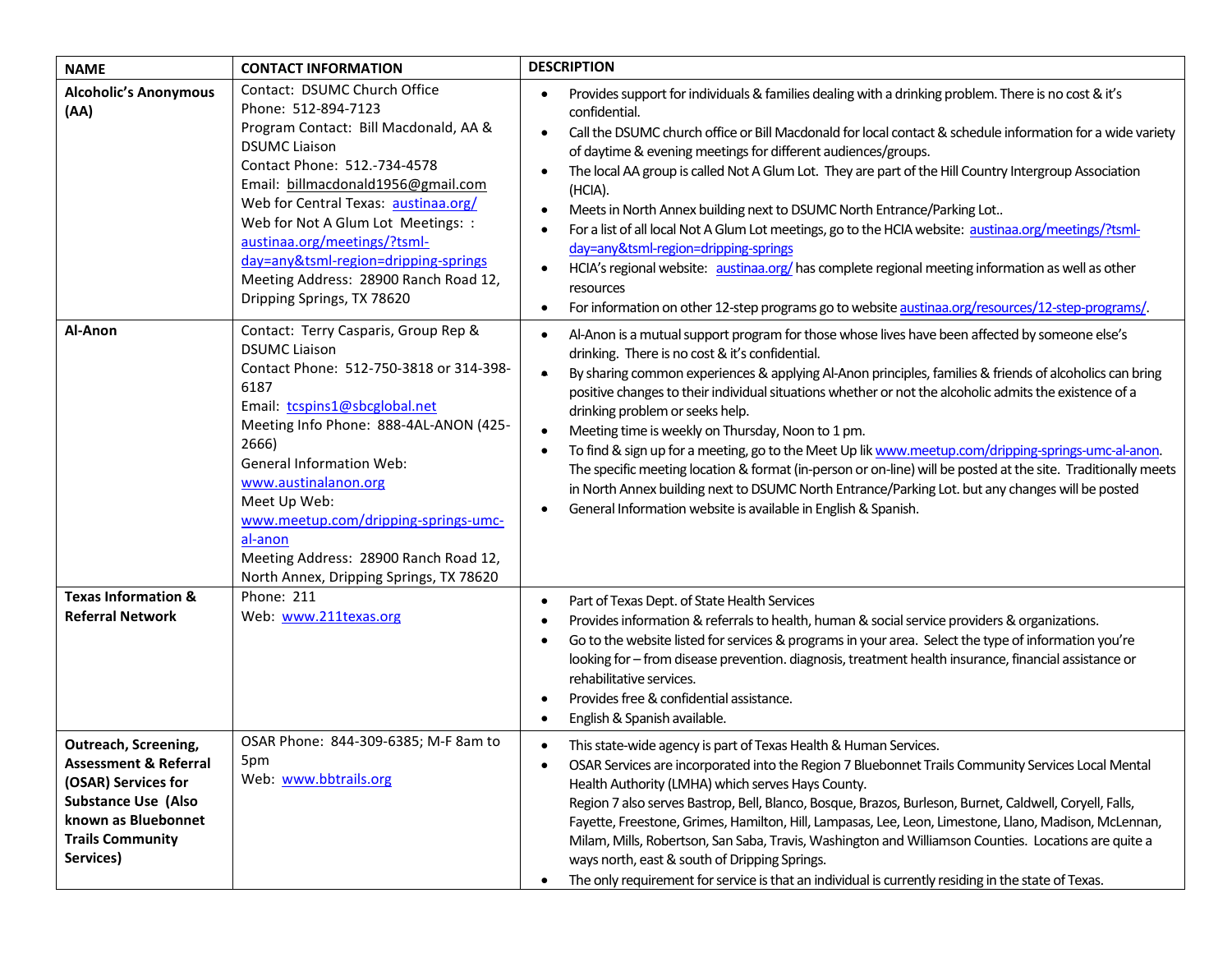|                                                                                                                            |                                                                                                                                      | Provides access to substance use outreach, screening, assessment & referral resources in Hays County.<br>$\bullet$<br>Services include confidential alcohol & drug screenings & assessments, referrals for state-funded inpatient<br>& outpatient treatment, crisis intervention, brief interventions (which include motivational counseling),<br>education & support, case management as well as adult & adolescent financial ability evaluations.<br>Those under 18 years of age must have a parent or guardian make the call for assistance. Those 18 & over<br>$\bullet$<br>must make the call for assistance themselves.<br>Confidential.<br>$\bullet$<br>English & Spanish website. Spanish available from the home page.<br>$\bullet$                                                                                                                                                                                                                                                                                                                                                                                                                                                                                                                                                                                                                                                                                                                                                                                                                                                                                                                                                                                                                                                                                                                                                                                                                                                                                                                                                                                                                                     |
|----------------------------------------------------------------------------------------------------------------------------|--------------------------------------------------------------------------------------------------------------------------------------|----------------------------------------------------------------------------------------------------------------------------------------------------------------------------------------------------------------------------------------------------------------------------------------------------------------------------------------------------------------------------------------------------------------------------------------------------------------------------------------------------------------------------------------------------------------------------------------------------------------------------------------------------------------------------------------------------------------------------------------------------------------------------------------------------------------------------------------------------------------------------------------------------------------------------------------------------------------------------------------------------------------------------------------------------------------------------------------------------------------------------------------------------------------------------------------------------------------------------------------------------------------------------------------------------------------------------------------------------------------------------------------------------------------------------------------------------------------------------------------------------------------------------------------------------------------------------------------------------------------------------------------------------------------------------------------------------------------------------------------------------------------------------------------------------------------------------------------------------------------------------------------------------------------------------------------------------------------------------------------------------------------------------------------------------------------------------------------------------------------------------------------------------------------------------------|
| <b>Austin Recovery</b><br><b>Network</b>                                                                                   | Main Office Phone: 512-697-8500<br>Toll Free Phone: 800-373-2081<br>Admissions Phone: 512-697-8600<br>Email: info@austinrecovery.org | This nonprofit organization is dedicated to effective & affordable long-term recovery from the disease of<br>addiction which brings together multiple recovery service programs into one collaborative & integrated<br>network. Their mission is to provide a network of compassionate, community-based, person-centered<br>care to those impacted by substance use disorders, regardless of race, gender, age or station, because<br>everyone is worthy of recovery.<br>Provides a range of services including:<br>$\bullet$<br>- Youth Programs: University High School & Keystone Alternative Peer Group empower students, young<br>people, emerging adults & their families with early access to recovery & recovery support. University High<br>School is a sober high school. Keystone Alternative Peer Group gives youth & emerging adults a fun & safe<br>environment for peer support & accountability.<br>- Family House: This is a residential treatment center for pregnant women & mothers with children<br>under 6 years of age. Family House was created to provide a safe space for these children while women<br>move into recovery from alcohol & drug addiction & receive parenting education.<br>- Outpatient Programs: Provides individualized recovery resources for men & women seeking outpatient<br>treatment. Intensive Outpatient Programming is offered in a women's group as well as a co-ed setting.<br>Each participant receives multiple individual therapy sessions within a certified dual-diagnosis treatment<br>center.<br>- Alumni Association: This is a community of people living vibrantly in recovery, whose lives have been<br>forever changed by treatment from the Austin Recovery Network.<br>Phone calls are .answered Mon. thru Fri. 8am to 6pm & Sat. thru Sun. 9am to 5pm. If no one answers,<br>$\bullet$<br>please leave a message & someone will return the call as soon as possible.<br>Call the Admissions Phone to verify insurance, check the waitlist & discuss treatment options.<br>$\bullet$<br>Call the Main Office Phone to reach a staff member, check on family members & for general information.<br>$\bullet$ |
| <b>Central Texas Area</b><br><b>Narcotics Anonymous</b>                                                                    | 24/7 Help Line: 512-480-0004<br>Toll Free: 866-792-8262<br>Spanish Emergency Line 24/7: 888-600-<br>6229<br>Web: http://ctana.org/   | Provides support for individuals & families dealing with drug related problems. .<br>$\bullet$<br>Narcotics Anonymous' message is hope - that there is another way to live. Narcotics Anonymous' promise<br>٠<br>is freedom. An addict, any addict, can stop using drugs, lose the desire to use & learn a new way of life.<br>Confidential & no cost.<br>$\bullet$<br>Visit http://ctana.org/local-meetings-list/ for a local meetings list.<br>$\bullet$<br>Austin & surrounding cities.<br>٠                                                                                                                                                                                                                                                                                                                                                                                                                                                                                                                                                                                                                                                                                                                                                                                                                                                                                                                                                                                                                                                                                                                                                                                                                                                                                                                                                                                                                                                                                                                                                                                                                                                                                  |
| <b>Hill Country Area of</b><br><b>Narcotics Anonymous</b><br><b>Texas Bluebonnet Region</b><br><b>Narcotics Anonymous)</b> | Phone: 830-500-5922 Helpline<br>Buda, Kyle, San Marcos Helpline: 855-<br>864-2262<br>Web: https://hillcountryna.org/                 | Learn to live drug-free through Narcotics Anonymous. Take the journey of recovery with fellow NA folks.<br>$\bullet$<br>Serving Buda, Kyle, San Marcos.<br>$\bullet$<br>Visit https://hillcountryna.org/?current-meeting-list=1 for a meetings list. Or<br>https://hillcountryna.org/tabbed-meeting-map/ for a meeting map.                                                                                                                                                                                                                                                                                                                                                                                                                                                                                                                                                                                                                                                                                                                                                                                                                                                                                                                                                                                                                                                                                                                                                                                                                                                                                                                                                                                                                                                                                                                                                                                                                                                                                                                                                                                                                                                      |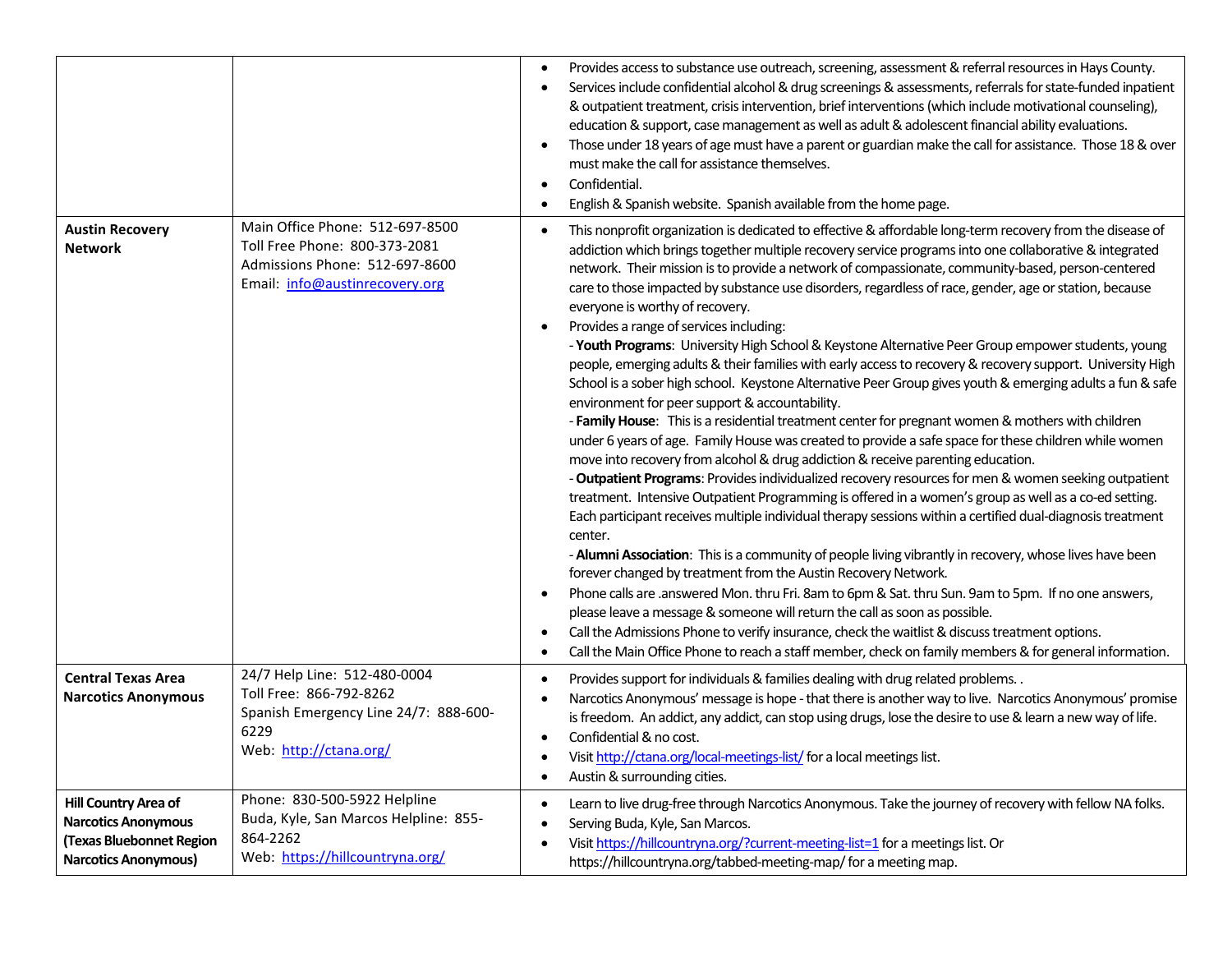| Other 12-Step<br><b>Anonymous Programs</b>                                         | Phone: 512-444-0071<br>Web: austinaa.org/resources/12-step-<br>programs/                                                   | Offers contact information on other 12-step programs including Al-Anon & AlaTeen, Cocaine Anonymous,<br>Dual Recovery Anonymous & others.                                                                                                                                                                                                                                                                                                                                                                                                                                                                                                                                                                                                                                                                                                                                                                                                                                                                                                                                                                                                                                                                                                                                                                                                                                                                                                                                                                                                                                                                                                                                                                                                                                                                                                                                                      |
|------------------------------------------------------------------------------------|----------------------------------------------------------------------------------------------------------------------------|------------------------------------------------------------------------------------------------------------------------------------------------------------------------------------------------------------------------------------------------------------------------------------------------------------------------------------------------------------------------------------------------------------------------------------------------------------------------------------------------------------------------------------------------------------------------------------------------------------------------------------------------------------------------------------------------------------------------------------------------------------------------------------------------------------------------------------------------------------------------------------------------------------------------------------------------------------------------------------------------------------------------------------------------------------------------------------------------------------------------------------------------------------------------------------------------------------------------------------------------------------------------------------------------------------------------------------------------------------------------------------------------------------------------------------------------------------------------------------------------------------------------------------------------------------------------------------------------------------------------------------------------------------------------------------------------------------------------------------------------------------------------------------------------------------------------------------------------------------------------------------------------|
| <b>Substance Abuse &amp;</b><br><b>Mental Health</b><br>Administration<br>(SAMHSA) | Hays County Helpline: 800-662-HELP<br>(4357)<br>TTD Toll Free Phone: 800-487-4889<br>Spanish Toll Free Phone: 877-767-8432 | For those wanting substance abuse support.<br>$\bullet$                                                                                                                                                                                                                                                                                                                                                                                                                                                                                                                                                                                                                                                                                                                                                                                                                                                                                                                                                                                                                                                                                                                                                                                                                                                                                                                                                                                                                                                                                                                                                                                                                                                                                                                                                                                                                                        |
| <b>Hays-Caldwell Council</b><br>on Alcohol & Drug<br><b>Abuse (HCCADA)</b>         | Phone: 512-396-7695<br>Toll Free: 800-733-1214<br>Address: 1901 Dutton Dr., Suite E, San<br>Marcos, TX 78666               | Call or check website for updated list of local support groups.                                                                                                                                                                                                                                                                                                                                                                                                                                                                                                                                                                                                                                                                                                                                                                                                                                                                                                                                                                                                                                                                                                                                                                                                                                                                                                                                                                                                                                                                                                                                                                                                                                                                                                                                                                                                                                |
| <b>Start Your Recovery</b>                                                         | Web: https://startyourrecovery.org/<br>Address: 1321 Duke St, Alexandria, VA<br>22314                                      | Start Your Recovery started as a pro-bono project of Reingold, a firm specializing in public health<br>$\bullet$<br>communications. It is an online resource that works with substance use treatment & recovery experts to<br>offer people a single source of relatable, reliable information at any stage of their recovery journey.<br>Provides helpful information from nonprofit, academic & government institutions for people dealing with<br>$\bullet$<br>substance use issues as well as their family members, friends & co-workers.<br>Provides people who are dealing with substance use issues with a single source of reputable, objective<br>$\bullet$<br>information about signs, symptoms, conditions, treatment options & resources. Information is presented<br>in a user-friendly format & in language that's easy to understand.<br>Provides specific resources for veterans, military personnel, teens, college students, LGBTQ, seniors &<br>$\bullet$<br>parents.<br>Provides information about alcohol, drug, cocaine, heroin, methamphetamine & painkiller substances.<br>$\bullet$<br>Treatment & Recovery section of the website provides information on topics including: making a recovery<br>$\bullet$<br>plan; support groups; therapies; supporting a loved one; opioid overdose prevention & rehab.<br>To search for local & state treatment options including rehab centers, counseling & support groups, go to<br>$\bullet$<br>https://startyourrecovery.org/treatment.<br>To access a comprehensive directory of Texas treatment & support resources from multiple government<br>$\bullet$<br>& non-profit directories, go to: https://startyourrecovery.org/treatment/rehab-centers/texas.<br>To hear stories from people who have dealt with addiction, their family members & friends, go to:<br>$\bullet$<br>https://startyourrecovery.org/hear-stories |

### **ABUSE & DOMESTIC VIOLENCE SUPPORT**

| <b>NAME</b>                                                                   | <b>CONTACT INFO</b>                                                                                                                                    | <b>DESCRIPTION</b>                                                                                                                                                                                                                                                                                                                                                                                                                                               |  |
|-------------------------------------------------------------------------------|--------------------------------------------------------------------------------------------------------------------------------------------------------|------------------------------------------------------------------------------------------------------------------------------------------------------------------------------------------------------------------------------------------------------------------------------------------------------------------------------------------------------------------------------------------------------------------------------------------------------------------|--|
| <b>Hays-Caldwell Women's</b><br>Center (HCWC)& McCoy<br><b>Family Shelter</b> | 24/7 Crisis/Help Lines: 512-396-HELP<br>(4357) or 800-700-HCWC (4292)<br>Office Phone: 512-396-3404<br>Web: www.hcwc.org/ or<br>www.hcwc.org/get-help/ | HCWC provides education, violence prevention & crisis intervention to victims of family violence, dating<br>violence, sexual assault & child abuse. Building hope, community & self-compassion.<br>Offers individual & group counseling, community resource & referral advocacy, internet safety measures<br>& more.<br>Free & confidential information & services (available in English & Spanish) for those who live, work or<br>attend school in Hays County. |  |
|                                                                               |                                                                                                                                                        | For educational resources, go to www.hcwc.org/resources-2/                                                                                                                                                                                                                                                                                                                                                                                                       |  |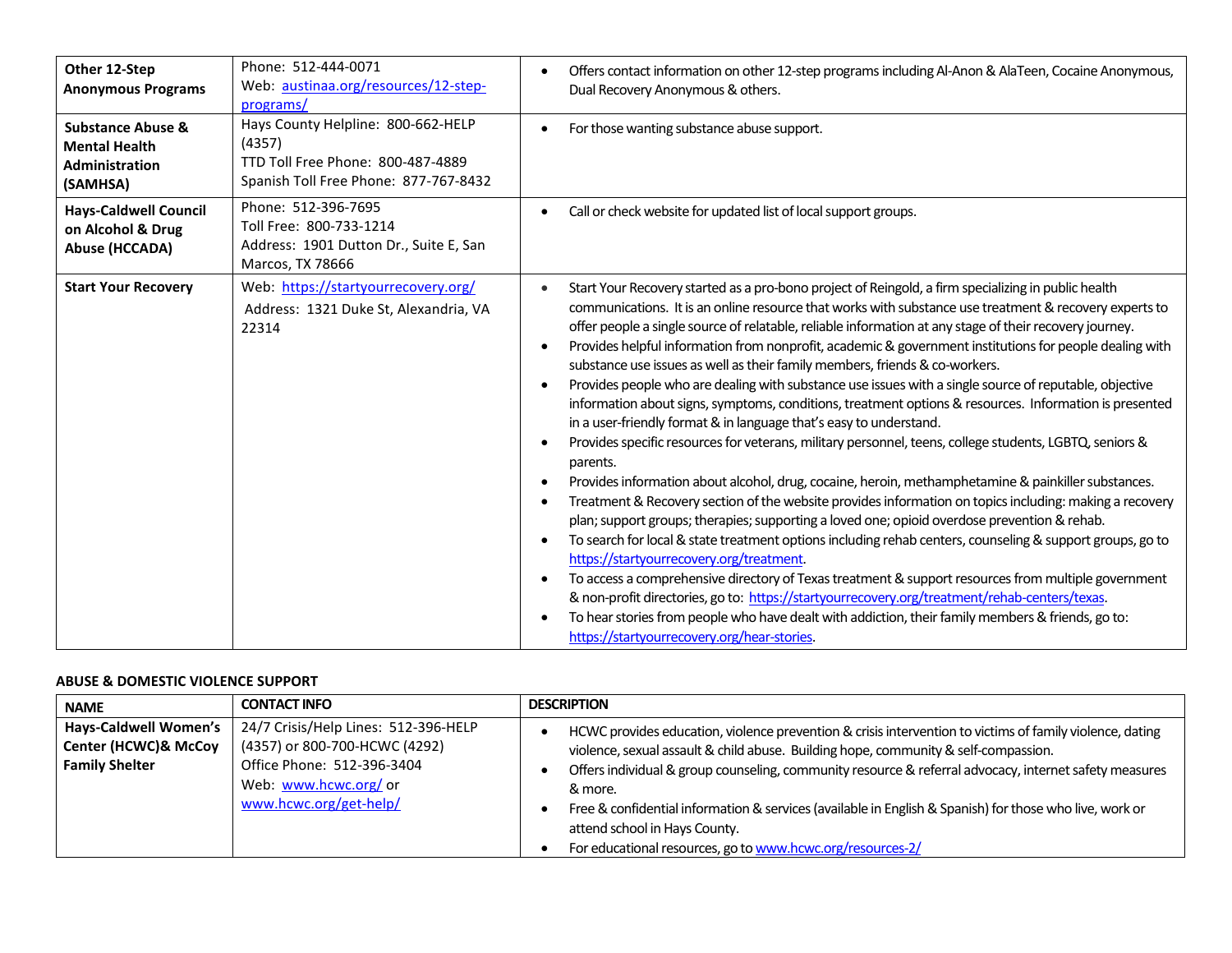|                                                                                                                       |                                                                                                                                                                                                                                                                                                                                                                                                                        | The McCoy Family Shelter is part of HCWC. It's a secure facility for women, men & families which provides<br>shelter, food, clothing, personal supplies & transportation for school & medical needs on a temporary<br>basis & is accessible for those with disabilities.                                                                                                                                                                                                                                                                                                                                                                                                                                                                                                                                                                                            |
|-----------------------------------------------------------------------------------------------------------------------|------------------------------------------------------------------------------------------------------------------------------------------------------------------------------------------------------------------------------------------------------------------------------------------------------------------------------------------------------------------------------------------------------------------------|---------------------------------------------------------------------------------------------------------------------------------------------------------------------------------------------------------------------------------------------------------------------------------------------------------------------------------------------------------------------------------------------------------------------------------------------------------------------------------------------------------------------------------------------------------------------------------------------------------------------------------------------------------------------------------------------------------------------------------------------------------------------------------------------------------------------------------------------------------------------|
| Stop The Hurt - A<br><b>Project of Hays-Caldwell</b><br><b>Women's Center</b><br>(HCWC)                               | HCWC Phone: 512-396-HELP (4357) or<br>800-700-HCWC (4292)<br>Web: https://stopthehurt.org/                                                                                                                                                                                                                                                                                                                             | Stop The Hurt is a project of Hays-Caldwell Women's Center (HCWC).<br>$\bullet$<br>This is an educational resource for all people who seek to develop healthy relationships with peers,<br>partners, family & themselves that are based on respect & equality.<br>The goal is to create conversations around consent, healthy relationships, peaceful communication & self<br>$\bullet$<br>compassion.<br>Has additional information & resources at the website.<br>$\bullet$                                                                                                                                                                                                                                                                                                                                                                                       |
| <b>SafePlace Hotline</b>                                                                                              | Phone: 512-267-SAFE (7233)                                                                                                                                                                                                                                                                                                                                                                                             | Crisis hotline for domestic & sexual violence survivors.<br>$\bullet$                                                                                                                                                                                                                                                                                                                                                                                                                                                                                                                                                                                                                                                                                                                                                                                               |
| Rape, Abuse, Incest<br><b>National Network</b><br>(RAINN)                                                             | National Sexual Assault Hotline Phone:<br>800-656-HOPE (4673)<br>Online Chat:<br>https://hotline.rainn.org/online<br>Web: www.rainn.org                                                                                                                                                                                                                                                                                | For those wanting sexual abuse support, information, advice or a referral.<br>$\bullet$<br>Provides victim services, public education, public policy efforts, counseling & training.<br>$\bullet$<br>This anti-sexual violence organization partners with more than 1000 local sexual assault service providers<br>$\bullet$<br>across the country & carries out programs to prevent sexual violence, help survivors & ensure<br>perpetrators are brought to justice.<br>Offers a RAINN mobile app.<br>$\bullet$                                                                                                                                                                                                                                                                                                                                                    |
| <b>Texas Abuse/Neglect</b><br><b>Hotline</b>                                                                          | Report Abuse Hotline Phone:<br>(800) 252-5400<br>TTY: Call Relay Texas at 711 or 800-735-<br>2989<br>Web: www.txabusehotline.org/                                                                                                                                                                                                                                                                                      | Part of the Texas Department of Family & Protective Services.<br>$\bullet$<br>Provides a way to report: suspicions of abuse, neglect, or exploitation of children, the elderly, or adults<br>$\bullet$<br>with disabilities as well as violations of minimum standards in a child care operation.<br>To report emergency or life threatening situations that must be dealt with immediately, call 911 or local<br>$\bullet$<br>law enforcement.<br>To report urgent or emergency situations needing investigation within 24 hours, call the Abuse Hotline.<br>$\bullet$<br>Urgent means someone faces an immediate risk of abuse or neglect that could result in death or serious<br>harm.<br>To report situations that do not need to be investigated right away, use the website. It may take more<br>$\bullet$<br>than 48 hours to process online abuse reports. |
| <b>National Domestic</b><br><b>Violence Hotline &amp;</b><br><b>National Deaf Domestic</b><br><b>Violence Hotline</b> | Austin Office Phone: 512-453-8117<br>Hotline Phone: 800-799-SAFE (7233)<br>TTY Phone: 800-787-3224<br>Web: www.thehotline.org (with chat line)<br>Spanish Web:<br>www.espanol.thehotline.org/<br><b>For Teens</b><br>Phone: 866-331-9474<br>Text: LOVEIS to 22522<br>Web: www.loveisrespect.org (with chat<br>line)<br>For Deaf, DeafBlind & DeafDisabled<br>TTY Phone: 800-787-3224<br>24/7 Video Phone: 855-812-1001 | This Austin-based organization provides crisis intervention, safety planning, information & local area<br>$\bullet$<br>resource referrals for domestic violence victims, their friends & families as well as those who may be in<br>unhealthy relationships.<br>Supports domestic violence survivors 24/7/365.<br>$\bullet$<br>Has access to service providers & shelters across the US.<br>$\bullet$<br>Offers services to deaf, deaf & blind (DeafBlind) & hard of hearing (DeafDisabled).<br>$\bullet$<br>Offers a separate National Teen Dating Abuse Hotline, texting service & website to help teens (ages 13-18)<br>$\bullet$<br>experiencing dating abuse.<br>Confidential & anonymous.<br>$\bullet$<br>Created as part of the Violence Against Women Act<br>$\bullet$<br>English & Spanish available at the website.<br>$\bullet$                          |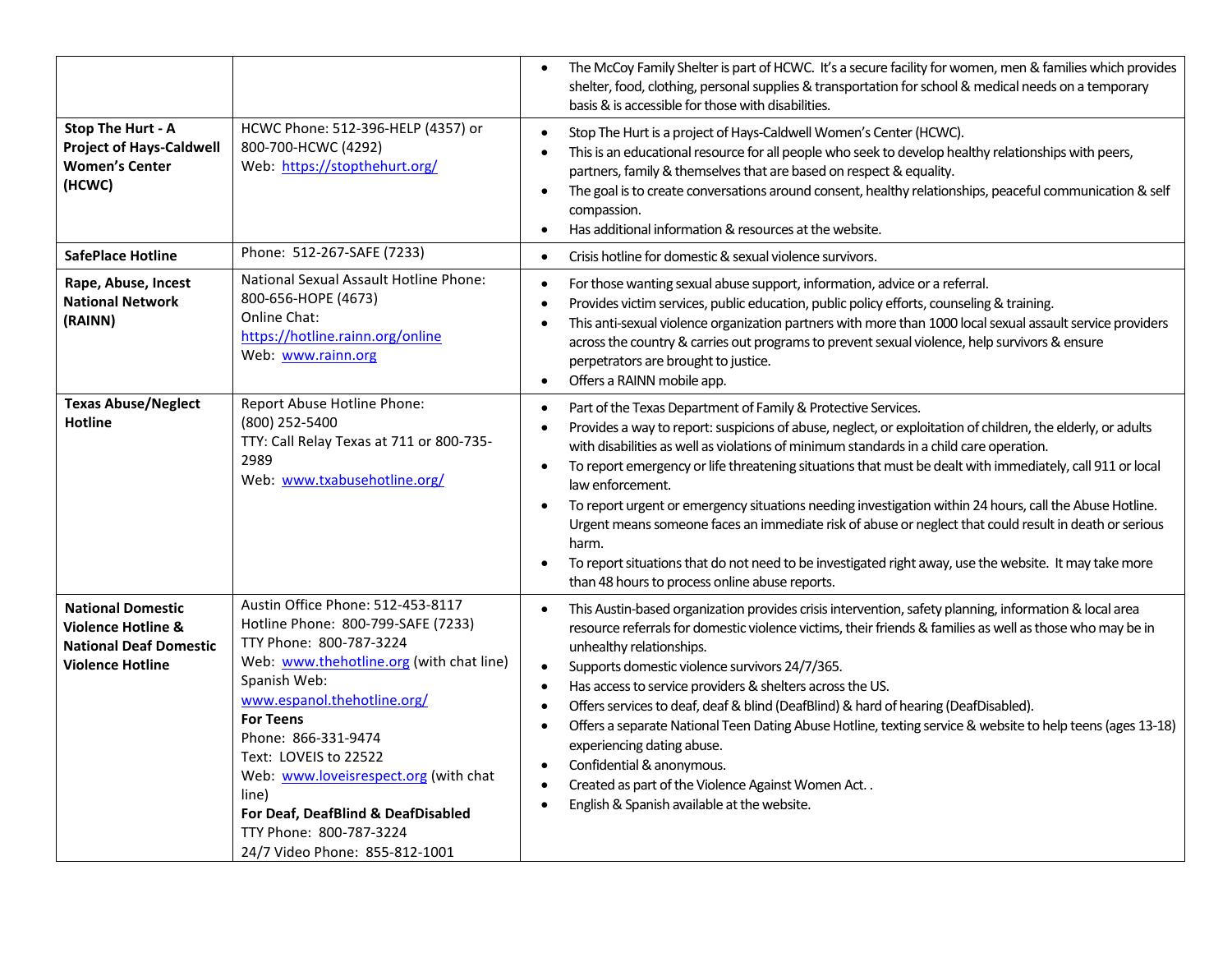|                                                     | Web: www.thedeafhotline.org (with chat<br>line)                                                         |                                                                                                                                                     |
|-----------------------------------------------------|---------------------------------------------------------------------------------------------------------|-----------------------------------------------------------------------------------------------------------------------------------------------------|
| <b>National Human</b><br><b>Trafficking Hotline</b> | Phone: 888-373-7888<br>TTY Phone: 711<br>Text: 233733 (BEFREE)<br>Web: www.humantraffickinghotline.org/ | 24/7 free & confidential support.<br>English & Spanish available at website.<br>For a Web or Live Chat, go to www.humantraffickinghotline.org/chat. |

# **CHILDREN & YOUTH SERVICES**

| <b>NAME</b>                                                                | <b>CONTACT INFO</b>                                                                                                                                                                                                                                                                      | <b>DESCRIPTION</b>                                                                                                                                                                                                                                                                                                                                                                                                                                                                                                                                                                                                                                                                                                                                                                                                                                                                                                                                                                                                                                                                                                                                                                                                                                                                         |
|----------------------------------------------------------------------------|------------------------------------------------------------------------------------------------------------------------------------------------------------------------------------------------------------------------------------------------------------------------------------------|--------------------------------------------------------------------------------------------------------------------------------------------------------------------------------------------------------------------------------------------------------------------------------------------------------------------------------------------------------------------------------------------------------------------------------------------------------------------------------------------------------------------------------------------------------------------------------------------------------------------------------------------------------------------------------------------------------------------------------------------------------------------------------------------------------------------------------------------------------------------------------------------------------------------------------------------------------------------------------------------------------------------------------------------------------------------------------------------------------------------------------------------------------------------------------------------------------------------------------------------------------------------------------------------|
| <b>Child Protective</b><br><b>Services (CPS)</b>                           | Report Abuse Phone: 800-252-5400<br>Report Abuse Online Web:<br>www.txabusehotline.org<br>General Phone: 512-438-4800<br>General Web:<br>www.dfps.state.tx.us/child protection/<br>Address: 701 W. 51st St., Austin, TX 78751<br>Mail Address: P.O. Box 149030, Austin, TX<br>78714-9030 | Child Protective Services (CPS) is an agency in the Texas Department of Family & Protective Services (DFPS).<br>$\bullet$<br>CPS provides services to children & families in their own homes, places children in foster care, provides<br>services to help youth in foster care successfully transition to adulthood & helps children get adopted.<br>Also provides family services, education & other support.<br>$\bullet$<br>Reporting child abuse, neglect or exploitation depends on the urgency of the situation:<br>$\bullet$<br>- Call the Texas Abuse Hotline at 800-252-5400 if the situation is urgent & needs to be investigated within<br>24 hours or for trouble reporting concerns online at the Texas Abuse Hotline website.<br>- Call 911 or local law enforcement in an emergency or life threatening situation.<br>- Complete an online report at the Texas Abuse Hotline Website at www.txabusehotline.org if the situation<br>does not need to be investigated right away.<br>For TTY reporting: Call Relay Texas at 711 or 800-735-2989. Ask the relay agent to call the Texas Abuse<br>Hotline at 800-252-5400.<br>To find a complete list of Texas DFPS contacts, go to: www.dfps.state.tx.us/Contact Us/.<br>$\bullet$<br>Website available in English & Spanish. |
| <b>Childhelp National</b><br><b>Child Abuse Hotline</b>                    | 24/7 phone: 800-422-4453 (800-4-A-<br>CHILD)<br>Text: 800-422-4453<br>Web: www.childhelphotline.org                                                                                                                                                                                      | This hotline is dedicated to the prevention of child abuse.<br>$\bullet$<br>Provides crisis intervention, information & referrals to emergency, social service & support resources.<br>Confidential.<br>Provides a chat line. To chat, go to: www.childhelphotline.org/ then click Live Chat.<br>$\bullet$                                                                                                                                                                                                                                                                                                                                                                                                                                                                                                                                                                                                                                                                                                                                                                                                                                                                                                                                                                                 |
| <b>Roxanne's House Child</b><br><b>Advocacy Center - A</b><br>Part of HCWC | Roxanne's House Phone: 512-396-3404<br>HCWC 24/7 Helpline: 512-396-HELP<br>(4357) or 800-700-HCWC (4292)                                                                                                                                                                                 | Roxanne's House is part of Hays-Caldwell Women's Center (HCWC). It is HCWC's Children's Advocacy<br>$\bullet$<br>Center.<br>Member of CACTX (Children's Advocacy Centers of Texas, Inc.)<br>$\bullet$<br>It is a nonresidential child-friendly place where abused children come to heal.<br>Services include victim counseling, counseling for siblings & protective caregivers, play therapy, court<br>preparation, support & educational groups for children & non-offending caregivers.<br>For children up through age 17.<br>$\bullet$<br>NOTE: Children who do not qualify for Roxanne's House services but who have witnessed domestic<br>violence may be served in another program area. Please call 512-396-3404 for more information.                                                                                                                                                                                                                                                                                                                                                                                                                                                                                                                                             |
| <b>Texas Youth Helpline</b>                                                | 24/7 Phone: 800-989-6884<br>Text: 512-872-5777<br>Web: www.texasyouthhelpline.org                                                                                                                                                                                                        | Texas Youth Helpline is an agency in the Texas Department of Family & Protective Services (DFPS).<br>Trained volunteers provide guidance to youths, parents, siblings, and other family members on youth-<br>related concerns, referral information or to simply listen. This is not a reporting hotline.<br>Chat Line: go to website www.texasyouthhelpline.org & click on CHAT.<br>$\bullet$<br>Available in English & Spanish.                                                                                                                                                                                                                                                                                                                                                                                                                                                                                                                                                                                                                                                                                                                                                                                                                                                          |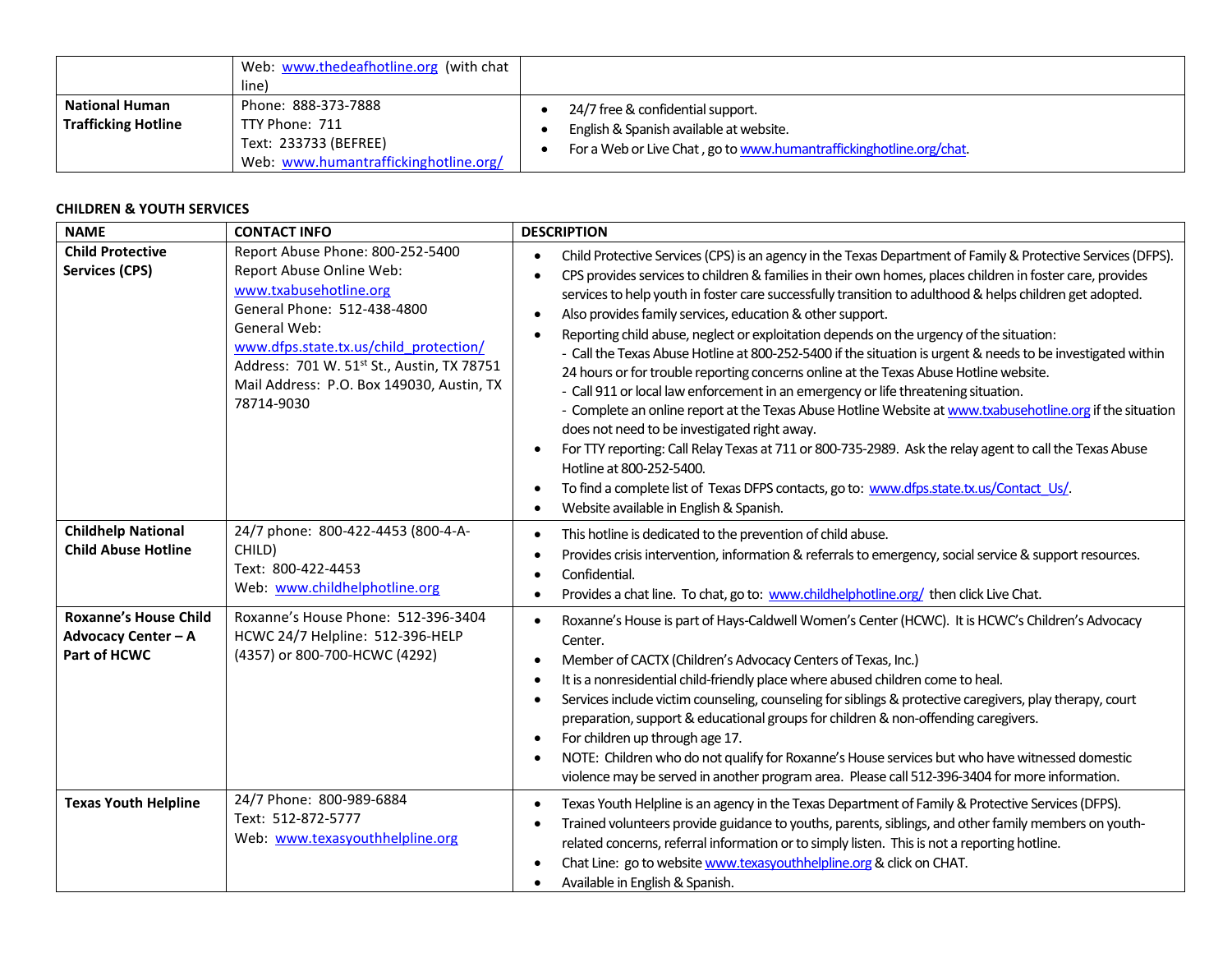|                                                                                           |                                                                                                                                                                                                                                                                                                                                                                    | Free & confidential.<br>$\bullet$                                                                                                                                                                                                                                                                                                                                                                                                                                                                                                                                                                   |
|-------------------------------------------------------------------------------------------|--------------------------------------------------------------------------------------------------------------------------------------------------------------------------------------------------------------------------------------------------------------------------------------------------------------------------------------------------------------------|-----------------------------------------------------------------------------------------------------------------------------------------------------------------------------------------------------------------------------------------------------------------------------------------------------------------------------------------------------------------------------------------------------------------------------------------------------------------------------------------------------------------------------------------------------------------------------------------------------|
| <b>LifeWorks Austin</b>                                                                   | Info & Appointment Phone: 512-735-2100<br>Outreach Line Phone: 512-+473-9125<br>Web: www.lifeworksaustin.org/<br><b>South Austin Youth &amp; Family Resource</b><br>Center<br>Phone: 512-735-2400<br>Address: 3700 S. 1st St., Austin, TX 78704<br><b>Youth Resource Center</b><br>Phone: 512-735-2400<br>Address: 835 N. Pleasant Valley Rd.,<br>Austin, TX 78702 | Provides housing along with other services & programming that youth experiencing homelessness need to<br>live independently & self-sufficiently.<br>Provides housing support, counseling & education/workforce services.<br>Does not provide immediate shelter but can refer to youth support services.<br>Website is in English with some information in Spanish.                                                                                                                                                                                                                                  |
| Any Baby Can                                                                              | Phone: 512-454-3743<br>Email: Info@AnyBabyCan.org<br>Web: www.anybabycan.org                                                                                                                                                                                                                                                                                       | Provides support, crisis assistance & a voice for families with children with special health care needs.<br>English & Spanish language available at website.                                                                                                                                                                                                                                                                                                                                                                                                                                        |
| Child Inc.                                                                                | Phone: 512-451-7361                                                                                                                                                                                                                                                                                                                                                | Day care for low income families.<br>Provides Head Start.                                                                                                                                                                                                                                                                                                                                                                                                                                                                                                                                           |
| <b>Texas Health &amp; Human</b><br><b>Services (HHS) Child</b><br><b>Care Information</b> | General Child Care (Tx Dept of Family &<br>Protective Services) Phone: 800-862-5252<br>San Marcos Child Care Licensing Office &<br><b>State Child Protective Services Phone:</b><br>512-753-2259<br>Web:<br>www.hhs.texas.gov/services/safety/child-<br>care<br>Address: 1901 Dutton Dr., San Marcos, TX<br>78666                                                  | This is an agency in Texas Health & Human Services (HHS). Hays County is in HHS Region 7, Central Texas.<br>Provides a range of information about child care facility licensing, operations, inspections & investigations.<br>Also provides information, assistance & training resources.<br>To search for child care operations & facilities, go to:<br>www.dfps.state.tx.us/Child Care/Search Texas Child Care/default.asp.<br>Website available in English & Spanish.<br>For information on how to contact Texas HHS offices & service agencies, go to: www.hhs.texas.gov/about-<br>hhs/find-us. |
| <b>Stand Up Parenting</b>                                                                 | Phone: 512-479-9334 (not a direct<br>number - leave a message)                                                                                                                                                                                                                                                                                                     | TOUGHLOVE parent support group.<br>This is a self-help, active, parent support group for parents troubled by their children's behavior.                                                                                                                                                                                                                                                                                                                                                                                                                                                             |
| <b>Foster Care &amp; Adoption</b><br><b>Information</b>                                   | Phone: 800-233-3405<br>Web:<br>www.dfps.state.tx.us/Child Protection/ch<br>ildren in our care.asp                                                                                                                                                                                                                                                                  | For information on becoming a foster or adoptive parent through Texas Department of Family &<br>Protective Services.                                                                                                                                                                                                                                                                                                                                                                                                                                                                                |

# **VETERANS SERVICES**

| <b>NAME</b>                                                                                                   | <b>CONTACT INFO</b>                                                                                                                                                          | <b>DESCRIPTION</b>                                                                                                                                                                                                                                                                                                                                               |  |
|---------------------------------------------------------------------------------------------------------------|------------------------------------------------------------------------------------------------------------------------------------------------------------------------------|------------------------------------------------------------------------------------------------------------------------------------------------------------------------------------------------------------------------------------------------------------------------------------------------------------------------------------------------------------------|--|
| <b>Central Texas Veterans</b><br><b>Health Care System</b><br>(CTVHCS) Mental Health<br>& Behavioral Medicine | <b>Austin Outpatient Clinic</b><br>Toll Free Phone: 800-423-2111<br>TTY: Dial 711<br>Web: www.centraltexas.va.gov/<br>Address: 7901 Metropolis Dr., Austin, TX<br>78744-3111 | The Central Texas Veterans Health Care System (CTVHCS) serves veterans in 39 Central Texas counties<br>including Hays County.<br>CTVHCS has an outpatient clinic (no emergency room) & a vet center in Austin, 2 medical centers (Temple<br>& Waco) & a wide range of other clinics, rehabilitation units & health care service facilities to serve<br>veterans. |  |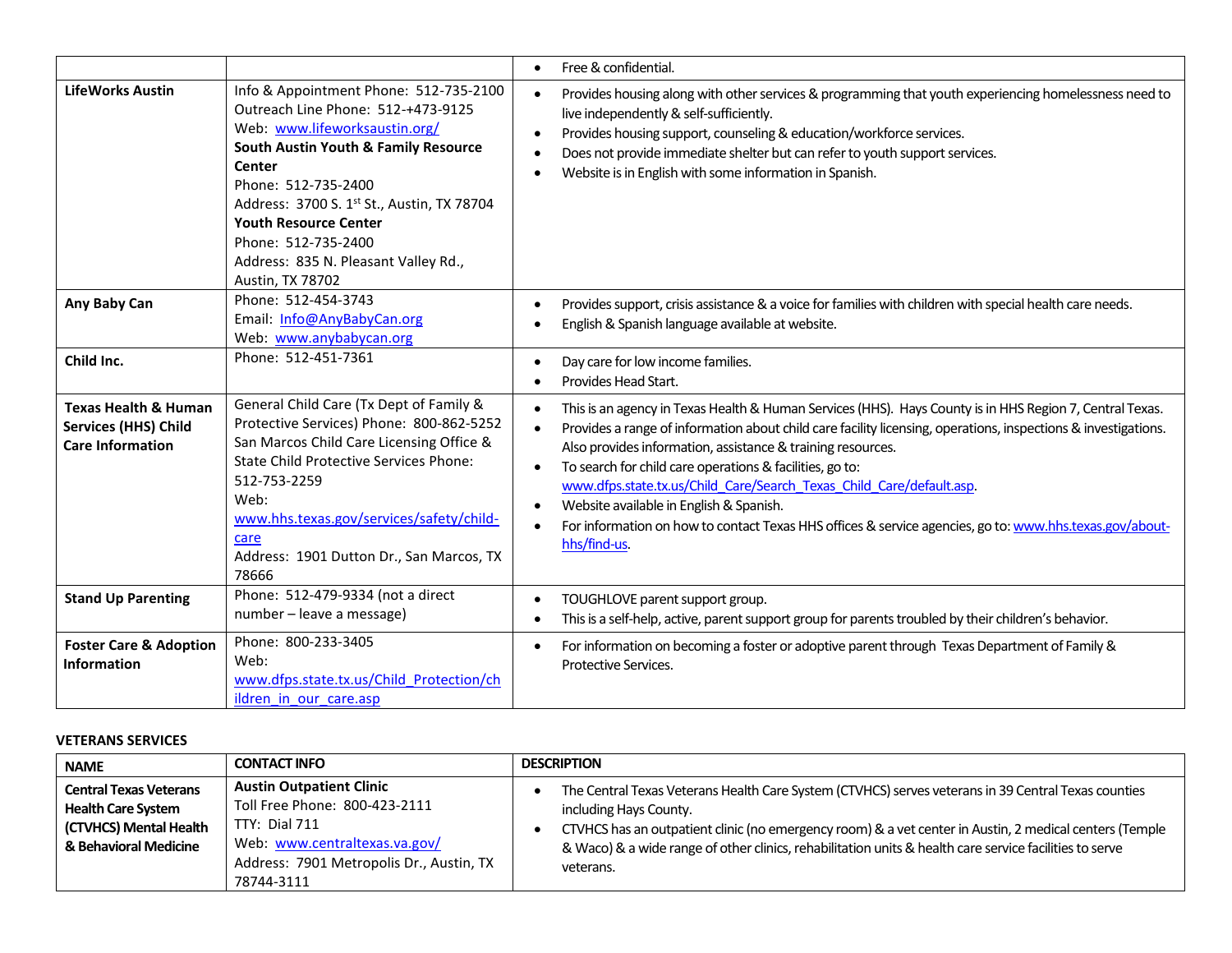|                                                                      | <b>Austin Vet Center</b><br>Phone: 512-416-1314<br>Address: 1524 S IH35, Suite 100, Austin,<br>TX 78704                                                                               | For a listing of Austin Outpatient Clinic departments & phone numbers, go to:<br>$\bullet$<br>www.centraltexas.va.gov/locations/Austin.asp.<br>For a listing of Central Texas Veterans Health Care System Services, service location(s) & phone numbers,<br>$\bullet$<br>go to: www.centraltexas.va.gov/services/<br>For additional information on contacting the Central Texas Veterans Health Care System, go to:<br>$\bullet$<br>www.centraltexas.va.gov/contact/index.asp.                                                                                                                                                                                                                                                                                                                                                                                         |
|----------------------------------------------------------------------|---------------------------------------------------------------------------------------------------------------------------------------------------------------------------------------|------------------------------------------------------------------------------------------------------------------------------------------------------------------------------------------------------------------------------------------------------------------------------------------------------------------------------------------------------------------------------------------------------------------------------------------------------------------------------------------------------------------------------------------------------------------------------------------------------------------------------------------------------------------------------------------------------------------------------------------------------------------------------------------------------------------------------------------------------------------------|
| <b>Veterans Crisis Line</b>                                          | 24/7 Toll-Free Crisis Line: 800-273-2855,<br>press 1<br>TTY: 711 then 800-273-8255 or use<br>preferred relay service<br>Text: 838255<br>Web: www.veteranscrisisline.net/              | For veterans, other service members, National Guard & Reserve in crisis or someone concerned about a<br>$\bullet$<br>Veteran in crisis.<br>Available to anyone even if not registered with the VA or enrolled in VA health care.<br>$\bullet$<br>Free & confidential.<br>$\bullet$<br>For Chat, go to www.veteranscrisisline.net/then click on Char Online.<br>٠<br>Also provides local resources. Go to www.veteranscrisisline.net/get-help/local-resources for US Dept. of<br>$\bullet$<br>Veterans Affairs Resources, National Resources Directory Resources & SAMHSA Behavioral Health<br>Treatment Services Resources. Select the zip code or state as well as by the type of resource needed.<br>Resources are available for VA Medical Centers, Outpatient Clinics, Veterans Benefits Administration<br>Offices, Vet Centers & Suicide Prevention Coordinators. |
| <b>Veterans Phone Apps</b>                                           | Web Itunes:<br>apps.apple.com/us/app/texas-veterans-<br>mobile-app/id1472570333<br>Web Google Play:<br>play.google.com/store/apps/details?id=co<br>m.hhsc.texasveteransmobile&hl=en   | Mobile applications designed to provide U.S. Military Veterans easy access to the Veterans Crisis Line,<br>$\bullet$<br>Hotline for Women Veterans, Connect with Texas Veterans, Texas Veterans Hotline, and the Texas<br>Veterans Portal. The Veterans Crisis Line and Hotline for Women Veterans are nationally supported help<br>lines.<br>This information provided by Texas Health & Human Services. For more information, go to:<br>hhs.texas.gov/services/mental-health-substance-use/mental-health-crisis-services                                                                                                                                                                                                                                                                                                                                             |
| <b>TexVet</b>                                                        | Web: www.texvet.org<br>Hill Country MHDD Mental Health<br>Resources for Vets Web:<br>www.texvet.org/resources/hill-country-<br>mhdd                                                   | TexVet is the state clearinghouse for information, resources, data, technical support & research relevant to<br>$\bullet$<br>service members, veterans, their families & those who serve them.<br>For more information on Hays County veteran resources, go to: www.texvet.org/county/25148/2625.<br>$\bullet$<br>Resources include emergency funds, food, transition to civilian life services, mental health, youth/family,<br>jobs & business, transportation, social, legal, homelessness & events There is also information on free VA<br>claims assistance & information for the Hill Country Military Veteran Peer Network contact.                                                                                                                                                                                                                             |
| <b>Military Veteran Peer</b><br>Network - a part of<br><b>TexVet</b> | General MVPN Info Web:<br>www.texvet.org/resources/mypn-military-<br>veteran-peer-network<br>Peer Contact List Web:<br>www.texvet.org/partners/mvpn-military-<br>veteran-peer-network | For those who have served or are currently serving in Armed Forces & their family members.<br>$\bullet$<br>The Military Veteran Peer Network is part of TexVet. The peer network's mission is to establish<br>$\bullet$<br>camaraderie & trust, identify & review community resources & contribute collectively to the communities<br>where veterans live. The network connects veterans & their families to resources through an active group<br>of veteran peers.<br>Peers also talk with veterans & support those who face challenges related to combat, deployment & other<br>military issues.<br>For the Hill Country peer contact, go to: https://www.texvet.org/resources/mypn-hill-country.                                                                                                                                                                    |
| <b>Texas Veterans Portal</b>                                         | Phone: 800-252-8387<br>Web:<br>https://www.texvet.org/partners/texasgo<br>$\overline{\Lambda}$                                                                                        | Connects veterans, their families & caregivers to the benefits & services earned through the veteran's<br>$\bullet$<br>military service.<br>Provides information on: health & wellness, education & training, employment & career, housing & loans,<br>$\bullet$<br>active duty in Texas, license, records & medals, dependents & caregivers, legal & financial, disabilities &<br>claims, women veterans, agencies & evens/calendar.                                                                                                                                                                                                                                                                                                                                                                                                                                  |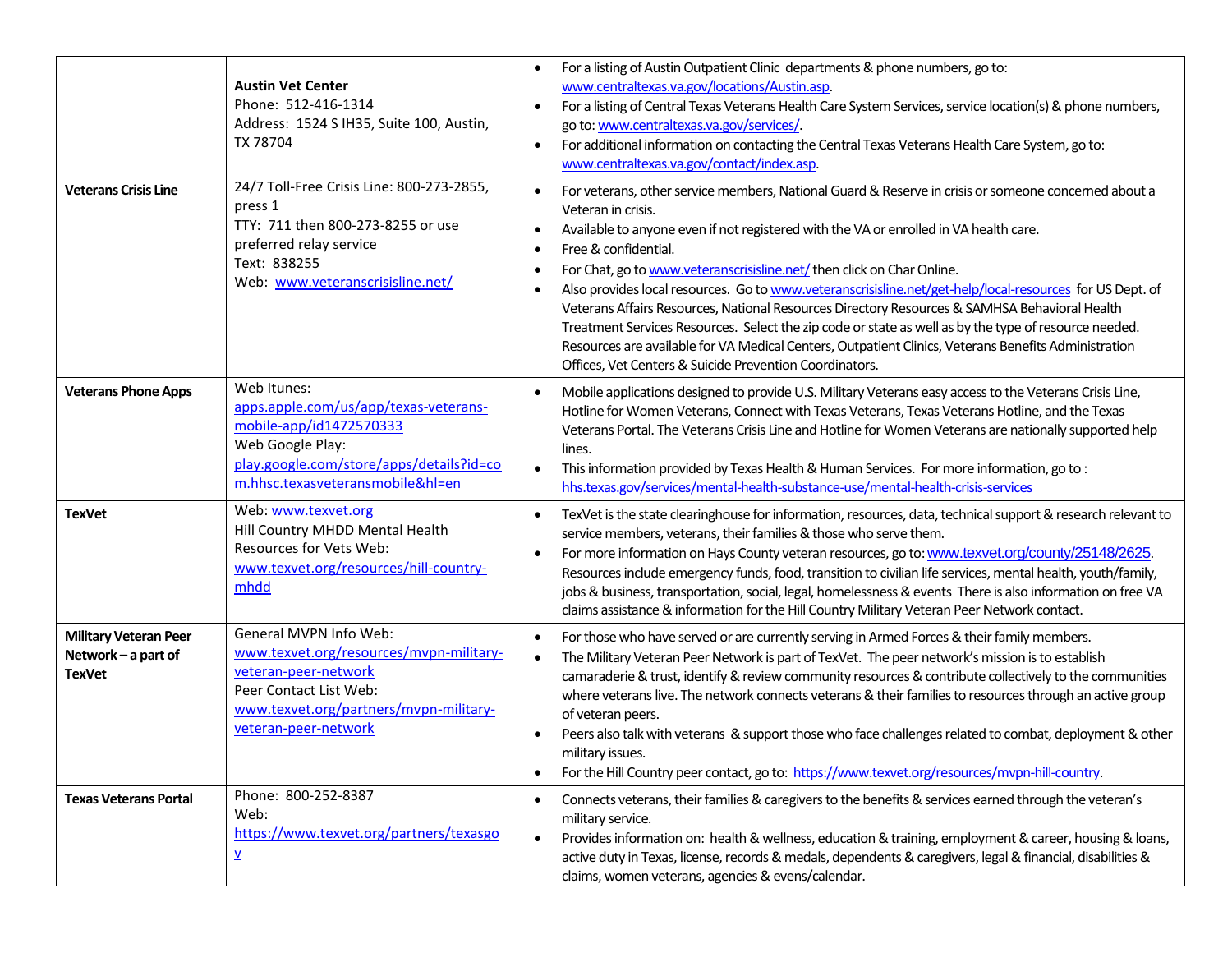|                                     | Web Itunes:<br>www.apps.apple.com/us/app/texas-<br>veterans-app/id838440993<br>Web Google Play:<br>www.play.google.com/store/apps/details<br>?id=com.hhsc.texasveteransmobile&hl=en | The Texas Veterans App provides easy access to the Veterans Crisis Line, Women Veterans Hotline,<br>Connect with Texas Veterans, Texas Veterans Hotline & Texas Veterans Portal.                                               |
|-------------------------------------|-------------------------------------------------------------------------------------------------------------------------------------------------------------------------------------|--------------------------------------------------------------------------------------------------------------------------------------------------------------------------------------------------------------------------------|
| <b>Texas Veterans</b><br>Commission | Phone: 512-463-6564<br>Crisis Hotline: 800-273-8255, press 1<br>Vets Info Line: 800-252-VETS (8387)<br>Web: www.tvc.texas.gov<br>Address: P.O. Box 12277, Austin, TX<br>78711-227   | The Texas Veterans Commission advocates for & provides service to veterans to improve the quality of life<br>for all Texas veterans, their families & survivors.<br>Provides a broad range of information useful for veterans. |

### **REHABILITATION & DISABILITY SERVICES**

| <b>NAME</b>                                                                                       | <b>CONTACT INFO</b>                                                                                                                                                                                                                                                   | <b>DESCRIPTION</b>                                                                                                                                                                                                                                                                                                                                                                                                                                                                                                                                                                                                                                                                                    |
|---------------------------------------------------------------------------------------------------|-----------------------------------------------------------------------------------------------------------------------------------------------------------------------------------------------------------------------------------------------------------------------|-------------------------------------------------------------------------------------------------------------------------------------------------------------------------------------------------------------------------------------------------------------------------------------------------------------------------------------------------------------------------------------------------------------------------------------------------------------------------------------------------------------------------------------------------------------------------------------------------------------------------------------------------------------------------------------------------------|
| <b>Austin Resource Center</b><br>for Independent Living,<br>Inc. (ARCIL)                          | Phone: 512-396-5790<br>Toll Free: 800-572-2973<br>Address: 618 S. Guadalupe St., Suite 103,<br>San Marcos, TX 78666                                                                                                                                                   | Independent skills training for persons with disabilities.                                                                                                                                                                                                                                                                                                                                                                                                                                                                                                                                                                                                                                            |
| Arc of the Capital Area                                                                           | Phone: 512-476-7044<br>Email:<br>Web: https://www.arcaustin.org/<br>Address: 4902 Grover Ave., Austin TX<br>78756                                                                                                                                                     | Provides services to children & adults with mental retardation & other developmental disabilities.                                                                                                                                                                                                                                                                                                                                                                                                                                                                                                                                                                                                    |
| <b>Texas Department of</b><br><b>Assistive Rehabilitative</b><br><b>Services (DARS)</b>           | DARS Division for Rehabilitative Services<br>Phone: 254-770-5800<br>DARS Division for the Blind Phone: 254-<br>753-1552<br>CTADVRC Phone: 855-937-2372<br>Web:<br>http://ctadvrc.org/blog/projects/texas-<br>department-of-assistive-and-<br>rehabilitative-services/ | The Central Texas Aging, Disability & Veterans Resource Center (CTADVRC) through the Department of<br>Assistive & Rehabilitative Service (DARS) can help people with physical or mental disabilities prepare for,<br>find or keep a job.<br>Provides disability determination services.<br>Provides rehabilitation employment assessment & planning, counseling, job & behavioral skills training,<br>hearing exams & aids, rehabilitation technology (prosthetics) & job placement.<br>Provides blindness assessments, rehabilitation, counseling, referrals, services for deaf-blind individuals,<br>$\bullet$<br>technology aids & devices, reader services, transportation & vocational training. |
| <b>Texas Workforce</b><br><b>Commission Vocational</b><br><b>Rehabilitation Services</b><br>(VRS) | General Phone: 512-936-6400<br>San Marcos (Texas Workforce Solutions)<br>VRS Phone: 512-392-1291<br>Texas State University VRS Phone: 800-<br>245-8149 or 512-245-3625<br>General Web:<br>www.twc.texas.gov/jobseekers/vocational<br>-rehabilitation-services         | Supports job seekers with disabilities as they prepare for, obtain, maintain or advance in employment.<br>Supports everyone who wants to work with supports & services to help them get a job, keep a job or<br>advance in a career.<br>For those with visual, physical or auditory disabilities.<br>Local TWC Vocational Rehabilitation offices are in San Marcos & at Texas State University.<br>Website has information on a wide range of vocational rehabilitation services for adults, youth & students,<br>older blind individuals as well as information on the Crisis Cole Rehabilitation Center for the legally blind.<br>Chat Line is available on the website.                            |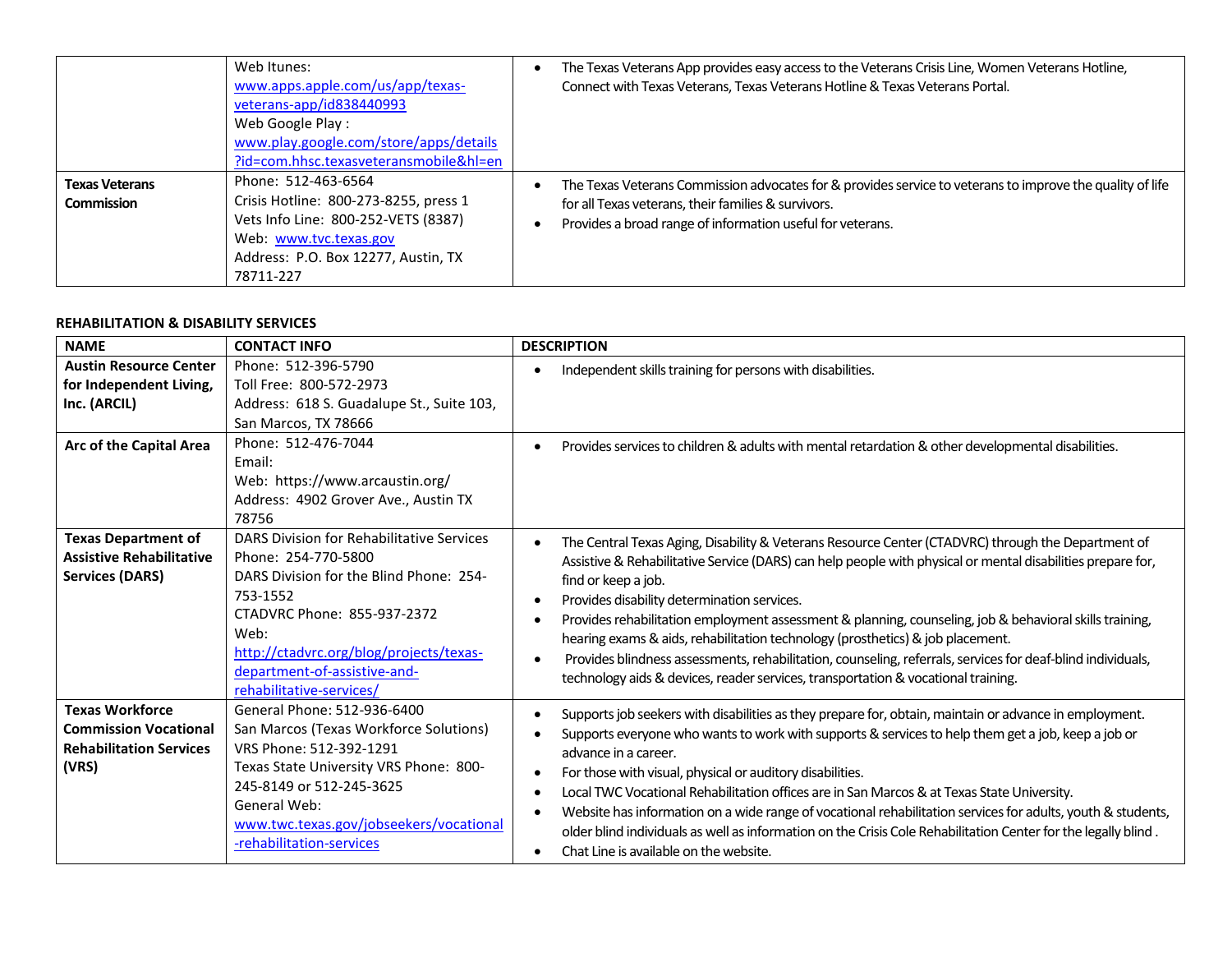| <b>San Marcos</b><br>Interpreting for the<br><b>Deaf</b> | Phone: 512-754-8047<br>After Hours Phone: 512-715-2042<br>Email: sanmarcosinterp@yahoo.com<br>Web: www.sanmarcosinterpreting.com<br>Address: 2706 Leslie Lane, San Marcos, TX<br>78666 |  | Serves San Marcos & Hays County along with many surrounding cities & counties.<br>Services available 24/7/365.<br>Interpretation services provided for: American Sign Language, oral (spoken to sign), tactile (deaf-blind, low<br>vision, trilingual (English to American Sign Language to Spanish) & other specialized services. |
|----------------------------------------------------------|----------------------------------------------------------------------------------------------------------------------------------------------------------------------------------------|--|------------------------------------------------------------------------------------------------------------------------------------------------------------------------------------------------------------------------------------------------------------------------------------------------------------------------------------|
|----------------------------------------------------------|----------------------------------------------------------------------------------------------------------------------------------------------------------------------------------------|--|------------------------------------------------------------------------------------------------------------------------------------------------------------------------------------------------------------------------------------------------------------------------------------------------------------------------------------|

#### **SENIOR & ELDERLY SERVICES**

| <b>NAME</b>                                                                     | <b>CONTACT INFO</b>                                                                                                                                                                                                                                    | <b>DESCRIPTION</b>                                                                                                                                                                                                                                                                                                                                                                                                                                                                                                                                                                                                                                                                                                                                                                                                                                                                                                                                                                                                                                                                                                                                                                                                                                                                                                                                                                                                                                                                                                                                                                                                                                                                                                                                                                                                                                                  |
|---------------------------------------------------------------------------------|--------------------------------------------------------------------------------------------------------------------------------------------------------------------------------------------------------------------------------------------------------|---------------------------------------------------------------------------------------------------------------------------------------------------------------------------------------------------------------------------------------------------------------------------------------------------------------------------------------------------------------------------------------------------------------------------------------------------------------------------------------------------------------------------------------------------------------------------------------------------------------------------------------------------------------------------------------------------------------------------------------------------------------------------------------------------------------------------------------------------------------------------------------------------------------------------------------------------------------------------------------------------------------------------------------------------------------------------------------------------------------------------------------------------------------------------------------------------------------------------------------------------------------------------------------------------------------------------------------------------------------------------------------------------------------------------------------------------------------------------------------------------------------------------------------------------------------------------------------------------------------------------------------------------------------------------------------------------------------------------------------------------------------------------------------------------------------------------------------------------------------------|
| <b>Angels for Elders</b>                                                        | Phone: 512-847-7445<br>Toll Free: 866-247.0183<br>Email: Use link at website<br>Address: 201 FM 3237, Suite 124,<br>Wimberley, TX 78676                                                                                                                | Personal care, companion care, transportation, financial management, homemaking (cleaning, laundry &<br>$\bullet$<br>meal preparation) & live-in services.<br>Also provides respite care, hospice care & dementia care.<br>Locally owned.                                                                                                                                                                                                                                                                                                                                                                                                                                                                                                                                                                                                                                                                                                                                                                                                                                                                                                                                                                                                                                                                                                                                                                                                                                                                                                                                                                                                                                                                                                                                                                                                                           |
| <b>The Friends Foundation</b>                                                   | Phone: 512-592-1345<br>Email: info@thefriendsfoundation.org<br>Address: PO Box 8, Dripping Springs, TX<br>78620                                                                                                                                        | Helping those who are 60+ years of age living in Dripping Springs live independently at home<br>Provides meals (Our Daily Bread Service), financial assistance, lifeline MediAlert equipment, smoke alarm<br>installation & maintenance, 911 address signs & end-of-life care services (Butterflies Are Free Program).<br>Call the foundation for eligibility information. For more information on services & programs, go to:<br>www.thefriendsfoundation.org/services/                                                                                                                                                                                                                                                                                                                                                                                                                                                                                                                                                                                                                                                                                                                                                                                                                                                                                                                                                                                                                                                                                                                                                                                                                                                                                                                                                                                            |
| <b>Area Agency on Aging</b>                                                     | Phone: 512-916-6062<br>Web: www.aaacap.org                                                                                                                                                                                                             | Resources for adults over 60 years of age.<br>$\bullet$                                                                                                                                                                                                                                                                                                                                                                                                                                                                                                                                                                                                                                                                                                                                                                                                                                                                                                                                                                                                                                                                                                                                                                                                                                                                                                                                                                                                                                                                                                                                                                                                                                                                                                                                                                                                             |
| <b>Austin Groups for the</b><br><b>Elderly (AGE) of Central</b><br><b>Texas</b> | General Phone: 512-451-4611<br>Thrive Center Phone: 512-458-6305<br>Caregiver Resource Center Phone: 512-<br>600-9275<br>Health Equipment Lending Phone: 512-<br>600-9288<br>Web: www.ageofcentraltx.org/<br>Address: 3710 Cedar St., Austin, TX 78705 | AGE of Central Texas supports a range of services & resources that help older adults & family caregivers<br>$\bullet$<br>thrive as they navigate the realities & opportunities of aging & care giving. AGE connects individuals to<br>community resources.<br>Offers a wide & diverse range of services & resources including adult day health care, caregiver education<br>$\bullet$<br>(including a Caregiver U course & other courses) & resources, early memory loss support, a health<br>equipment lending program & peer-based computer classes.<br><b>Senior Related Programs</b><br>Go to www.ageofcentraltx.org/index.php/seniors/ for an overview of available senior programs & services.<br>Thrive Social & Wellness Center: Daytime care program (Mon to Fri 7 am to 5:30 pm) for older adults with<br>physical or cognitive needs Fee \$70 per day including transportation to the program. Can get<br>transportation to the Thrive Center from South Austin (requires driving from Dripping Springs to South<br>Austin). Call to inquire about availability. Contact the Thrive Center program director to find out about the<br>intake process.<br>Health Equipment Lending Program. Loans gently used Durable Medical Equipment for free to those in<br>need in the community. Also has free incontinence products. To request & reserve items, call 512-600-<br>9288 or email Help@AGEofCentralTX.org.<br>Memory Connections: This facilitated support group offers brain exercises & emotional support for older<br>adults with early memory loss. Also offers monthly caregiver support. Contact the Memory Connections<br>program director to find out about the intake process.<br>AGE Computer Lab: Hands-on, low cost technology classes & learning opportunities.<br>Fall Prevention Classes: Free, year-round & available in Hays County. |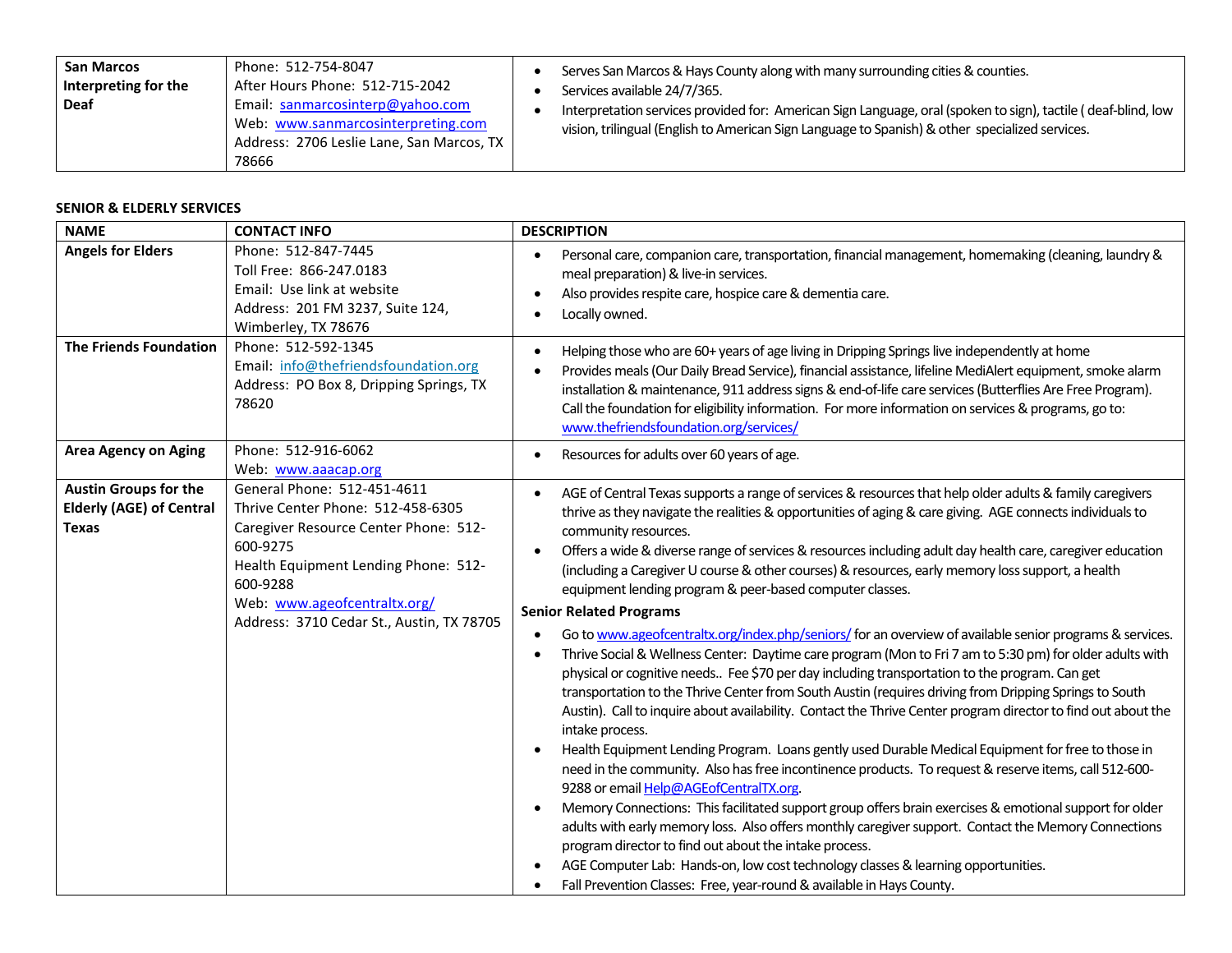|                                                                          |                                                                                                                                                                                                                | Virtual Connections: This monthly subscription program offers weekly small group & virtual (on-line)<br>$\bullet$<br>activities for individuals living with memory or cognition challenges based on cognitive ability (a mental<br>ability assessment determines appropriate activities). Fee is \$100 per month. To schedule a consultation<br>or for more information, email MemoryInfo@AGEofCentralTX.org. Contact the Virtual Connections<br>program director to find out about the intake process.<br><b>Caregiver Programs</b><br>Go to www.ageofcentraltx.org/index.php/caregivers/ for an overview of available caregiver programs &                                                                                                                                                                                                                                                                                                                                                                                                                                                                                                                                                                                                                                                                                             |
|--------------------------------------------------------------------------|----------------------------------------------------------------------------------------------------------------------------------------------------------------------------------------------------------------|------------------------------------------------------------------------------------------------------------------------------------------------------------------------------------------------------------------------------------------------------------------------------------------------------------------------------------------------------------------------------------------------------------------------------------------------------------------------------------------------------------------------------------------------------------------------------------------------------------------------------------------------------------------------------------------------------------------------------------------------------------------------------------------------------------------------------------------------------------------------------------------------------------------------------------------------------------------------------------------------------------------------------------------------------------------------------------------------------------------------------------------------------------------------------------------------------------------------------------------------------------------------------------------------------------------------------------------|
|                                                                          |                                                                                                                                                                                                                | resources.<br>Caregiver Resource & Information Center: Free community educational seminars & monthly caregiver<br>support groups. AGE's Navigation Center offers free personalized assistance & guidance by phone, email or<br>walk-in. Available in Hays County.<br>Caregiver U. & Other Classes: Offers free courses year-round in Hays County for nonprofessional family<br>$\bullet$<br>caregivers. To find a Caregiver U class, go to www.CaregiverUcentx.org.<br>For classes & other events, go to www.ageofcentraltx.org/index.php/events/calendar/.<br>$\bullet$<br>For caregiver resources, go to https://ageofcentraltx.org/index.php/caregivers/caregiver-resources/.<br>Accepts Medicaid, Veteran's benefits, long-term care insurance or private pay.<br>Available in English & Spanish.                                                                                                                                                                                                                                                                                                                                                                                                                                                                                                                                    |
| <b>Department of Aging &amp;</b><br><b>Disability Services</b><br>(DADS) | Phone: 512-438-3011<br>Toll Free: 800-252-9240<br>To Report Abuse, Neglect or Exploitation:<br>800-458-9858<br>Web: www.hhs.texas.gov/<br>Address: 701 W. 51st St., Austin, TX 78714                           | A department of Texas Health & Human Services that administers long-term services for people who are<br>aging as well as people with physical, intellectual or developmental disabilities.<br>To report an allegation of abuse, neglect or exploitation, call DADS Customer Rights & Services at 800-458-<br>9858.<br>For more information about Texas Health & Human Services, go to www.hhs.texas.gov/hhs-services                                                                                                                                                                                                                                                                                                                                                                                                                                                                                                                                                                                                                                                                                                                                                                                                                                                                                                                     |
| <b>Social Security</b>                                                   | North Austin Phone: 866-627-6991<br>National Toll Free: 800-772-1213<br>TTY: 800-325-0778<br>Web: www.ssa.gov<br>South Austin Address: 5508 Hwy 290 W.,<br>Bldg. B, Austin, TX 78735                           | The United States Social Security Administration is an independent agency of the U.S. federal government<br>$\bullet$<br>that administers Social Security, a social insurance program consisting of retirement, disability, and survivor<br>benefits.                                                                                                                                                                                                                                                                                                                                                                                                                                                                                                                                                                                                                                                                                                                                                                                                                                                                                                                                                                                                                                                                                    |
| <b>Drive A Senior Central</b><br>Texas                                   | Phone: 512. 445-5552 (Answered Mon-<br>Thurs 9 am-3 pm, Fri 9 am-1 pm)<br>Email: ctx@driveasenior.org<br>Web: www.driveaseniorcentraltexas.org/<br>Address: 6705 W. Hwy 290, PO Box<br>50268, Austin, TX 78735 | Provides senior citizens help to thrive as they want - to be mobile, healthy & active - in Dripping Springs.<br>$\bullet$<br>Focus is on medical appointment rides & other essential travel rides primarily during weekdays but there<br>$\bullet$<br>are also some rides on weekends. Confirm the kinds of rides that are available & when they're available.<br>Provides rides for clients of record. To become a client, call to determine eligibility & complete the intake<br>process. After you become an eligible client, you may begin scheduling rides for yourself. You cannot<br>schedule rides for other persons.<br>Eligibility is for those who are: 60+ years old, non-driving or limited-driving persons, live in their own homes<br>or with family members, live inside the service area (refer to Dripping Springs service area map link below)<br>& able to walk on their own (or with a cane/walker).<br>Rides are on an "as available" basis. This is not an "on demand" service & rides are not guaranteed.<br>Call ahead & schedule your ride ahead of time (5-days notice is preferred). For the best chance of getting a<br>ride, schedule pickup & drop off during non-peak traffic times (10 am to 2 pm), Mon. through Friday.<br>Provides curb to curb, door to door & door through door rides.<br>$\bullet$ |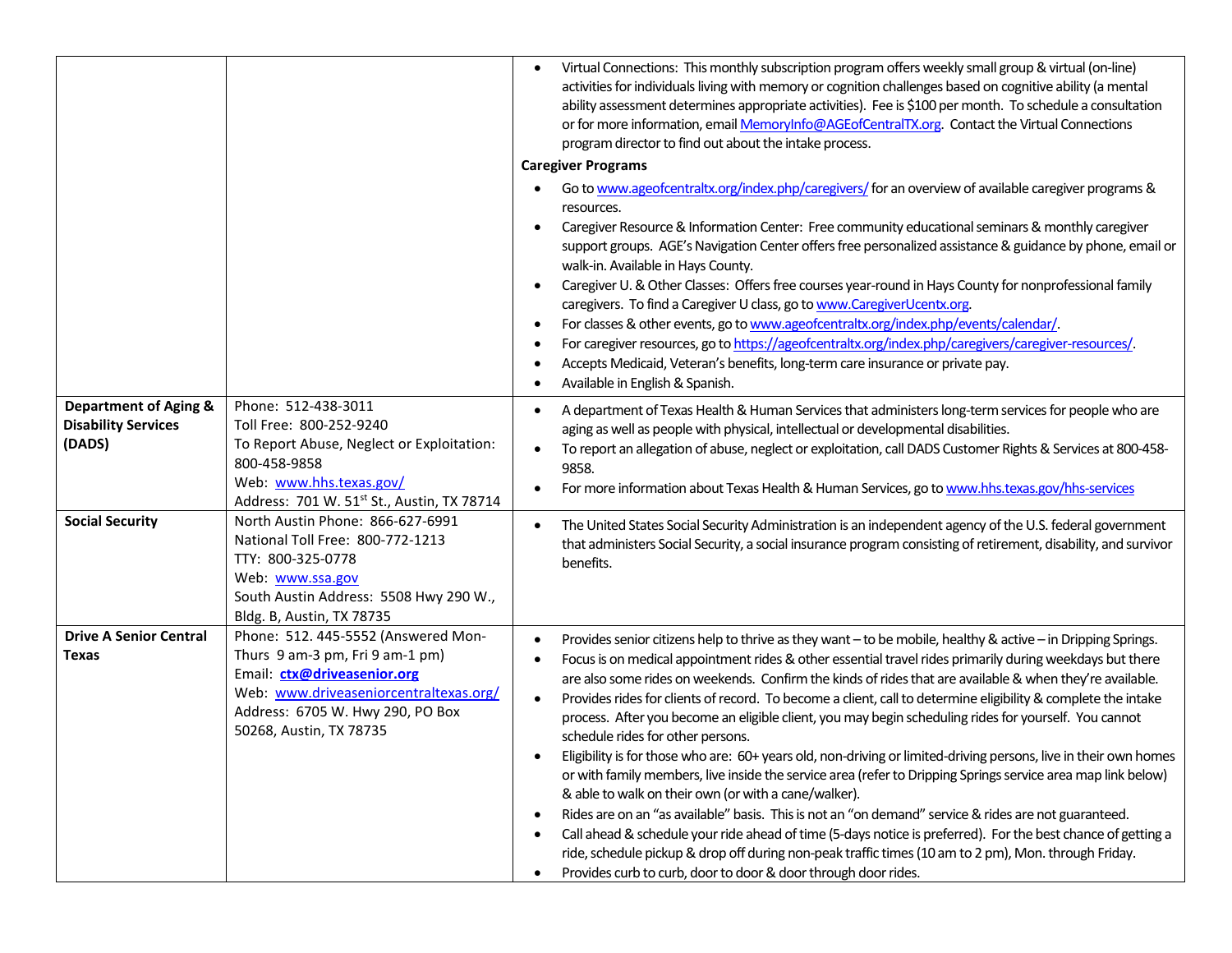|                                                |                                                                                                                                                                                                                                                                                            | All rides are free.<br>$\bullet$<br>For a map of the Dripping Springs service area, go to<br>www.google.com/maps/d/u/0/viewer?mid=1AmgOef0F89WAN5qCDkYCswK5p4M5t845≪=30.1739706<br>79753776%2C-98.04182561838262&z=12                                                                                                                                                                                                                                                                                                                                                                                                                                                                                                                                                                                                                                                                                                                                                                                                                                                                                                                                                                                                                                                                                                                                                                                                                                                                                                                                                                                                                                                                                                                                                                                                                                                                                                                                                                                                                                                                                                                                                                               |
|------------------------------------------------|--------------------------------------------------------------------------------------------------------------------------------------------------------------------------------------------------------------------------------------------------------------------------------------------|-----------------------------------------------------------------------------------------------------------------------------------------------------------------------------------------------------------------------------------------------------------------------------------------------------------------------------------------------------------------------------------------------------------------------------------------------------------------------------------------------------------------------------------------------------------------------------------------------------------------------------------------------------------------------------------------------------------------------------------------------------------------------------------------------------------------------------------------------------------------------------------------------------------------------------------------------------------------------------------------------------------------------------------------------------------------------------------------------------------------------------------------------------------------------------------------------------------------------------------------------------------------------------------------------------------------------------------------------------------------------------------------------------------------------------------------------------------------------------------------------------------------------------------------------------------------------------------------------------------------------------------------------------------------------------------------------------------------------------------------------------------------------------------------------------------------------------------------------------------------------------------------------------------------------------------------------------------------------------------------------------------------------------------------------------------------------------------------------------------------------------------------------------------------------------------------------------|
| <b>Meals on Wheels</b><br><b>Central Texas</b> | General Phone: 512-476-6325 (MEAL)<br>In-Home Care Phone: 512-477-2273<br>(CARE)<br>Email:<br>email@mealsonwheelscentraltexas.org<br>Web:<br>www.mealsonwheelscentraltexas.org/<br>In-Home Care Web:<br>www.inhomecareaustin.org<br>Address: 3227 E. 5 <sup>th</sup> St., Austin, TX 78702 | <b>Meal Programs</b><br>Provides hot, nutritious lunchtime meals to homebound older adults & persons with disabilities to help<br>keep people healthy & living in their own homes.<br>Has several other meal programs including supplemental breakfast meals for seniors, after school meals for<br>kids, ready meals for seniors in rural areas, nutritional support for seniors, senior center lunches & daytime<br>senior activities & grocery shopping service for seniors & adults with disabilities.<br><b>In-Home Care</b><br>Provides the elderly & those with disabilities with in-home care & personal care services that help people<br>$\bullet$<br>remain living in their homes with dignity & independence, especially those aging in place & adults with<br>disabilities who need assistance with activities of daily living.<br>May include personal care services like personal hygiene, meal preparation, medication reminders,<br>$\bullet$<br>movement assistance, Rx pick-ups or accompanying elderly to & from medical appointments as well as<br>homemaker services like laundry, shopping, light housekeeping,<br>Also offers supportive services for those undergoing treatment, recovering from surgery or under Hospice<br>care including caregiver respite care, Rx pick-ups, medical appointment accompaniment or other service s.<br>To submit an in-home care inquiry form online, go to www.mealsonwheelscentraltexas.org/get-<br>involved/In-Home-Care-Inquiry-Form?/get-involved/hand-inquiry-form<br>Private pay & sliding scale fee based. Contact Meals On Wheels to determine eligibility.<br>$\bullet$<br><b>Other Programs</b><br>PALS: Pet food & veterinary care assistance for pets of seniors.<br>Home Repair: Home safety repair for seniors, veterans & adults with disabilities.<br>Mike's Place Respite Care: Weekday respite care for adults & seniors with dementia & Alzheimer's disease<br>$\bullet$<br>who live at home & are being cared for by family members.<br>Other services: Includes case management, safety watch & technology programs.<br>$\bullet$<br>Meal On Wheels programs are available for those in Hays County.<br>$\bullet$ |
| <b>Faith In Action</b>                         | Phone: 512-445-5552                                                                                                                                                                                                                                                                        | Caregivers for the elderly.<br>$\bullet$                                                                                                                                                                                                                                                                                                                                                                                                                                                                                                                                                                                                                                                                                                                                                                                                                                                                                                                                                                                                                                                                                                                                                                                                                                                                                                                                                                                                                                                                                                                                                                                                                                                                                                                                                                                                                                                                                                                                                                                                                                                                                                                                                            |
| <b>Home Instead Senior</b><br>Care             | Phone: 512-862-2945<br>Toll Free: 888-331-3242<br>Web:<br>https://www.homeinstead.com/496/hom<br>e-instead-senior-care<br>Address: 1217 W. Slaughter Lane, Suite<br>130, Austin, TX 78748                                                                                                  | Provides a range of home care services including companionship, personal care, Alzheimer's & dementia<br>$\bullet$<br>support, meal preparation, respite care, hospice support, transitional/short term care services & 24-hour or<br>overnight care.<br>Also provides in-home care services for chronic illnesses like Alzheimer's & dementia, heart disease/stroke,<br>weight related issues, Parkinson's, cancer, arthritis & diabetes.<br>Provides services in Dripping Springs, Driftwood, & Wimberley & other areas. The Westlake Hills location<br>$\bullet$<br>services this area.<br>Accepts a range of payment options including private pay, long-term care insurance, Medicaid waivers,<br>$\bullet$<br>veteran's assistance/benefits & Medicare Advantage plans. Call to determine eligibility & get detailed<br>information for these payment options.<br>Home Instead Senior Care is a national franchise organization.<br>٠                                                                                                                                                                                                                                                                                                                                                                                                                                                                                                                                                                                                                                                                                                                                                                                                                                                                                                                                                                                                                                                                                                                                                                                                                                                         |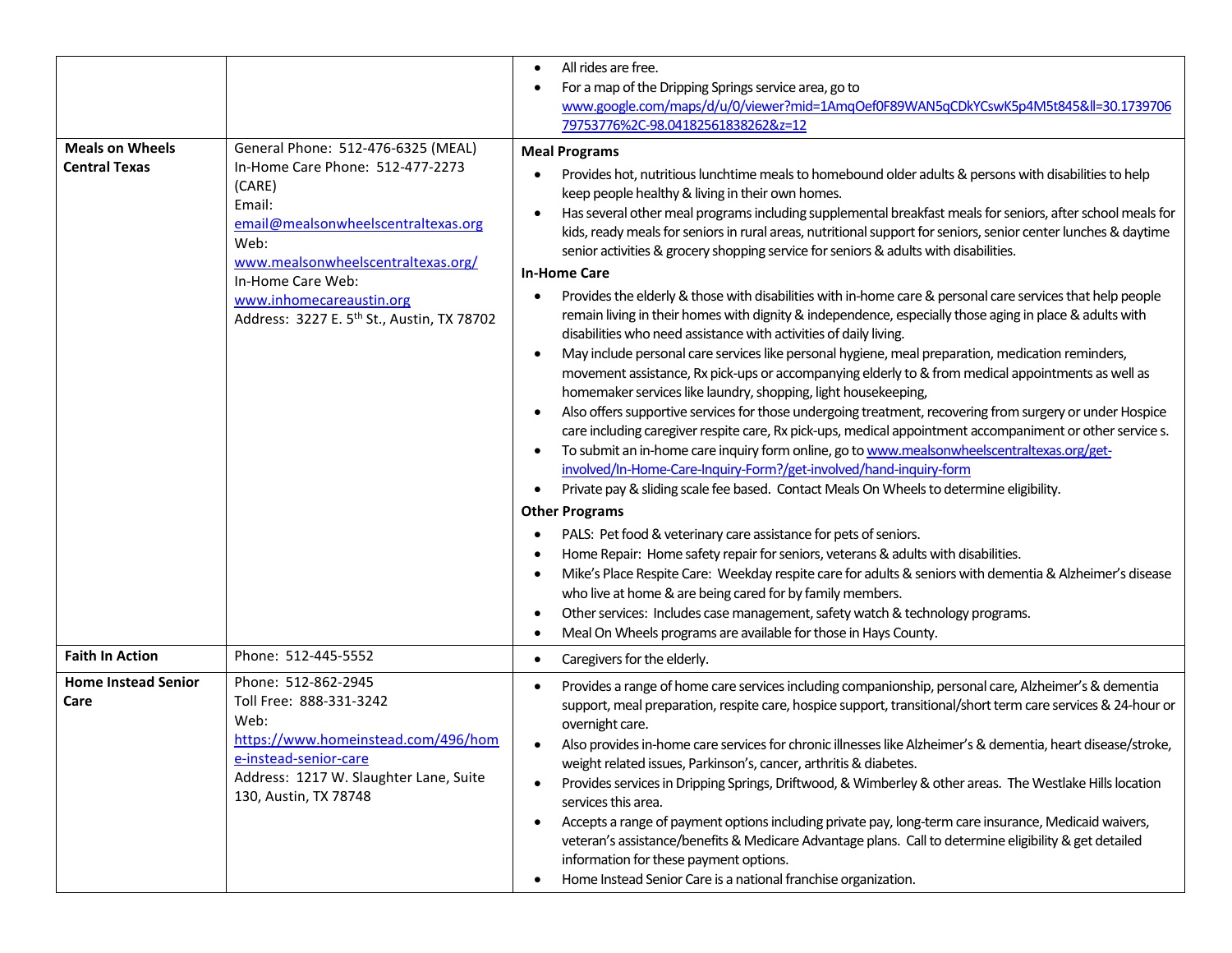| <b>Caring Senior Service</b>                      | Phone: 512-310-2273<br>Web: www.caringseniorservice.com/<br>Address: 223 W. Anderson Lane, Suite<br>B355, Austin TX 78752                                                                                                                                                                | Offers in-home care for seniors who want to make aging in place their first choice.<br>$\bullet$<br>Provides a wide range of essential services including personal care, transportation, meal preparation,<br>medication reminders, companionship, respite care, errand services, light housekeeping.<br>Also provides specialty programs for Alzheimer's & dementia, Congestive Heart Failure, COPD, stroke,<br>$\bullet$<br>pneumonia, infection control, hip & knee replacement, & fall risk.                                                                                                                                                                                                                                                                                                                                                                                                                                                                                                                                                                                                                                                                                                                                                      |
|---------------------------------------------------|------------------------------------------------------------------------------------------------------------------------------------------------------------------------------------------------------------------------------------------------------------------------------------------|-------------------------------------------------------------------------------------------------------------------------------------------------------------------------------------------------------------------------------------------------------------------------------------------------------------------------------------------------------------------------------------------------------------------------------------------------------------------------------------------------------------------------------------------------------------------------------------------------------------------------------------------------------------------------------------------------------------------------------------------------------------------------------------------------------------------------------------------------------------------------------------------------------------------------------------------------------------------------------------------------------------------------------------------------------------------------------------------------------------------------------------------------------------------------------------------------------------------------------------------------------|
| <b>Essential Next Steps</b>                       | Phone: 512-215-0383<br>Email: Link at Website<br>Web: www.essentialnextsteps.com<br>Address: 166 Hargraves Dr., Suite C400<br>#619, Austin, TX 78737                                                                                                                                     | Provides services to organize life's transitions, create the best solutions for older adults at home & make<br>$\bullet$<br>changes to current home or a new home.<br>Services include: transition planning & coordination, home modification & relocation<br>$\bullet$<br>guidance, downsizing/right-sizing & organizing assistance.                                                                                                                                                                                                                                                                                                                                                                                                                                                                                                                                                                                                                                                                                                                                                                                                                                                                                                                 |
| <b>Hill Country Senior</b><br>Center              | Phone: 512-858-4663<br>Email: Link at Website<br>Web: www.HCseniorcenter.org<br>Address: 1310 Hwy 290 W, Dripping<br>Springs, Tx 78620                                                                                                                                                   | Offers a gathering place with programs & services that encourage seniors to retain their independence &<br>$\bullet$<br>dignity.<br>Serves noon meals Monday through Friday & has a transportation service.<br>$\bullet$<br>No dues or membership fees.<br>$\bullet$<br>For Hays County residents who are age 60 and over.<br>$\bullet$                                                                                                                                                                                                                                                                                                                                                                                                                                                                                                                                                                                                                                                                                                                                                                                                                                                                                                               |
| <b>Lavender Springs</b><br><b>Assisted Living</b> | Phone: 512-858-0211<br>Web: www.lavendersprings.com/<br>Address: 13701 Trautwein Rd., Austin, TX<br>78737                                                                                                                                                                                | A small, 16-resident assisted living home whose mission is serving the senior community with exceptional<br>$\bullet$<br>care & providing their families with peace of mind - all the while, making great friendships in a place we call<br>home.<br>Services include 24-hour personal care & supervision, medication assistance, personal care services, meals,<br>$\bullet$<br>laundry, housekeeping & respite care.<br>Christian owned & operated/faith based.<br>$\bullet$                                                                                                                                                                                                                                                                                                                                                                                                                                                                                                                                                                                                                                                                                                                                                                        |
| <b>Ledgestone Senior</b><br>Living                | Phone: 512-645-1445<br>Web: www.civitasseniorliving.com/our-<br>communities/ledgestone/<br>Address: 13150 Four Star Blvd., Austin, TX<br>78737                                                                                                                                           | Provides Independent & assisted living as well as memory care.<br>$\bullet$<br>Owned & operated by Civitas Senior Living.                                                                                                                                                                                                                                                                                                                                                                                                                                                                                                                                                                                                                                                                                                                                                                                                                                                                                                                                                                                                                                                                                                                             |
| <b>Adult Protective</b><br><b>Services (APS)</b>  | Report Abuse Phone: 800-252-5400<br>Report Abuse Online Web:<br>www.txabusehotline.org<br>General Phone: 512-438-4800<br>General Web:<br>www.dfps.state.tx.us/adult_protection/<br>Address: 701 W. 51st St., Austin, TX 78751<br>Mail Address: P.O. Box 149030, Austin, TX<br>78714-9030 | Adult Protective Services (APS) is an agency in the Texas Department of Family & Protective Services (DFPS).<br>APS investigates reports of abuse, neglect & exploitation of adults who are elderly (age 65 or older) or have<br>disabilities, conducts investigations & provides services for adults living in the community & educates the<br>public about prevention of elder abuse.<br>Reporting adult abuse, neglect or exploitation depends on the urgency of the situation:<br>$\bullet$<br>- Call the Texas Abuse Hotline at 800-252-5400 if the situation is urgent & needs to be investigated within<br>24 hours or for trouble reporting concerns online at the Texas Abuse Hotline website.<br>- Call 911 or local law enforcement in an emergency or life threatening situation.<br>- Complete an online report at the Texas Abuse Hotline Website at www.txabusehotline.org if the situation<br>does not need to be investigated right away.<br>For TTY reporting: Call Relay Texas at 711 or 800-735-2989. Ask the relay agent to call the Texas Abuse<br>$\bullet$<br>Hotline at 800-252-5400.<br>To find a complete list of Texas DFPS contacts, go to: www.dfps.state.tx.us/Contact_Us/.<br>Website available in English & Spanish. |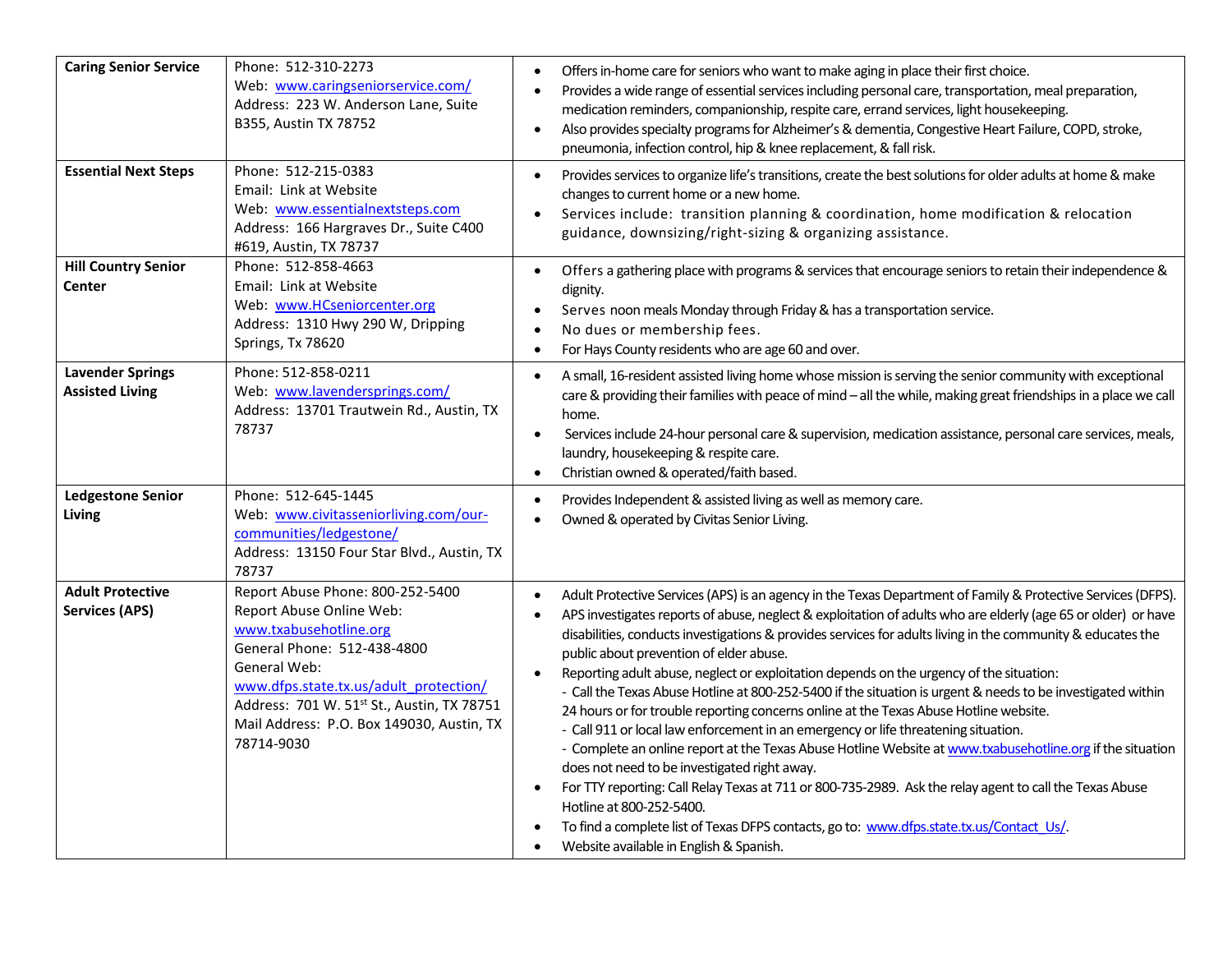# **CAREGIVER, RESPITE, HOSPICE & HOMECARE SUPPORT**

| <b>Blue Horizons Hospice</b>                                  | Contact: Edna Ruiz 210-464-6426<br>Toll Free: 833-467-7123 (HOSP1CE), Ext 1<br>Email: e.ruiz@bluehorizonsaustin.com<br>Website:<br>www.bluehorizonshospice.com/austin/<br>Address: 12010 Hwy 290, Suite 190,<br>Austin, TX 78737 | Provides compassionate hospice care with clinical excellence to enrich the quality of life as life's journey<br>nears its completion. Through supportive, loving, comfort care Blue Horizon offers patients & their families<br>comfort for body, mind & spirit.<br>Provides nursing care, social work, personal care assistance, spiritual support, nutrition & bereavement<br>counseling & volunteer services.<br>Services provided at home or in independent living, assisted living or skilled nursing facilities.<br>Medicare covers the cost of these services.<br>Serves Hays County & the surrounding area.<br>Services available 24/7/365.                                                                                                                                                                                                                                                                                                                                                                                                                                                                                                                                                                                                                                                                                                        |
|---------------------------------------------------------------|----------------------------------------------------------------------------------------------------------------------------------------------------------------------------------------------------------------------------------|------------------------------------------------------------------------------------------------------------------------------------------------------------------------------------------------------------------------------------------------------------------------------------------------------------------------------------------------------------------------------------------------------------------------------------------------------------------------------------------------------------------------------------------------------------------------------------------------------------------------------------------------------------------------------------------------------------------------------------------------------------------------------------------------------------------------------------------------------------------------------------------------------------------------------------------------------------------------------------------------------------------------------------------------------------------------------------------------------------------------------------------------------------------------------------------------------------------------------------------------------------------------------------------------------------------------------------------------------------|
| <b>Robinson Creek Home</b><br>Health & Hospice in<br>Oak Hill | Phone: 512-328-7606<br>Email: info@rchomehealthhospice.com<br>Web: www.rchomehealthhospice.com/<br>Address: 5316 Hwy. 290 West, Suite 360,<br>Austin, TX 78735                                                                   | Provides home health care & hospice services.<br>Mission is to support patients in the environment that provides them the most comfort - their homes -<br>surrounded by the people they love.<br>Locally owned.<br>$\bullet$<br>In most cases, Medicare covers the cost of these services with the written authorization of your doctor.<br>Call to inquire about other healthcare insurance accepted.                                                                                                                                                                                                                                                                                                                                                                                                                                                                                                                                                                                                                                                                                                                                                                                                                                                                                                                                                     |
| <b>True Heart Hospice &amp;</b><br><b>Palliative Care</b>     | Contact: Dura Sims<br>Phone: 830-837-3162<br>Alternate Phone: 512-649-2274<br>Email: dura@truehearthospice.com<br>Web: www.truehearthospice.com<br>Address: 7719 Wood Hollow Dr., Suite<br>216, Austin, TX 78731                 | Provides care wherever one calls home.<br>$\bullet$<br>Provides social services with case management & spiritual care.<br>Provides Palliative Care services if someone has more than three of the following situations:<br>- Fear of the inability to get to a doctor on-time or a desire to not return to the doctor.<br>- Have had 2 or more recent hospitalizations.<br>- Have 2 or more chronic conditions like COPD or CHF.<br>- Have had 2 or more infections in the last 6 months that require antibiotics.<br>- Need more acute care than what transitional care services offer.<br>Provides Hospice Care for the following situations:<br>- Experiencing advanced, life-limiting illness.<br>- Want compassionate care in the last phases of incurable disease to live as fully & comfortably as possible.<br>- Includes a Medical Director who oversees the medical care plan as well as a team consisting of a Nurse,<br>CNA (Certified Nurse Assistant) & Social Worker as well as Pastoral Care & volunteers.<br>- Pays for all medications with diagnosis.<br>- Pays for all Durable Medical Equipment such as hospital bed, wheel chair, walker, crutches, toilet seat,<br>shower chair, night stand, oxygen & other supportive equipment.<br>Provides services & support for Dripping Springs, Hays County & surrounding county residents. |
| <b>Caregiving Café</b>                                        | Contact: Lynn Greenblatt<br>Phone: 512-301-3560<br>Email: forum@caregivingcafe.com<br>Web: www.caregivingcafe.com<br>Blog: www.caregivingcafe.com/blog<br>Facebook Page:<br>www.facebook.com/CaregivingCafe                      | Caregiving Café is a support group that aims to:<br>Enable family caregivers to provide care to senior loved ones or to themselves when care is needed.<br>Reduce isolation & promote well-being by connecting family caregivers to one another & by promoting<br>self-care.<br>Offers a directory of useful links, contacts, resources & information about all aspects of caregiving. Includes<br>resource information about caregiver training, agencies, crisis hotlines, research, house calls, checklists,<br>inspiration & more.                                                                                                                                                                                                                                                                                                                                                                                                                                                                                                                                                                                                                                                                                                                                                                                                                     |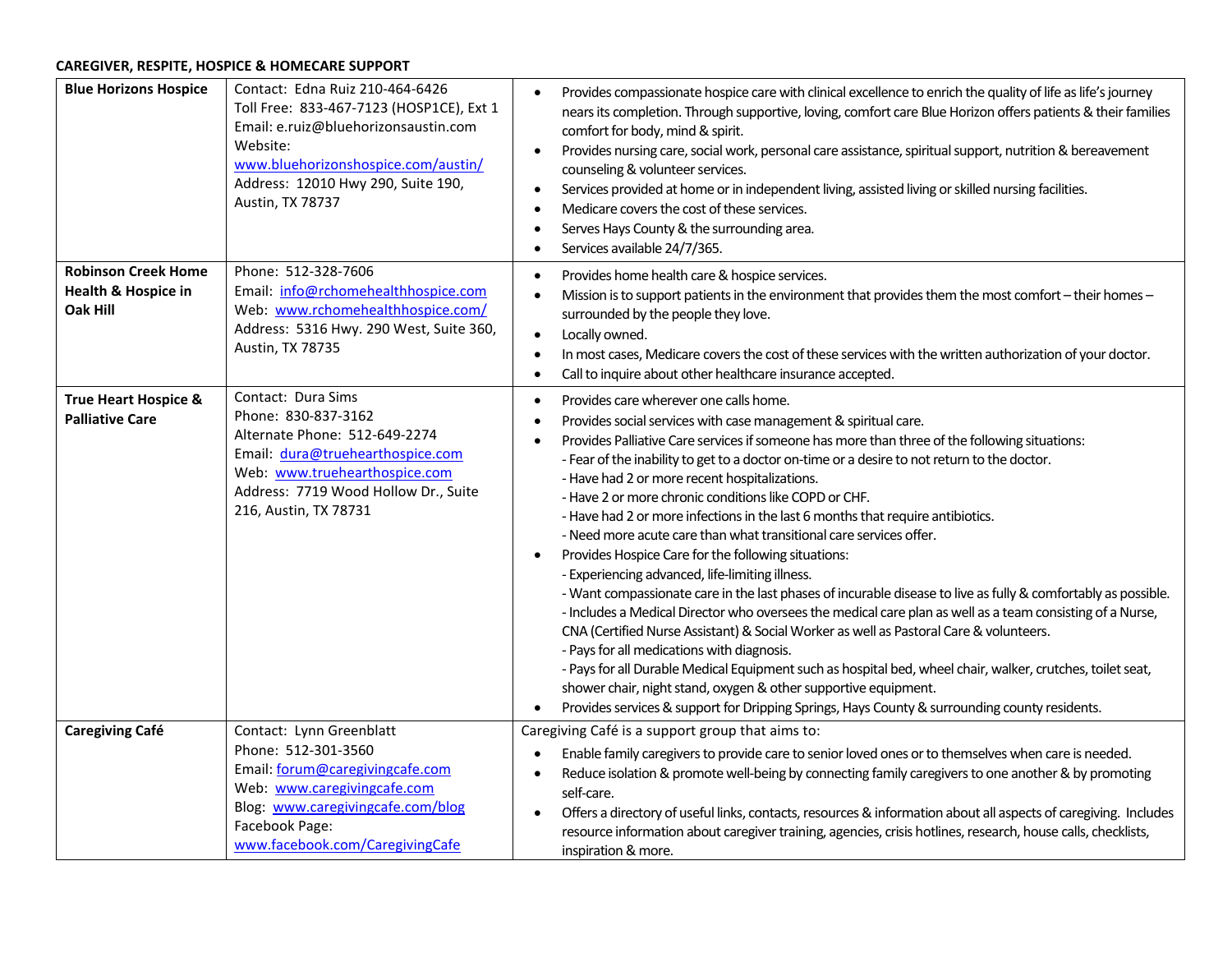| Offers online sessions. To request information about the online sessions, send an email or go to the                      |
|---------------------------------------------------------------------------------------------------------------------------|
| Facebook page.                                                                                                            |
| Support group meets using video conferencing on the 2 <sup>nd</sup> & 4 <sup>th</sup> Thursday monthly from 10AM to 12PM. |
| Please email for information & link to join                                                                               |
| Free & confidential.                                                                                                      |

# **MEDICAL HEALTH CARE RESOURCES**

# **GENERAL HEALTH CARE**

| <b>NAME</b>                                                                                                           | <b>CONTACT INFO</b>                                                                                                                                                                      | <b>DESCRIPTION</b>                                                                                                                                                                                                                                                                                                                                                                                                                                                                                               |
|-----------------------------------------------------------------------------------------------------------------------|------------------------------------------------------------------------------------------------------------------------------------------------------------------------------------------|------------------------------------------------------------------------------------------------------------------------------------------------------------------------------------------------------------------------------------------------------------------------------------------------------------------------------------------------------------------------------------------------------------------------------------------------------------------------------------------------------------------|
| <b>Every Texan Texas</b><br><b>Health Care Guide from</b><br>the Center for Public<br><b>Policy Priorities (CPPP)</b> | Phone: 512-320-0222<br>Email: info@everytexan.org<br>Web: texashealthcareguide.org/<br>Address: 7020 Easy Wind Dr., Suite 200,<br>Austin, TX 78752                                       | Every Texan (formerly the Center for Public Policy Priorities or CPPP) provides the Texas Health Care Guide<br>web tool & is a non-profit service provider who helps Texans gain access to affordable, high-quality health<br>care.<br>Also provides information on health insurance coverage, family planning, women's health, immigrant<br>access as well as affordability & medical debt.                                                                                                                     |
| <b>Texas Information &amp;</b><br><b>Referral Network</b>                                                             | <b>Phone: 211</b><br>Web: www.211texas.org/cms/search-<br>health-services-in-texas                                                                                                       | Part of Texas Dept. of State Health Services.<br>Provides information & referrals to health, human & social service providers & organizations.<br>Go to the website listed for services & programs in your area. Select the type of information you're looking<br>for - from disease prevention. diagnosis, treatment health insurance, financial assistance or rehabilitative<br>services.<br>Provides free & confidential assistance.                                                                          |
| <b>UMC Wesley Nurse -</b><br><b>Johnson City</b>                                                                      | First United Methodist Church Johnson<br>City<br>Contact: Cindy Leonard<br>Cell Phone: 512-771-8783<br>General Phone: 830-868-7440<br>Address: 105 N. LBJ Dr., Johnson City, TX<br>78636 | Sponsored by UMC Methodist Healthcare Ministries.<br>A faith-based, holistic health & wellness program committed to serving the least-served in our communities<br>by providing health education, health promotion & facilitation of resources.<br>Provides multidiscipline health & wellness resources including healthcare information & referrals to area<br>healthcare services.                                                                                                                             |
| <b>UMC Wesley Nurse -</b><br><b>San Marcos</b>                                                                        | First United Methodist Church San Marcos<br>Phone: 512.392.6001<br>Web: www.fumcsm.org<br>Address: 129 W. Hutchinson, San Marcos,<br>TX 78666                                            | Sponsored by UMC Methodist Healthcare Ministries.<br>A faith-based, holistic health & wellness program committed to serving the least-served in our communities<br>by providing health education, health promotion & facilitation of resources.<br>Provides multidiscipline health & wellness resources including healthcare information & referrals to area<br>healthcare services.<br>For more information about the Wesley Nurse program, go to: www.fumcsm.org/ministries/ & scroll<br>down to Wesley Nurse. |

# **HEALTH CARE INSURANCE & ASSISTANCE**

| <b>NAME</b>             | <b>CONTACT INFO</b>                 | <b>DESCRIPTION</b>                                                                                      |
|-------------------------|-------------------------------------|---------------------------------------------------------------------------------------------------------|
| <b>Community Action</b> | Phone: 512-392-5816                 | Provides access to health care services for low-income men & women in Hays, Caldwell & Blanco Counties. |
| <b>Health Services</b>  | Web: www.communityaction.com/health |                                                                                                         |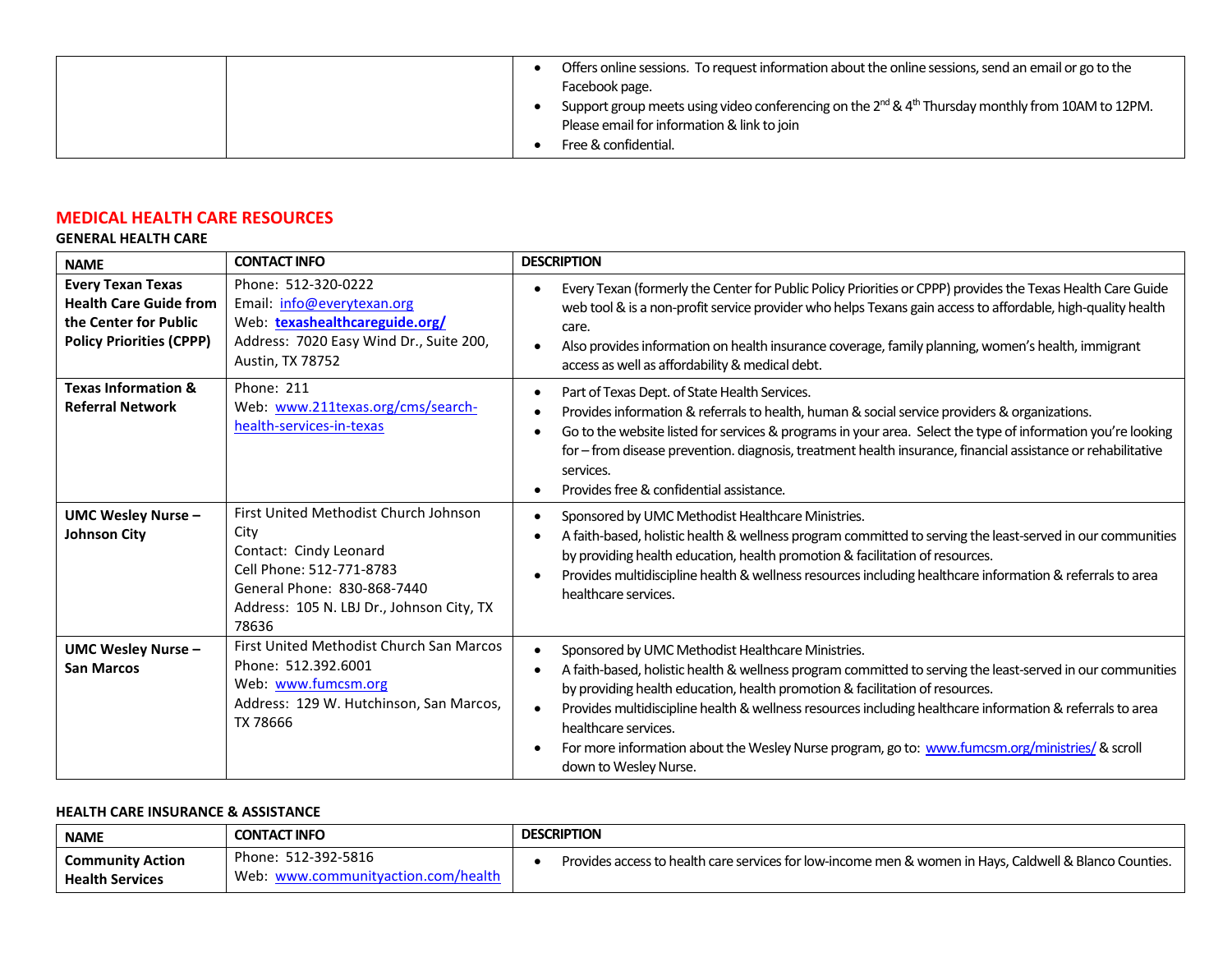|                                                                         | Address: 611 W. Martin Luther King Dr.,<br>San Marcos, TX 78666                                                                                                 | Provides family planning, limited prescription assistance, HIV/AIDS assistance & breast/cervical cancer<br>$\bullet$<br>outreach health services.<br>Community Action also provides a range of other services. Refer to services listed elsewhere in this guide.<br>$\bullet$                                                                                                                                                                                                                                                                                                                                                                                                          |
|-------------------------------------------------------------------------|-----------------------------------------------------------------------------------------------------------------------------------------------------------------|----------------------------------------------------------------------------------------------------------------------------------------------------------------------------------------------------------------------------------------------------------------------------------------------------------------------------------------------------------------------------------------------------------------------------------------------------------------------------------------------------------------------------------------------------------------------------------------------------------------------------------------------------------------------------------------|
| <b>Community Action</b><br><b>Prescription Assistance</b>               | Phone: 512-392-1161, ext. 0<br>Web:<br>www.communityaction.com/prescriptiona<br>ssistance<br>Address: 215 S. Reimer Ave., Suite 130,<br>San Marcos, TX 78667    | Provides limited assistance for maintenance prescriptions by using major pharmaceutical companies' free<br>$\bullet$<br>prescription programs to help meet the needs of uninsured Hays County residents.<br>Program takes area physician referrals, screens patients for eligibility then sets up appointments to meet<br>$\bullet$<br>eligible patients, gather information & complete pharmaceutical company applications.<br>Community Action also provides a range of other services. Refer to services listed elsewhere in this guide.                                                                                                                                            |
| <b>Community Action</b><br><b>Rural AIDS Services</b><br>Program (RASP) | Phone: 512-392-1161 ext. 329<br>Web:<br>www.communityaction.com/ruralaidsserv<br>icesprogram<br>Address: 215 S. Reimer Ave., Suite 130,<br>San Marcos, TX 78667 | Provides the following services for HIV positive individuals in Hays County (as well as counties surrounding<br>$\bullet$<br>Travis County) for case management, medical & dental appointment transportation, financial assistance for<br>housing, utilities, food, prescriptions, physician visits & radiology services.<br>Develops partnership between the client & case manager to work together to maintain client<br>$\bullet$<br>independence & increase access to HIV medical care.<br>Confidential.<br>$\bullet$<br>Community Action also provides a range of other services. Refer to services listed elsewhere in this guide.<br>$\bullet$                                  |
| <b>Hays County Indigent</b><br><b>Health Care Program</b><br>(CIHCP)    | Phone: 512-393-5520<br>Web:<br>www.hayscountytx.com/departments/loc<br>al-health-department/indigent-health-<br>care-program/                                   | For Hays County residents who do not qualify for other state or federal health care assistance programs.<br>$\bullet$<br>Must meet eligibility requirements to reside in Hay County, are ineligible for Medicaid & meet specific<br>income & resources requirements based on AFDC (Aid to Families with Dependent Children) guidelines.<br>Basic health care services include: healthcare provider services, lab & x-rays, family planning, Skilled<br>$\bullet$<br>Nursing Facility services, 3 prescriptions per month & Inpatient/Outpatient hospital services.<br>Also provides indigent burial/cremation assistance.<br>$\bullet$<br>Available in English & Spanish.<br>$\bullet$ |
| <b>Sendero Health Plans</b><br><b>Marketplace Insurance</b>             | Toll Free Phone: 844-800-4693, Mon thru<br>Fri 8 am to 5 pm<br>Web: www.senderohealth.com/<br>Address: 2028 E Ben White Blvd., Suite<br>400, Austin, TX 78741   | Non-profit, community-supported, member-focused health plan for low income & unemployed persons as<br>$\bullet$<br>well as uninsured persons.<br>Must enroll & determine eligibility through The Affordable Care Act Marketplace program. Go to<br>www.healthcare.gov for more information.<br>Free 24/7/365 local doctor access by phone, instant message or video chat. (eMD access).<br>$\bullet$                                                                                                                                                                                                                                                                                   |
| <b>UMC PLAN of Central</b><br><b>Texas (PLANCTX)</b>                    | Phone: 512-851-0901<br>Email: info@planctx.org<br>Web: www.planctx.org<br>Address-: 4110 Guadalupe St., Bldg. 781,<br>Suite 410, Austin, TX 78751               | Partners with UMC Methodist Healthcare Ministries.<br>$\bullet$<br>Planned Living Assistance Network (PLAN) provides a welcoming recovery community with behavioral<br>$\bullet$<br>health services including care management, counseling & peer assistance for persons with mental health<br>challenges & any family members or other caring persons of their choice.<br>Serves those with moderate to severe mental health conditions.<br>$\bullet$<br>Accepts insurance. Call to confirm providers.<br>Call & leave a message to access services.<br>$\bullet$                                                                                                                      |

# **HEALTH CARE CENTERS & CLINICS**

| <b>NAME</b> | <b>TINFO</b><br><b>CONTAC</b><br>-- | <b>CRIPTION</b><br>∩Fፍ |
|-------------|-------------------------------------|------------------------|
|-------------|-------------------------------------|------------------------|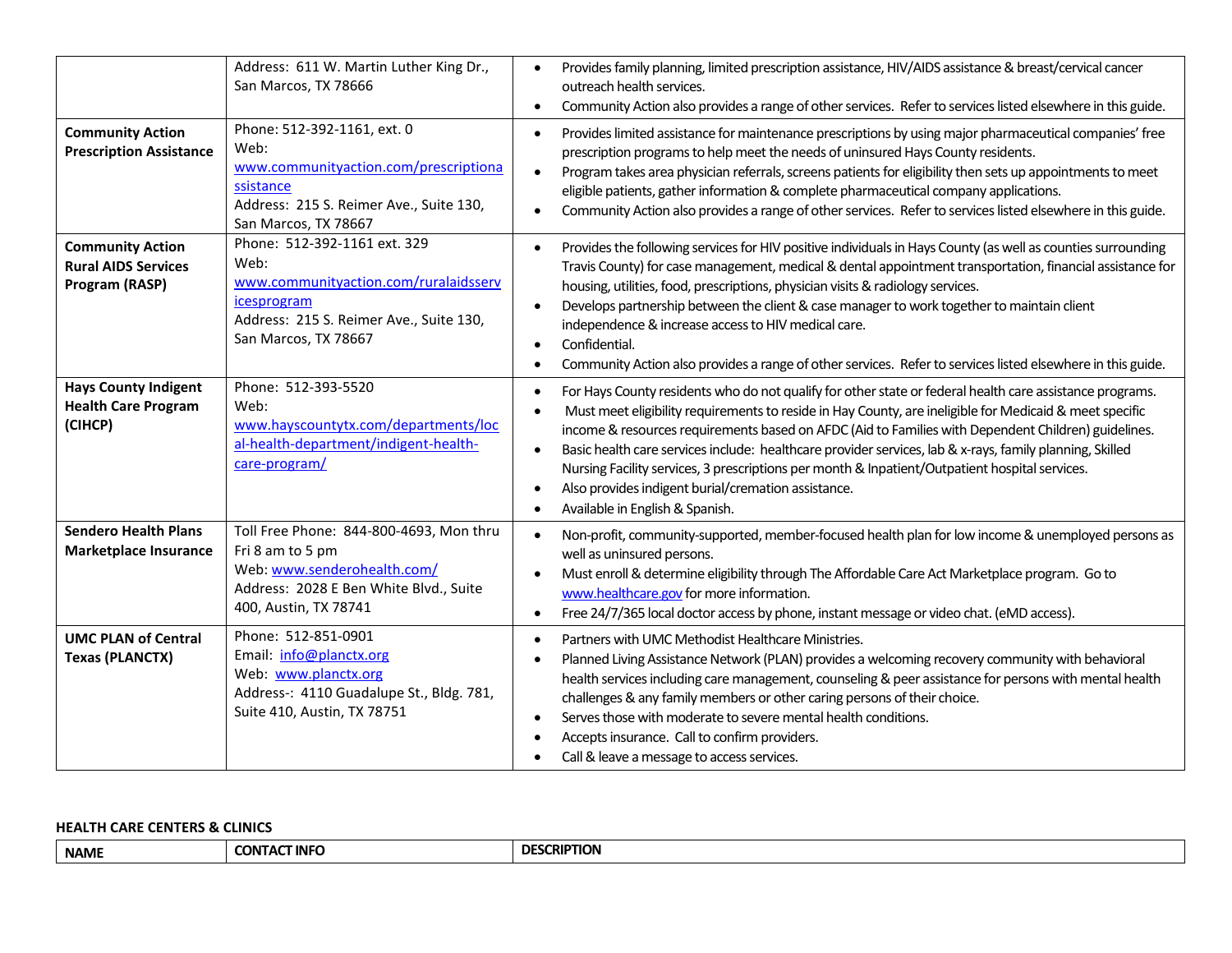| <b>CommuniCare Health</b><br><b>Centers</b>                                                                                        | Phone: 512.268-8900<br>Web: www.communicaresa.org/<br>Kyle Address: 2810 Dacy Lane, Kyle, TX<br>78640<br>San Marcos Address: 1941 S. IH35, Suite<br>101, San Marcos, TX 78666<br>Wimberley Address: 203 Stillwater Rd.,<br>Suite 6, Wimberley, TX 78676                                                                                                                                                                                                                    | Integrated care provider with clinics throughout Austin & the surrounding area. Provides a wide range of<br>$\bullet$<br>behavioral (mental) & physical health services as well as dental, vision & affiliated lab services. Types of<br>services vary at each location.<br>Uninsured/low income families.<br>$\bullet$<br>Accepts some kinds of insurance.<br>$\bullet$<br>Kyle, San Marcos & Wimberley locations.<br>$\bullet$                                                                                                                                                                                                                                                                                                                                                                                                                                                                                                                                                                                                                                     |
|------------------------------------------------------------------------------------------------------------------------------------|----------------------------------------------------------------------------------------------------------------------------------------------------------------------------------------------------------------------------------------------------------------------------------------------------------------------------------------------------------------------------------------------------------------------------------------------------------------------------|----------------------------------------------------------------------------------------------------------------------------------------------------------------------------------------------------------------------------------------------------------------------------------------------------------------------------------------------------------------------------------------------------------------------------------------------------------------------------------------------------------------------------------------------------------------------------------------------------------------------------------------------------------------------------------------------------------------------------------------------------------------------------------------------------------------------------------------------------------------------------------------------------------------------------------------------------------------------------------------------------------------------------------------------------------------------|
| <b>CommUnity Care</b><br><b>Health Centers</b>                                                                                     | Eligibility & Appointment Phone:<br>512.978.9015<br>Web: www.communitycaretx.org/<br><b>Oak Hill Health Center</b><br>Phone: 512-978-9820<br>Web:<br>https://communitycaretx.org/locations/oa<br>k-hill.html<br>Address: 8656-A Hwy 71 West, Suite C,<br>Austin TX 78735<br><b>Ben White Dental Clinic</b><br>Phone: 512-978-9700<br>Web:<br>https://communitycaretx.org/locations/be<br>n-white.html<br>Address: 1221 W. Ben White Blvd., Suite<br>112B, Austin, TX 78704 | A health care provider with numerous clinics around Austin.<br>$\bullet$<br>The Oak Hill Health Center offers family medicine for adults & children, women's health, maternity care,<br>HIV prevention, tele-psychiatry, behavioral health, clinical pharmacist & lab services.<br>The Ben White Dental Clinic offers general & pediatric dentistry.<br>Income based for uninsured/low income families.<br>Ask for a sliding scale appointment & be prepared to bring a paycheck stub or letter of income as well as<br>$\bullet$<br>proof of residency & an ID.<br>Accepts some kinds of insurance.<br>$\bullet$<br>English & Spanish speaking.<br>For more information on Eligibility & Application Services go to website<br>https://communitycaretx.org/eligibility.html.                                                                                                                                                                                                                                                                                        |
| <b>Hays County Local</b><br><b>Health Department &amp;</b><br><b>Live Oak Health</b><br><b>Partners Community</b><br><b>Clinic</b> | Health Dept. Phone: 512-393-5520<br>Clinic Appointment Phone: 512-805-5650<br>Health Dept. Web:<br>https://hayscountytx.com/departments/lo<br>cal-health-department/<br>Clinic Web:<br>www.liveoakhealthpartners.com/commun<br>ity-clinic/<br>Address: 401-A Broadway St., San<br>Marcos, TX 78666                                                                                                                                                                         | To protect, promote, maintain, and improve the health and quality of life for Hays County residents and<br>$\bullet$<br>visitors through a responsive, well managed and organized effort.<br>Contact the Local Health Department to report communicable & non-communicable diseases, create &<br>$\bullet$<br>update immunization history, & get information on diseases common to Texas<br>The Live Oak Health Partners Community Clinic offers medical & social services to help meet the needs of<br>$\bullet$<br>those who are under-insured & non-insured in our community.<br>Services include: routine medical visits, wellness exams, prenatal care, pediatric visits, sports physicals,<br>$\bullet$<br>chronic illness monitoring (diabetes, cholesterol & high blood pressure), tuberculosis skin tests, Texas<br>Health Steps exams, immunizations, STD screening & treatment, eligibility services & prescription<br>assistance program.<br>Walk-in visits.<br>$\bullet$<br>Accepts some insurance.<br>Sliding scale based on income.<br>Speak Spanish. |
| <b>Lone Star Circle of Care</b><br><b>Clinics</b>                                                                                  | 24-Hour Phone: 877-800-5722<br>Email: info@lscctx.org<br>Web: www.lonestarcares.org/<br><b>Ben White Behavioral Health Clinic</b>                                                                                                                                                                                                                                                                                                                                          | Lone Star Circle of Care provides accessible patient-centered healthcare which eliminates health<br>٠<br>inequalities to facilitate wellness & optimal living for all<br>Meets behavioral health care needs of individuals regardless of insurance status or ability to pay.                                                                                                                                                                                                                                                                                                                                                                                                                                                                                                                                                                                                                                                                                                                                                                                         |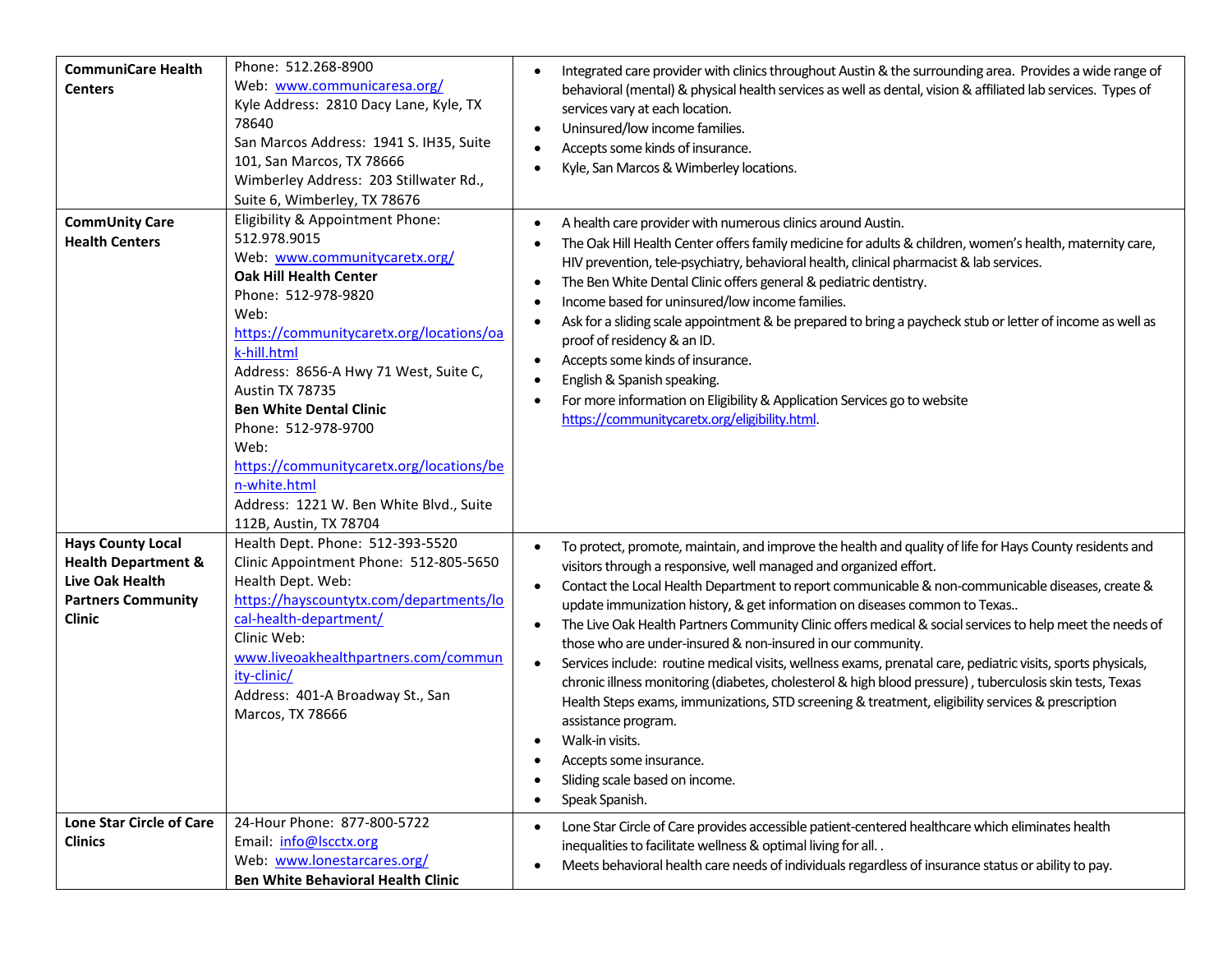|                                                | Address: 1221 W. Ben White Blvd., Bldg.<br>B, Suite 300, Austin, TX 78704<br><b>Ben White Family Medicine Clinic</b><br>Address: 1221 W. Ben White Blvd., Bldg.<br>B, Suite 200, Austin, TX 78704<br><b>Stassney Clinic</b><br>Address: 730 W. Stassney Ln., Suite 110,<br>Austin, TX 78745<br><b>El Buen Samaritano Clinic</b><br>Address: 7000 Woodhue Dr., Bldg B,<br>Austin, TX 78745 | Offers behavioral healthcare, mental healthcare, dentistry, vision care, Ob/Gyn care, pediatrics & senior<br>care.<br>Lone Star Circle of Care clinics in southwest Austin include the Behavioral Health at Ben White clinic, the<br>Ben White Clinic, the Stassney Clinic & the El Buen Samaritano Clinic.<br>Services & hours of operation vary at each clinic location.<br>Most services available in English & Spanish.<br>Call Toll Free phone number to determine which clinic is appropriate for the services needed. |
|------------------------------------------------|-------------------------------------------------------------------------------------------------------------------------------------------------------------------------------------------------------------------------------------------------------------------------------------------------------------------------------------------------------------------------------------------|------------------------------------------------------------------------------------------------------------------------------------------------------------------------------------------------------------------------------------------------------------------------------------------------------------------------------------------------------------------------------------------------------------------------------------------------------------------------------------------------------------------------------|
| <b>UMC People's</b><br><b>Community Clinic</b> | Phone: 512-478-4939<br>Web: www.austinpcc.org/<br><b>People's Community Clinic (the main</b><br>clinic) Address: Camino La Costa, Austin,<br>TX 78752<br><b>People's Center for Women's Health</b><br>Address: 2909 N. IH35, Austin, TX 78722                                                                                                                                             | Partners with UMC Methodist Healthcare Ministries.<br>The clinic is a unique & tested model for medical care, a true safety net for Central Texas' uninsured and<br>medically underserved. People's Community Clinic offers a greater variety of health & wellness services<br>than any other not-for-profit clinic in Austin, with services ranging from prenatal through eldercare.<br>Website available in English, Spanish & other languages.                                                                            |

#### **PREGNANCY RESOURCES**

| <b>NAME</b>                                                  | <b>CONTACT INFO</b>                                                                                                                                                           | <b>DESCRIPTION</b>                                                                                                                                                                                                                                                |
|--------------------------------------------------------------|-------------------------------------------------------------------------------------------------------------------------------------------------------------------------------|-------------------------------------------------------------------------------------------------------------------------------------------------------------------------------------------------------------------------------------------------------------------|
| <b>Heart of Texas</b><br><b>Pregnancy Resource</b><br>Center | Phone: 512-894-2298<br>Spanish Phone: 512-704-7876<br>Email: info@heartprchc.org<br>Web: www.heartoftexasprc.org/<br>Address: 1005 W. Hwy. 290, Dripping<br>Springs, TX 78620 | Free & confidential.<br>English & Spanish available.<br>Provides accurate information & answers questions.<br>Services include pregnancy tests, individual support, resource help & community/medical referrals at no<br>cost.<br>Walk-in visits or appointments. |
| <b>TruChoice Pregnancy</b><br><b>Resource Center</b>         | Phone: 512-396-3020<br>Web: www.truchoiceprc.org/<br>Address: 115 Warden Ln., San Marcos, TX<br>78666                                                                         | Educates, supports & empowers women & man facing pregnancy decisions.<br>Free & confidential.<br>Has chat line at website.<br>Speak English & Spanish.                                                                                                            |

#### **NUTRITION**

| <b>NAME</b>                                   | <b>CONTACT INFO</b>                                                                                                                       | <b>DESCRIPTION</b>                                                                                                                                                                                                                                                                                          |
|-----------------------------------------------|-------------------------------------------------------------------------------------------------------------------------------------------|-------------------------------------------------------------------------------------------------------------------------------------------------------------------------------------------------------------------------------------------------------------------------------------------------------------|
| <b>Women Infant Children</b><br>(WIC) Program | Toll Free Phone: 800-942-3678<br>Texas Web: www.texaswic.org/<br>San Marcos & Kyle WIC Offices<br>Phone: 512-393-8040<br>Web: www.ci.san- | Provides nutritional resources for low income pregnant/breastfeeding woman, infants & children up to age<br>5 to safeguard their health.<br>Provides nutritious foods to supplement diets, information on healthy eating including breastfeeding<br>promotion/support & referrals to health care providers. |
|                                               | marcos.tx.us/266/Women-Infants-<br>Children-WIC                                                                                           | For Texas WIC application information & eligibility guidelines, go to: www.texaswic.org/apply<br>Can apply by calling toll free phone, scheduling an appointment at a WIC office or submitting an application<br>online.                                                                                    |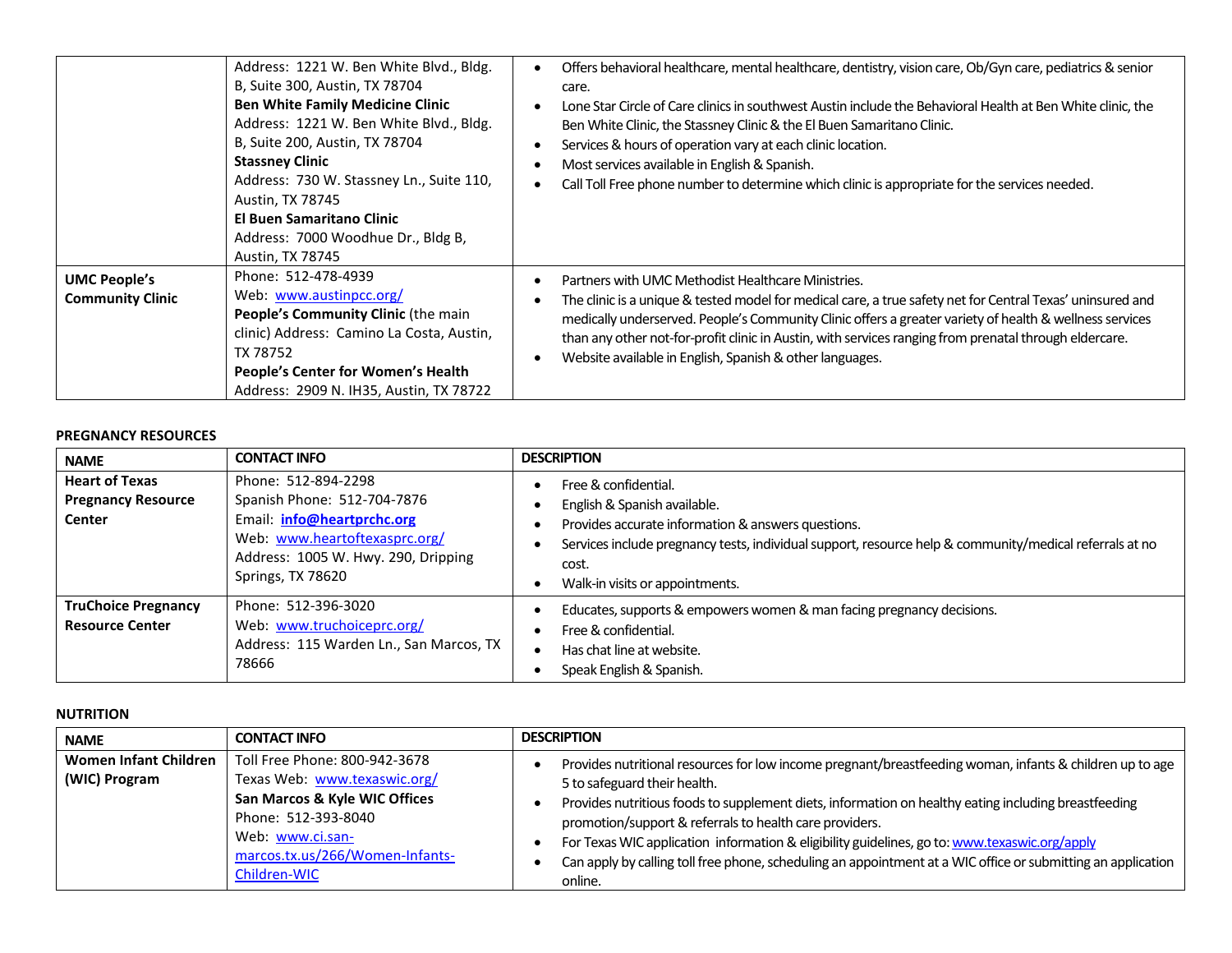| San Marcos Address:                       | Available in English & Spanish. |
|-------------------------------------------|---------------------------------|
| 215 S. Reimer Ave., Suite 100, San        |                                 |
| Marcos, TX 78666                          |                                 |
| Kyle Address: 150 W. Lockhart St., Kyle,  |                                 |
| TX 78640                                  |                                 |
| Oak Hill WIC Office                       |                                 |
| Phone: 512-972-4942                       |                                 |
| Email: OakHillWIC@austintexas.gov         |                                 |
| Web: www.austintexas.gov/WIC              |                                 |
| Address: 8656 W Hwy. 71, Bldg A, Suite B, |                                 |
| <b>Austin, TX 78735</b>                   |                                 |

#### **CANCER SUPPORT**

| <b>NAME</b>                                       | <b>CONTACT INFO</b>                                                                                                                                                                                                                                                              | <b>DESCRIPTION</b>                                                                                                                                                                                                                                                                                                                                                                                                                                                                                                                                                                                                                                                                                                                                                                                                                         |
|---------------------------------------------------|----------------------------------------------------------------------------------------------------------------------------------------------------------------------------------------------------------------------------------------------------------------------------------|--------------------------------------------------------------------------------------------------------------------------------------------------------------------------------------------------------------------------------------------------------------------------------------------------------------------------------------------------------------------------------------------------------------------------------------------------------------------------------------------------------------------------------------------------------------------------------------------------------------------------------------------------------------------------------------------------------------------------------------------------------------------------------------------------------------------------------------------|
| <b>American Cancer</b><br><b>Society in Texas</b> | Austin Office Phone: 512-919-1800<br>National Toll Free: 800-227-2345<br>Texas Web: www.cancer.org/about-<br>us/local/texas.html<br>Austin Address: 11000 N. Mopac Expy.,<br>#100, Austin, TX 78759                                                                              | Provides American Cancer Society programs & services to help manage cancer treatments & recovery as<br>well as to help find emotional support for cancer patients & survivors.<br>Free services for transportation, advocacy, lodging & cancer information resources.<br>Hours: Mon - Fri from $8:00$ am $-4:30$ pm.<br>Has a chat line at the website.                                                                                                                                                                                                                                                                                                                                                                                                                                                                                    |
| <b>B.I.G. Love Cancer Care</b><br><b>Services</b> | Toll Free Phone: 888-522-7339<br>Email: biglovecancercaretx@gmail.com<br>Web: www.biglovecancercare.org<br>Address: PO Box 90818, Austin, TX 78709-<br>0818                                                                                                                      | BIG Love's founders (from Dripping Springs) honor their young daughter Brooke by serving & extending big<br>love to young cancer patients (ages birth to 21 years old) to ease the childhood cancer journey.<br>B.I.G. Love's mission is to meet the most basic & urgent physical, emotional & financial needs of pediatric<br>oncology & hematology patients & their families. Patients can be inpatient or outpatient.<br>Provides a range of services & items including: special grocery items, comfort items, care bags, gift baskets,<br>$\bullet$<br>toys to play with, crafts, movie night & snacks.<br>Provides services at Dell Children's Medical Center in Austin as well as hospitals in Houston & San Antonio.<br>Contact the patient's social worker at Dell Children's Hospital (or other hospitals where BIG Love serves). |
| <b>Texas Cancer</b><br><b>Information</b>         | Email: info@texascancer.info<br>Web: www.texascancer.info/<br>Address: Texas Cancer Information - Unit<br>1677, The University of Texas MD<br>Anderson Cancer Center, PO Box 301439,<br>Houston, TX 77230-1438                                                                   | Connects patients, caregivers, the public, planners, physicians & other health professionals with online<br>cancer information & services to empower Texans with the knowledge needed to reduce the impact of<br>cancer.<br>Provides information only about cancer, cancer services, support & survivorship. Does not provide medical<br>services.<br>Established & managed by The University of Texas MD Anderson Cancer Center.<br>$\bullet$                                                                                                                                                                                                                                                                                                                                                                                             |
| <b>Livestrong Cancer</b><br>Support               | YMCA, School & Navigation Phone: 855-<br>220-7777, calls answered Mon to Fri 9 am<br>to 4 pm CST<br>Fertility Phone: 855-844-7777, calls<br>answered Mon to Thurs 7:30 am to 4 pm<br>& Fri 7:30 am to 3 pm CST<br>Email: cancersupport@livestrong.org<br>Web: www.livestrong.org | Goal is to help cancer survivors & their loved ones impacted by a cancer diagnosis. Livestrong puts the<br>survivor first & seeks to find out what survivors & caregivers need, how systems can be more person-<br>centered & how innovators can bring impossible ideas to life.<br>Offers 4 cancer support programs including:<br>$\bullet$<br>Livestrong at the YMCA: Partners with the YMCA to promote the importance of physical activity after a<br>cancer diagnosis. This 12-week program is offered at the Springs Family YMCA in Dripping Springs. Call the<br>Springs Family YMCA at 512-894-3309 for more information & to speak with the YMCA program<br>coordinator. This program is available at low or no cost.                                                                                                              |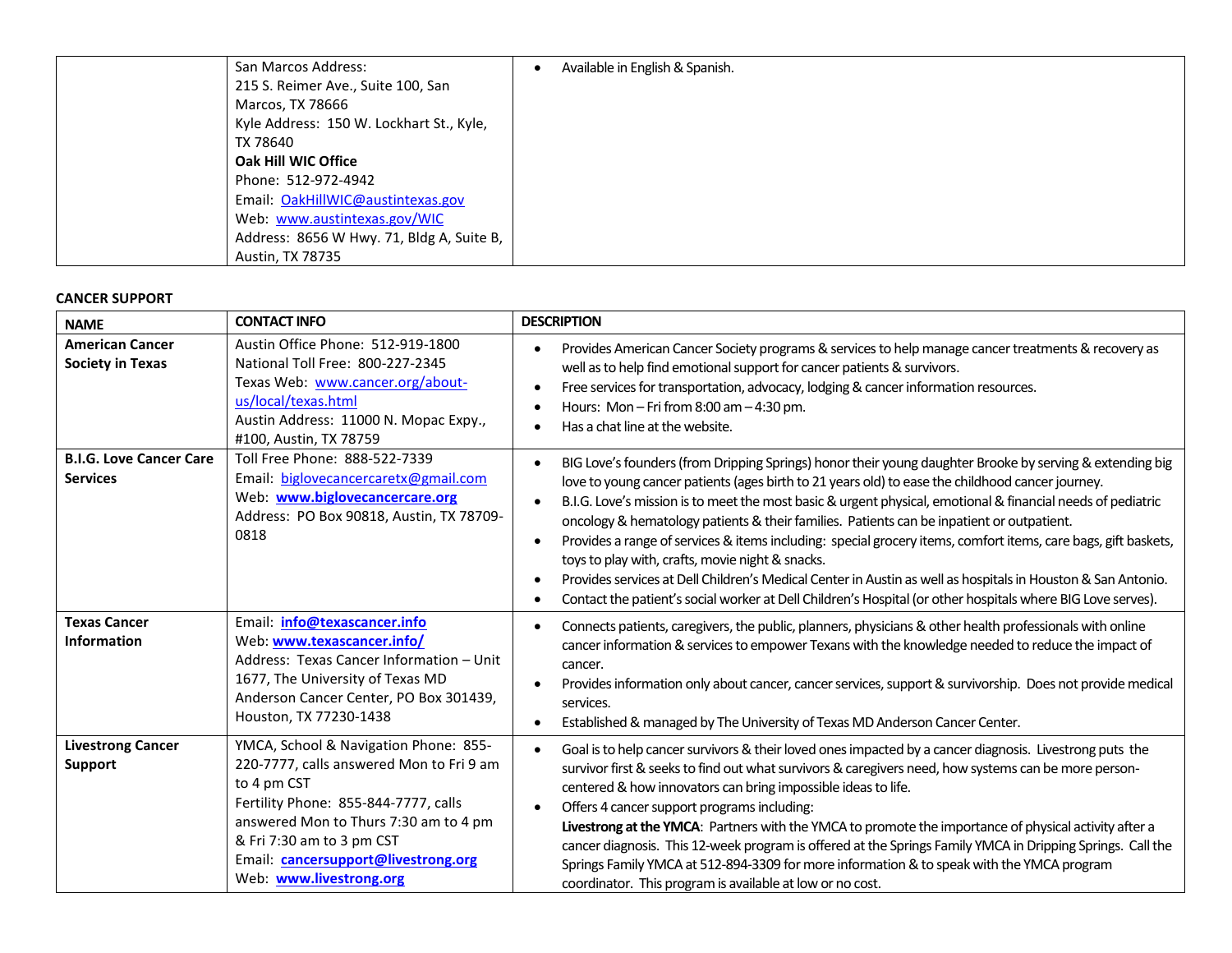| Address: 623 W. 38 <sup>th</sup> St., Suite 300, | Livestrong at School: Livestrong has created a curriculum designed to help educators, parents & caregivers     |
|--------------------------------------------------|----------------------------------------------------------------------------------------------------------------|
| Austin, TX 78705                                 | teach children about cancer in a way that's inspiring & empowering. This program offers age-appropriate        |
|                                                  | lessons for grades K-12 to help children understand the cancer journey whether as a cancer survivor or a       |
|                                                  | loved one.                                                                                                     |
|                                                  | Livestrong Navigation: Provides free, personalized support for the practical, physical & emotional concerns    |
|                                                  | people face when dealing with a cancer diagnosis. Provides referrals to organizations for financial,           |
|                                                  | insurance, transportation, emotional & mental health resources. Does not provide any service directly at       |
|                                                  | the Austin office.                                                                                             |
|                                                  | Livestrong Fertility: Provides reproductive information resources to survivors whose cancer & treatment        |
|                                                  | presents risks to their fertility. Offers a minimum 25% discount on fertility preservation for people affected |
|                                                  | by cancer who are interested in building a family.                                                             |

# **SOCIAL SERVICES & SUPPORT**

# **GENERAL SOCIAL SERVICES**

| <b>NAME</b>                                             | <b>CONTACT INFO</b>                                                                                                                                       | <b>DESCRIPTION</b>                                                                                                                                                                                                                                                                                                                                                                                                                                                                                                                                                                                                                                    |
|---------------------------------------------------------|-----------------------------------------------------------------------------------------------------------------------------------------------------------|-------------------------------------------------------------------------------------------------------------------------------------------------------------------------------------------------------------------------------------------------------------------------------------------------------------------------------------------------------------------------------------------------------------------------------------------------------------------------------------------------------------------------------------------------------------------------------------------------------------------------------------------------------|
| <b>DSUMC Benevolence</b><br>Program                     | Contact: DSUMC Church Office<br>Phone: 512-894-7123<br>Address: 28900 Ranch Road 12,<br>Dripping Springs, TX 78620                                        | Provide support & find resources for those in the local area facing extreme financial duress & income<br>$\bullet$<br>instability.<br>DSUMC's program requires an in person meeting & completion of an application for assistance.<br>$\bullet$<br>Other local churches with Benevolence programs include First Baptist Church, Church of the Springs, Saint<br>$\bullet$<br>Martin de Porres Catholic Church & Sunset Canyon Baptist Church. Contact those churches for<br>information about their programs & requirements.<br>Refer to other local resources for rent, utility & food support programs in this guide.<br>$\bullet$                  |
| <b>DSUMC Heading Home</b>                               | Contact: Wes Tullai, Coordinator<br>Phone: 512-800-0385, leave a message<br>Email: headinghometx@gmail.com<br>Web: headinghometx.org                      | The non-profit Heading Home program distributes care bags with basic grooming & essential items as well<br>$\bullet$<br>as a tote with bedding/shelter items to restore dignity to the homeless.<br>Offers a Celebrate Recovery program. Celebrate Recovery is a Christ-centered, 12-step recovery program<br>$\bullet$<br>for anyone struggling with hurt, pain or addiction of any kind. It's a safe place to find community &<br>freedom from the issues that are controlling our life. Call for more details.<br>Please leave a voice message when you call & someone will get back with you.<br>$\bullet$<br>Christian/faith based.<br>$\bullet$ |
| <b>DSUMC BeforeSchool-</b><br><b>Haircuts for Kids</b>  | Contact: DSUMC Church Office<br>Phone: 512-894-7123                                                                                                       | Scheduled every year in August. Get ready for school with a haircut!<br>For financially disadvantaged children, K through 12.<br>٠<br>By appointment only. Walk-ins welcome as available.<br>Go to www.dsumc.org/cuts4kids/ & complete the appointment form.                                                                                                                                                                                                                                                                                                                                                                                          |
| <b>DSUMC School's Out</b><br>Food's In                  | <b>Contact: DSUMC Pastor Jesus Samano</b><br>Phone: 512-894-7123<br>Email: jsamano@dsumc.org<br>Address: 28900 Ranch Rd 12, Dripping<br>Springs, TX 78620 | DSUMC partners with Hill Country Bible Church for this program.<br>$\bullet$<br>School's Out Food's In (SOFI) is a community effort to assure no child who relies on meal assistance in<br>$\bullet$<br>Dripping Springs goes hungry during the summer. Food is distributed during summer months to families<br>who register.<br>For more information, go to dsisdtx.us & search for School's Out Food's In.<br>$\bullet$                                                                                                                                                                                                                             |
| <b>DSUMC ESL English as a</b><br><b>Second Language</b> | Contact Maria Sharp, DSUMC Hispanic<br><b>Ministries ESL Facilitator</b>                                                                                  | Spanish speaking persons learn English as a second language.<br>$\bullet$                                                                                                                                                                                                                                                                                                                                                                                                                                                                                                                                                                             |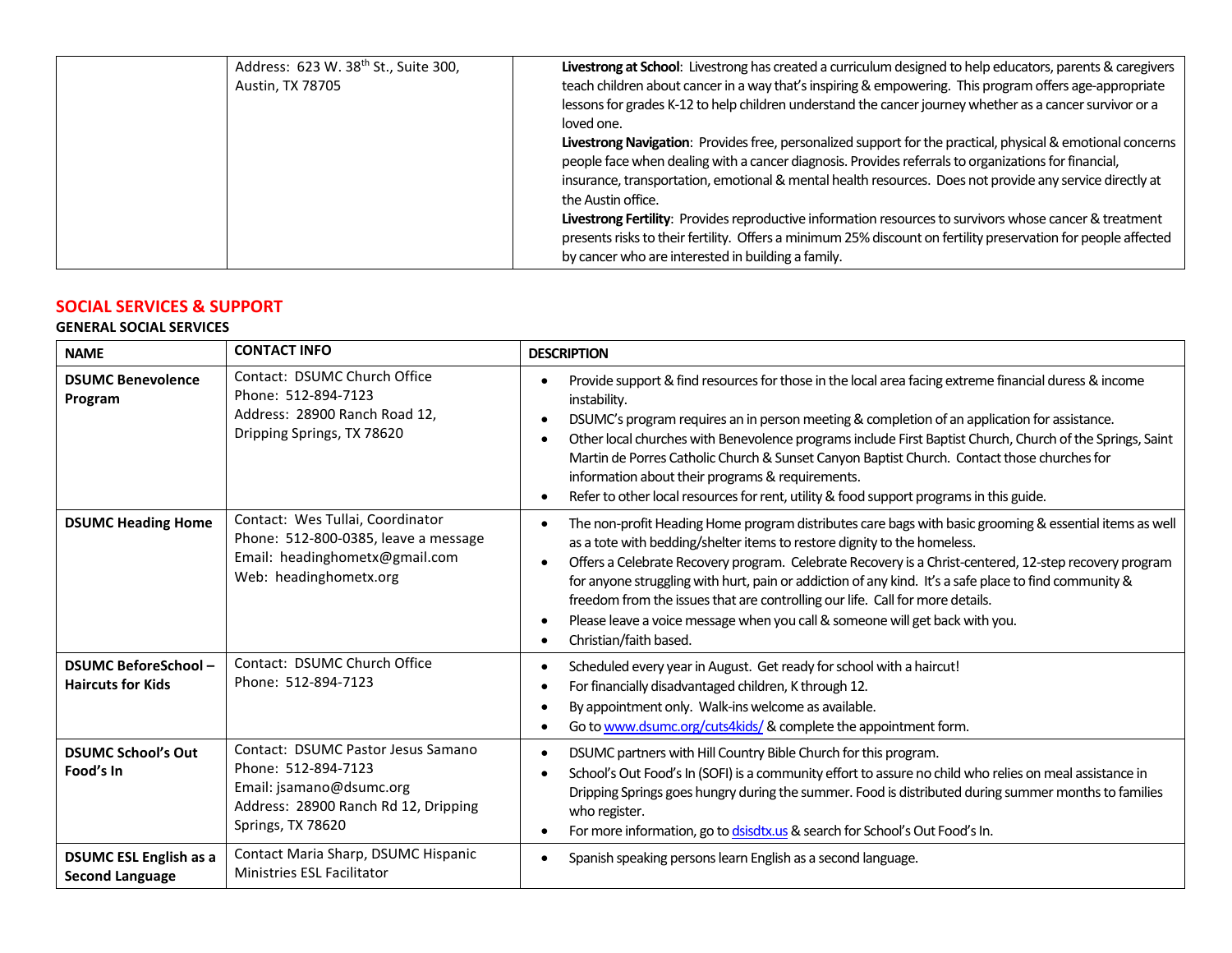|                                                                                                                            | Phone: 512-853-0227<br>Email: msharp@austin.rr.com                                                                                                                                                                                                            | Three levels:<br>$\bullet$<br>Basic Introduction focuses on vocabulary & simple sentence structure.<br>Intermediate focuses on beginning conversational format.<br>Advanced focuses on reading, comprehension & conversational format.<br>Program runs in 6-week segments with 1 week off between segments.<br>$\bullet$<br>No set format. Focus is on participants' needs & vocations.<br>$\bullet$                                                                                                                                                                                                                                                                                                                                                                      |
|----------------------------------------------------------------------------------------------------------------------------|---------------------------------------------------------------------------------------------------------------------------------------------------------------------------------------------------------------------------------------------------------------|---------------------------------------------------------------------------------------------------------------------------------------------------------------------------------------------------------------------------------------------------------------------------------------------------------------------------------------------------------------------------------------------------------------------------------------------------------------------------------------------------------------------------------------------------------------------------------------------------------------------------------------------------------------------------------------------------------------------------------------------------------------------------|
| <b>DSUMC Thanksgiving</b><br>Dinner                                                                                        | Contact: DSUMC Church Office<br>Phone: 512-894-7123                                                                                                                                                                                                           | Come join DSUMC church family members & others in our community for Thanksgiving Day fellowship.<br>$\bullet$<br>Call the church office to make a reservation.<br>٠                                                                                                                                                                                                                                                                                                                                                                                                                                                                                                                                                                                                       |
| <b>UMC Southside</b><br><b>Community Center</b>                                                                            | Phone: 512-392-6694<br>Shelter Phone: 512-392-6697<br>Thrift Store Phone: 512-396-7003<br>Email: southside_comm@yahoo.com<br>Web:<br>www.southsidecommunitycenter.org/<br>Address: 518 S. Guadalupe St., San Marcos,<br>TX 78666                              | Affiliated with the United Methodist Church (UMC).<br>$\bullet$<br>Committed to improving the living conditions & personal dignity of those in need in San Marcos & Hays<br>٠<br>County.<br>Programs & services include: a transitional shelter (for families with children) & food, emergency<br>$\bullet$<br>assistance, housing for low-income & elderly, neighborhood housing improvement & cooperation with<br>other community organizations.<br>Also provides rent & utility support as well as clothing.<br>$\bullet$                                                                                                                                                                                                                                              |
| 211 Texas Local<br><b>Community Social</b><br><b>Services - from Texas</b><br><b>Health &amp; Human</b><br><b>Services</b> | 24/7/365 Phone: 211<br>24/7/365 Toll Free: 877.541.7905<br>Web: www.211texas.org/                                                                                                                                                                             | This is a Texas Health & Human Services agency committed to helping Texas citizens connect with the<br>$\bullet$<br>services they need.<br>Provides help finding food, housing & child care resources<br>$\bullet$<br>Also provides addiction & recovery, detox, counseling, mental health care & evaluation, individual<br>$\bullet$<br>counseling, group therapy, outpatient treatment, peer support.<br>Has an online chat at the website.<br>$\bullet$<br>Free & anonymous.<br>$\bullet$                                                                                                                                                                                                                                                                              |
| 211 National<br><b>Information &amp; Referral</b><br><b>Network</b>                                                        | 24/7/365 Phone: 211<br>Web: www.211.org                                                                                                                                                                                                                       | Use this national website to find your local 211 organization.<br>$\bullet$<br>This social service hotline helps individuals & families find elderly, disabled, non-English-Speaking, crisis &<br>$\bullet$<br>other resources in your local community.<br>For more information on the wide range of available community services, go to<br>$\bullet$<br>www.fcc.gov/consumers/guides/dial-211-essential-community-services.<br>To view or print a Consumer Guide for Essential Community Services, go to:<br>$\bullet$<br>www.fcc.gov/sites/default/files/dial 211 for essential community services.pdf.<br>Also provides services for those who are new to their communities.<br>$\bullet$<br>Free & confidential.<br>$\bullet$<br>Available in English & Spanish.<br>٠ |
| <b>Dripping Springs</b><br><b>Helping Hands</b>                                                                            | Dripping Springs Helping Hands Inc.<br>Phone: 512-820-0476, leave a voice mail<br>message<br>Email: info@helpinghands-<br>drippingsprings.org<br>Web: www.helpinghands-<br>drippingsprings.org<br>Address: 28708 Ranch Road 12,<br>Dripping Springs, TX 78620 | Neighbors helping neighbors.<br>$\bullet$<br>Food pantry distribution clients can come once a week on either Wed. (1:30-3 PM) or Thurs. (4:30-6PM).<br>Initial sign up is in person during those times:<br>Food items include canned goods, fresh produce & meat, bread, dairy products (milk, egg, cheese, butter),<br>desserts & other items that are available from time to time.<br>Financial assistance. Call our Social Services volunteer team at 512-820-0476 & leave a voice message. A<br>$\bullet$<br>team member will call within 24 hours to assess needs.                                                                                                                                                                                                   |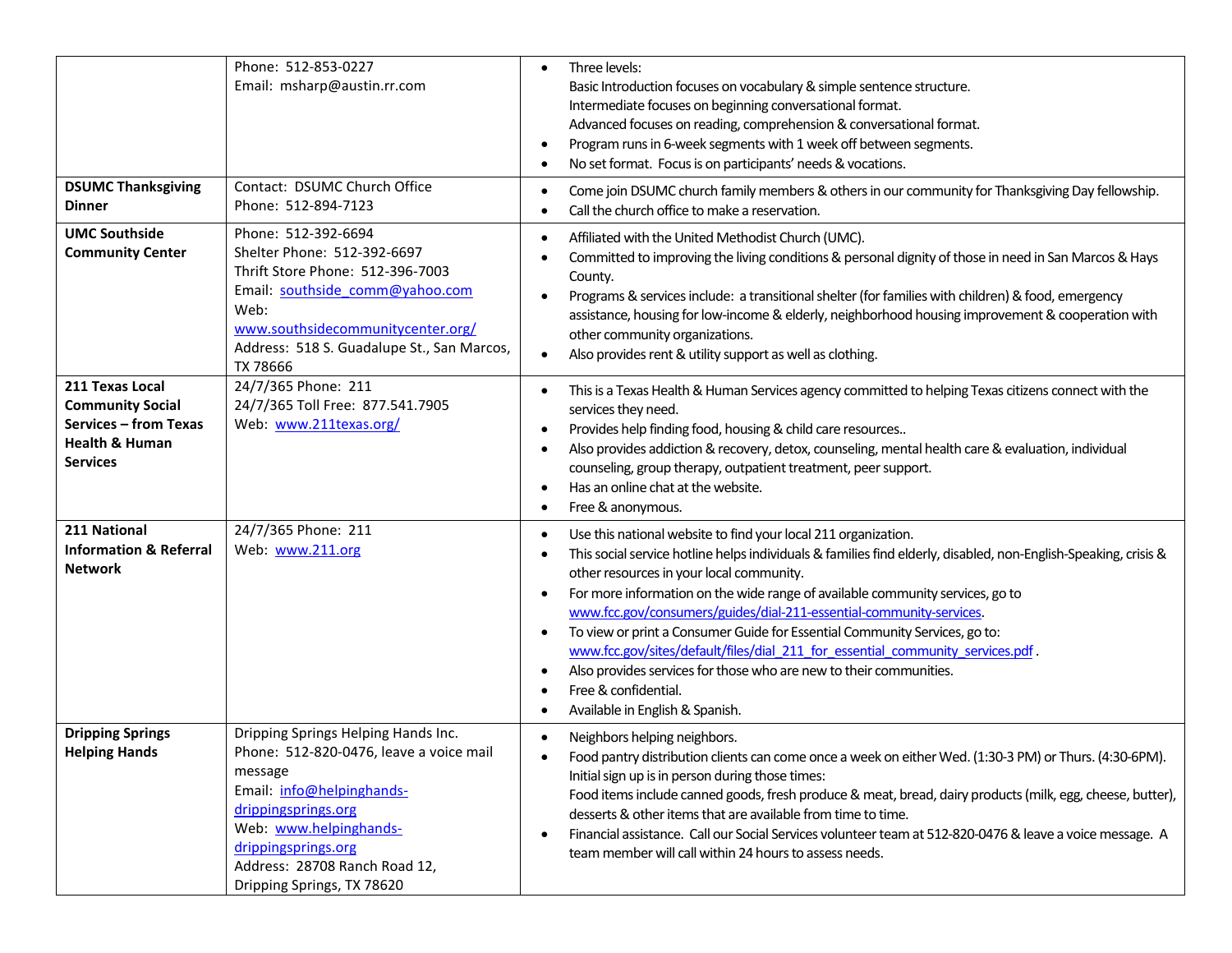|                                                                        | PO Box 804, Dripping Springs, TX 78620                                                                                                                                                                          | Special Projects: Summer food supplement bags for clients with school-aged kids who qualify in our<br>$\bullet$<br>service area; a school supplies drive (every August) for clients with DSISD K - 12 students; Thanksgiving full<br>turkey dinners, Christmas Project Elf gift program & a winter glove & sock distribution.<br>Go to the south side of The Foundry. The Foundry is on the west side of the Dripping Springs United<br>$\bullet$<br>Methodist Church campus.<br>Pick up is curbside only. Arrive in your vehicle. Have a space already cleared in your trunk or very back of<br>the vehicle so your groceries can be loaded for you. Otherwise, volunteers will direct you to a spot where<br>you can self-load your groceries.                                                                                                                                                                                                                                                                                                                                                                                                                                                                                                                                                                                                                                                                                                                                                                                                                                        |
|------------------------------------------------------------------------|-----------------------------------------------------------------------------------------------------------------------------------------------------------------------------------------------------------------|-----------------------------------------------------------------------------------------------------------------------------------------------------------------------------------------------------------------------------------------------------------------------------------------------------------------------------------------------------------------------------------------------------------------------------------------------------------------------------------------------------------------------------------------------------------------------------------------------------------------------------------------------------------------------------------------------------------------------------------------------------------------------------------------------------------------------------------------------------------------------------------------------------------------------------------------------------------------------------------------------------------------------------------------------------------------------------------------------------------------------------------------------------------------------------------------------------------------------------------------------------------------------------------------------------------------------------------------------------------------------------------------------------------------------------------------------------------------------------------------------------------------------------------------------------------------------------------------|
| <b>Community Action, Inc.</b><br>of Central Texas                      | Phone: 512-392-1161<br>Email: cai@communityaction.com<br>Web: www.communityaction.com/<br>Address: : 215 S. Reimer Ave., Suite 130,<br>San Marcos, TX 78667                                                     | Purpose is to develop opportunities for people & communities to realize their potential by providing<br>$\bullet$<br>resources & comprehensive services to empower Central Texans of all ages to become self-sufficient.<br>Services are available for counties surrounding Travis County, including Hays County.<br>Services vary by location/county.<br>$\bullet$<br>For a Community Action Service Area map & listing of which services are available in each county, go to:<br>$\bullet$<br>www.communityaction.com. Click on About Us, then click on Service Area.<br>Hays County services include adult education, Head Start/Early Head Start, utility & limited rental<br>$\bullet$<br>assistance, a senior citizen center, limited prescription assistance, men & women reproductive services,<br>breast cancer diagnostic services & case management, & HIV/AIDS assistance.<br>Also offers Community Outreach & Assistance Program to assist with applying for qualifying services like<br>$\bullet$<br>Texas Healthy Women, Your Texas Benefits (SNAP food stamps, Temporary Assistance for Needy Families,<br>health care & mental health/drug/alcohol support services).<br>Also offers Early Childhood Home Visiting Program for families with children (birth to age 5) as well as<br>$\bullet$<br>pregnant women. Provides parenting education, support & encouragement as well as home visits with a<br>support person.<br>Community Action provides a wide range of services. For more detailed information, refer to services<br>listed individually in this guide. |
| <b>Aunt Bertha Local</b><br><b>Community Social</b><br><b>Services</b> | Web: www.auntbertha.com or<br>www.findhelp.org/                                                                                                                                                                 | Aunt Bertha is a search & referral network for free/reduced cost social services & programs.<br>$\bullet$<br>Search by zip code in San Marcos & Austin areas.                                                                                                                                                                                                                                                                                                                                                                                                                                                                                                                                                                                                                                                                                                                                                                                                                                                                                                                                                                                                                                                                                                                                                                                                                                                                                                                                                                                                                           |
| <b>The Barnabas</b><br><b>Connection</b>                               | Helpline & Appointment Phone: 512-842-<br>9674<br>En Confianza Spanish Speaking Phone:<br>512-842-7768<br>Web: www.barnabasconnects.org/<br>Address: 501 Old Kyle Rd., Bldg. 2, Suite D,<br>Wimberley, TX 78676 | Began as a Wimberley United Methodist Church Sunday School class program & has developed into a<br>$\bullet$<br>volunteer-based outreach program.<br>This non-profit provides health & human services, client advocacy, community education & other services<br>$\bullet$<br>to individuals & families in need of basic services living in Wimberley or Hays County.<br>Provides direct financial assistance for Wimberley ISD residents & referrals to other area services for non-<br>$\bullet$<br>Wimberley ISD residents.<br>Provides helpline assistance with forms & applications for community services.<br>$\bullet$<br>Barnabas Connection sponsors events for specific community needs including a Back To School Fiesta for<br>school supplies & the Christmas Store as well as other events based on community needs.<br>The Operation Good Shepherd program provides advocacy with local utility providers as well as county &<br>$\bullet$<br>government services. Also offers rental assistance & medical assistance. For Wimberley residents only.<br>Publishes a free local resource guide.<br>$\bullet$<br>Call or leave a voice message for an appointment. Appointments are required.<br>Free & confidential.                                                                                                                                                                                                                                                                                                                                                       |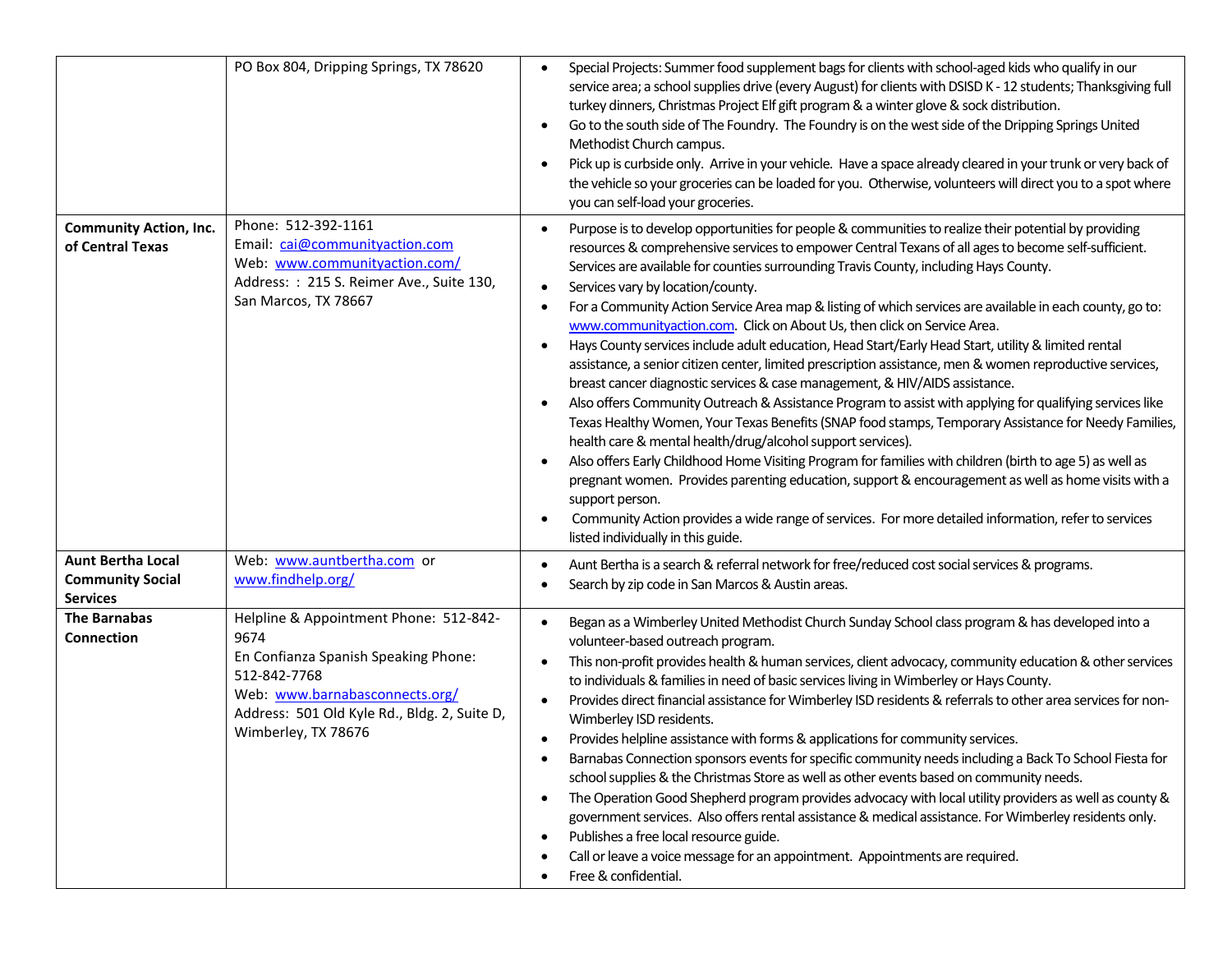| <b>Manos de Cristo</b>                                      | Phone: 512-477-7454<br>Email: mdc@manosdecristo.org<br>Web: www.manosdecristo.org/<br>Address: 4911 Harmon Ave., Austin, TX<br>78751                                                        | Promotes self-reliance by meeting basic needs with a food pantry, dental clinic, clothes closet, summer<br>$\bullet$<br>back to school & education programs for recent immigrants, refugees & the working poor.<br>Goal is to empower low-income individuals with a loving hand of assistance.<br>$\bullet$                                                                                                                                                                                                                                                                                                                                                                                                                                                                                                                                                                                                                                                       |
|-------------------------------------------------------------|---------------------------------------------------------------------------------------------------------------------------------------------------------------------------------------------|-------------------------------------------------------------------------------------------------------------------------------------------------------------------------------------------------------------------------------------------------------------------------------------------------------------------------------------------------------------------------------------------------------------------------------------------------------------------------------------------------------------------------------------------------------------------------------------------------------------------------------------------------------------------------------------------------------------------------------------------------------------------------------------------------------------------------------------------------------------------------------------------------------------------------------------------------------------------|
| <b>Caritas of Austin</b>                                    | Phone: 512-472-4610<br>Web: www.caritasofaustin.org/<br>Address: 611 Neches St., Austin, TX 78701                                                                                           | Basic needs assistance & self-sufficiency programs for the homeless & impoverished.<br>$\bullet$                                                                                                                                                                                                                                                                                                                                                                                                                                                                                                                                                                                                                                                                                                                                                                                                                                                                  |
| <b>Austin Resource Center</b><br>for the Homeless<br>(ARCH) | Men's Shelter Phone: 512-305-4100<br>CommUnity Clinic Phone: 512-978-9920<br>Address: 500 E. 7 <sup>th</sup> St. @ Neches, Austin,<br>TX 78701                                              | Provides services for the homeless including shelter & healthcare clinic services.<br>$\bullet$<br>ARCH is a City of Austin housing-focused men's shelter (operated by Front Steps) offering emergency<br>$\bullet$<br>shelter, basic services & connections to housing for men. Services include: case management, job<br>placement, legal assistance, veteran services, mental health services, & healthcare through the<br>CommUnity Care clinic.<br>The CommUnity Care health clinic is located inside the ARCH Center & accepts walk-ins or by<br>$\bullet$<br>appointment.<br>Clinic heath care services include: primary care, chronic disease management, PrEP/PEP (HIV prevention),<br>$\bullet$<br>behavioral health care, psychiatry, clinical pharmacist (medication management), case management, lab<br>services, family medicine dental care (at an off-site location), vision care (at an offsite location) &<br>communicable disease screenings. |
| <b>Hometown Missions</b>                                    | <b>Hometown Missions</b><br>Phone: 512-481-2562<br>Email: info@HometownMissions.org<br>Web: www.hometownmissions.org<br>Address: 11601 W Hwy 290, Suite A-101;<br>PMB 321, Austin, TX 78737 | Focus is on being in relationship with & helping under-served local community neighbors acquire safe,<br>$\bullet$<br>healthy, livable housing & improve life skills.<br>Stable, healthy housing allows us to excel in school, launch into careers & be a functioning member of<br>$\bullet$<br>society. Without housing, hope fades & life becomes a mountain we're ill-equipped to climb.<br>Home repairs & restoration are done in partnership with the homeowner & a community of volunteers<br>$\bullet$<br>from business, church & individuals who seek to meet the needs of families in crisis in the Dripping Springs<br>area.<br>For those living in the Dripping Springs area with limited resources or senior citizens who need a hand.<br>$\bullet$<br>Contact by phone or email to determine eligibility. Can submit email at the website.<br>$\bullet$                                                                                              |
| <b>Hays County Food Bank</b>                                | Phone: 512-392-8300<br>Email: info@haysfoodbank.org<br>Web: www.haysfoodbank.org/<br>Address: 220 Herndon St., San Marcos, TX<br>78666                                                      | Committed to improving lives through food assistance programs, nutrition education & advocacy.<br>$\bullet$<br>Programs include:<br>$\bullet$<br>- Food rescue from restaurants, grocery stores & food left in fields.<br>- Weekly food distribution for eligible & registered low-income households & those suffering from a food<br>emergency as well as other food distribution programs.<br>- Nutrition education.<br>- Resource assistance for federal & non-profit assistance programs as well as a Resource Guide.<br>To access the Hays Food Bank Resource Guide, go to: www.haysfoodbank.org/community-resource-<br>guide.aspx                                                                                                                                                                                                                                                                                                                           |
| <b>Salvation Army in</b><br><b>Austin</b>                   | Phone: 512-476-1111<br>General Web:<br>www.salvationarmyaustin.org/<br>Downtown Shelter & Social Service Center<br>Phone: 512-476-1111                                                      | The Salvation Army in Austin provides a range of shelter, support & social services including: low barrier,<br>$\bullet$<br>housing-focused emergency shelter, case management, employment assistance, a computer learning lab,<br>rapid housing & cold weather shelter. Services vary depending on location. The goal is to provide "wrap-<br>around" services designed to assist the homeless in ensuring homelessness is brief, rare & non-recurring.                                                                                                                                                                                                                                                                                                                                                                                                                                                                                                          |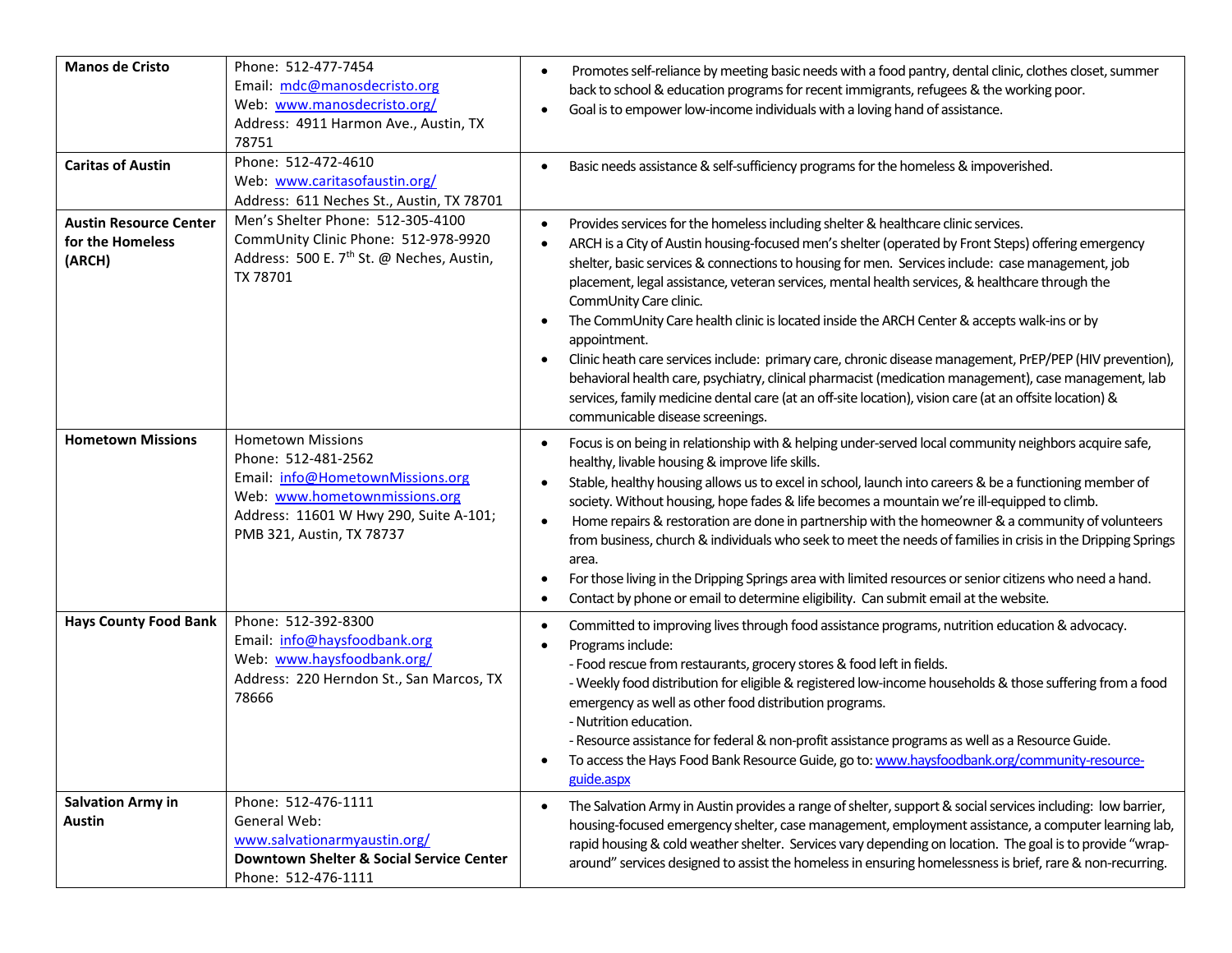|                                                       | Web:<br>www.salvationarmyaustin.org/downtown-<br>shelter-and-social-services-center/<br>Address: 501 E. 8 <sup>th</sup> St., Austin TX 78701<br><b>ASWC Shelter</b><br>Phone: 512-933-0600<br>Web:<br>www.salvationarmyaustin.org/austin-<br>shelter-for-women-and-children/<br>Address: : 4613 Tannehill Lane, Bldg. 3,<br>Austin, TX 78721<br><b>Rathgeber Center</b><br>Phone: 737-256-6926<br>Web:<br>www.salvationarmyaustin.org/rathgeber-<br>center-for-families/<br>Address: 4613 Tannehill Lane, Bldg. 1,<br>Austin, TX 78721 | Shelter locations include:<br>$\bullet$<br>- Downtown Shelter & Social Service Center : supports single adult individuals.<br>- Austin Shelter for Women & Children (ASWC): supports women & dependent children. The Salvation<br>Army & City of Austin partner to run this shelter.<br>- Rathgeber Center for Families Family Shelter: supports families with children experiencing homelessness<br>Call for more information & to determine eligibility.<br>$\bullet$<br>Upon obtaining shelter, there is a housing program which may provide resources for permanent housing.<br>٠ |
|-------------------------------------------------------|----------------------------------------------------------------------------------------------------------------------------------------------------------------------------------------------------------------------------------------------------------------------------------------------------------------------------------------------------------------------------------------------------------------------------------------------------------------------------------------------------------------------------------------|---------------------------------------------------------------------------------------------------------------------------------------------------------------------------------------------------------------------------------------------------------------------------------------------------------------------------------------------------------------------------------------------------------------------------------------------------------------------------------------------------------------------------------------------------------------------------------------|
| <b>Project Connect</b>                                | Phone: 832-953-5328<br>Email: projectconnectds@gmail.com<br>Web: www.projectconnectds.org<br>Address: PO Box 1772, Dripping Springs, TX<br>78620                                                                                                                                                                                                                                                                                                                                                                                       | Coordinates, compliments & funds charitable activities within DSISD & surrounding areas by connecting<br>٠<br>those that need help with those that can help.<br>Provides short term monetary assistance (benevolence) as well as other services.<br>$\bullet$<br>Partners with Dripping Springs United Methodist Church.<br>$\bullet$<br>Contact by phone or email. Leave a detailed message if you reach voicemail.<br>$\bullet$<br>Help may be provided by Project Connect or another service, agency or organization.<br>$\bullet$                                                 |
| <b>St. Martin de Porres</b><br><b>Catholic Church</b> | Phone: 512-858-5667<br>Address: 26160 Ranch Road 12, Dripping<br>Springs, TX 78620                                                                                                                                                                                                                                                                                                                                                                                                                                                     | Food Pantry.<br>Rent & utility support.                                                                                                                                                                                                                                                                                                                                                                                                                                                                                                                                               |

#### **TRANSPORTATION SERVICES**

| <b>NAME</b>                                                          | <b>CONTACT INFO</b>                                                                                                                                    | <b>DESCRIPTION</b>                                                                                                                                                                                                                                                                                       |
|----------------------------------------------------------------------|--------------------------------------------------------------------------------------------------------------------------------------------------------|----------------------------------------------------------------------------------------------------------------------------------------------------------------------------------------------------------------------------------------------------------------------------------------------------------|
| <b>Capital Area Rural</b><br><b>Transportation System</b><br>(CARTS) | Phone: 512-478-7433<br>Toll Free Phone: 800-456-7433<br>Email: info@ridecarts.com<br>Web: www.ridecarts.com                                            | Offers a range of transportation services for 7 counties around Austin including Hays County.<br>Reduced-cost rides for 65+, disabled & those aged 12 & under.                                                                                                                                           |
| <b>Texas Medical</b><br>Transportation<br>Program                    | Toll Free: 800-MED-TRIP (633-8747)<br>Web:<br>www.hhs.texas.gov/services/health/medic<br>aid-chip/programs-services/medical-<br>transportation-program | This is a Texas Health & Human Services agency.<br>Provides transportation to health care services for persons currently enrolled in Medicaid, children with<br>special health care needs & indigent cancer patients.<br>To understand program eligibility & enrollment requirements, go to the website. |

# **EMPLOYMENT SERVICES**

| <b>NAME</b><br>T INFC<br>- - -<br><b>CONTAC</b><br>. | <b>CRIPTION</b><br>DE |
|------------------------------------------------------|-----------------------|
|------------------------------------------------------|-----------------------|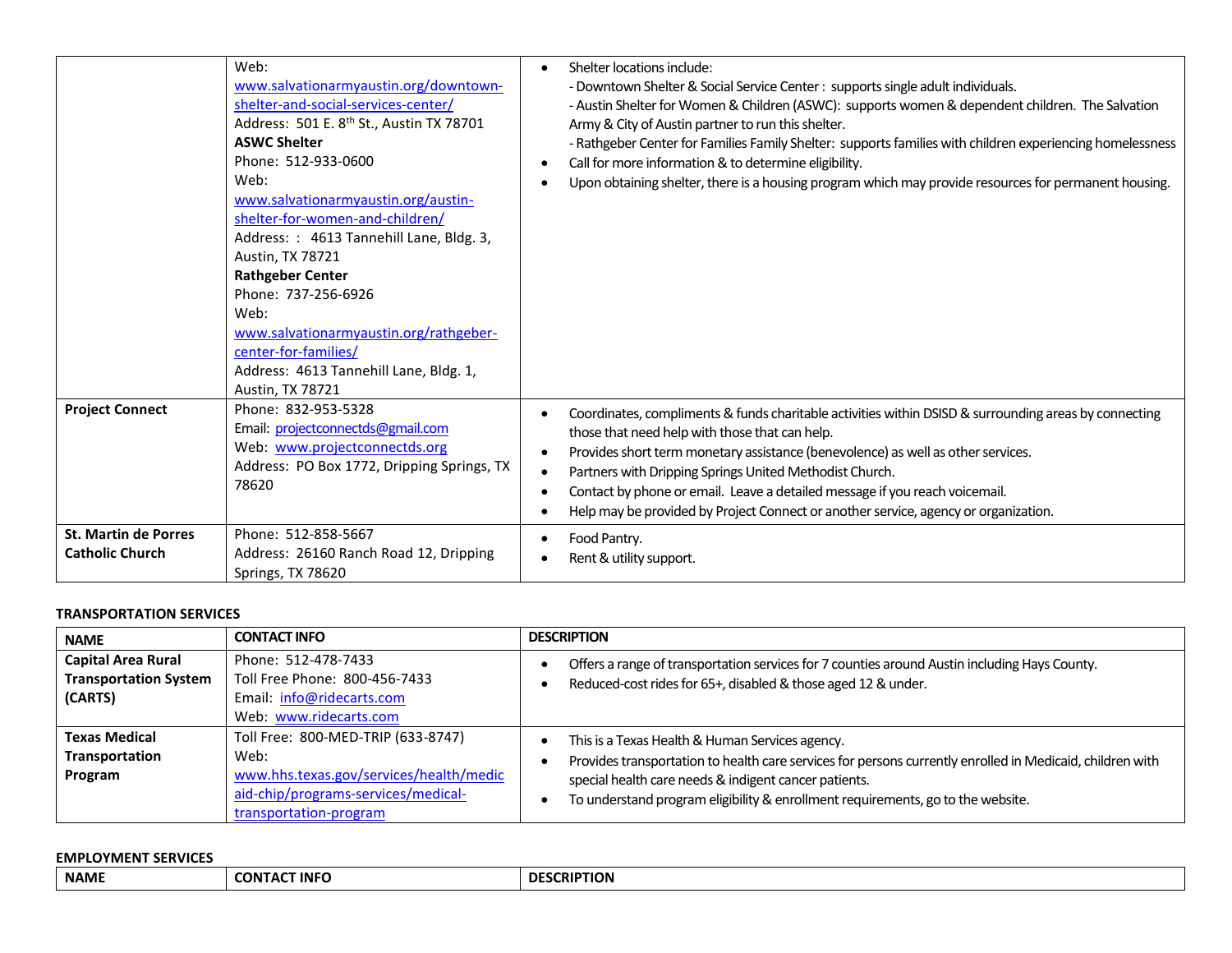| <b>Texas Workforce</b>         | Phone 512-463-2222                                                    | Job search & placement for ages 18 & up.                                                                                                                                                                                           |
|--------------------------------|-----------------------------------------------------------------------|------------------------------------------------------------------------------------------------------------------------------------------------------------------------------------------------------------------------------------|
| <b>Commission</b>              | Toll Free Customer Service Phone: 800-                                |                                                                                                                                                                                                                                    |
|                                | 558-8321                                                              |                                                                                                                                                                                                                                    |
| <b>Workforce Solutions -</b>   | Web: www.twc.texas.gov                                                |                                                                                                                                                                                                                                    |
| <b>Rural Capital</b>           | Phone: 512-392-1291<br>Toll Free: 866-518-0577                        | This community partnership provides no cost recruitment, employment & information services to<br>$\bullet$                                                                                                                         |
| <b>Area/Hays County</b>        | Hays Center Web:                                                      | businesses & job seekers in the 9 county Rural Capital Area which includes Hays County.                                                                                                                                            |
|                                | www.workforcesolutionsrca.com/locations                               | Services& resources for Hays County include veterans services, unemployment benefits information, self                                                                                                                             |
|                                | /hays                                                                 | assessment tools, resume support, labor market information, job search support, job fairs, interview                                                                                                                               |
|                                | General Web:                                                          | counseling, how-to workshops, education & training information, computer & internet access, child care<br>information, career & benefits information as well as wage claim & child labor information.                              |
|                                | www.workforcesolutionsrca.com/                                        | For general Workforce Solutions information for job seekers, go to:                                                                                                                                                                |
|                                | Address: 4794 Transportation Way, Bldg.                               | https://workforcesolutionsrca.com/seekers.                                                                                                                                                                                         |
|                                | 5, Suite 500, San Marcos, TX 78666                                    |                                                                                                                                                                                                                                    |
| <b>Gary Job Corps Center -</b> | Toll Free National Phone: 800-733-JOBS                                | Vocational training, GED & ESL for male & female adolescents & young adults ages 16-24 (or older if<br>$\bullet$                                                                                                                   |
| <b>San Marcos TX</b>           | (5627)                                                                | disabled).                                                                                                                                                                                                                         |
|                                | San Marcos Phone: 512-396-6966                                        | Job Corps is a no-cost academic & career technical training program administered by the U.S. Dept. of                                                                                                                              |
|                                | TTY Phone: 877-889-5627                                               | Labor.                                                                                                                                                                                                                             |
|                                | Web: www.gary.jobcorps.gov/<br>Address: 2800 Airport Hwy 21 East, San | Goal is to teach eligible people the skills they need to become employable & independent & place them in                                                                                                                           |
|                                | Marcos, TX 78667                                                      | meaningful jobs or further education.                                                                                                                                                                                              |
|                                |                                                                       | Applicants must be in need of job skills & able to work in the U.S. Must also be income eligible (receive<br>$\bullet$                                                                                                             |
|                                |                                                                       | public assistance, earn poverty-level income, be homeless, be a foster child, or qualify for free/reduced-                                                                                                                         |
|                                |                                                                       | prices lunches).                                                                                                                                                                                                                   |
|                                |                                                                       | Call & speak to an admissions representative to determine all requirements & eligibility.<br>English & Spanish available.<br>$\bullet$                                                                                             |
|                                |                                                                       |                                                                                                                                                                                                                                    |
| <b>Community Action Kyle</b>   | Phone: 512-268-2719                                                   | Community Action Adult Education services & programs provide low-income individuals access to the<br>$\bullet$                                                                                                                     |
| <b>Learning Center</b>         | Web: www.communityaction.com<br>Address: 21393 North IH 35, Kyle, TX  | education & job training necessary for transitioning into employment, career advancement & lifelong                                                                                                                                |
|                                | 78640                                                                 | learning.                                                                                                                                                                                                                          |
|                                |                                                                       | Provides core services including High School Equivalency (HSE) preparation (formerly called GED) & English<br>$\bullet$                                                                                                            |
|                                |                                                                       | as a Second Language (ESL) classes. Also has other classes & training available                                                                                                                                                    |
|                                |                                                                       | For more information on adult education programs & eligibility, go to: www.communityaction.com.<br>$\bullet$                                                                                                                       |
|                                |                                                                       | For a list of available Hays County classes & training, go to: www.communityaction.com. Scroll to the<br>$\bullet$<br>Services tab, click on Adult Education then click on the words Click Here in the phrase "For Adult Education |
|                                |                                                                       | Classes and Trainings Click Here." Finally, click on Hays County.                                                                                                                                                                  |
|                                |                                                                       | Also provides career counseling & offers a college prep academy. Refer to the website for more<br>$\bullet$                                                                                                                        |
|                                |                                                                       | information.                                                                                                                                                                                                                       |
|                                |                                                                       | Community Action also provides a range of other services. Refer to services listed elsewhere in this guide.                                                                                                                        |

# **LEGAL AID SERVICES**

| <b>NAME</b>                                    | <b>CONTACT INFO</b>                                                 | <b>DESCRIPTION</b>                                                                                                                                                                                               |
|------------------------------------------------|---------------------------------------------------------------------|------------------------------------------------------------------------------------------------------------------------------------------------------------------------------------------------------------------|
| <b>UMC Justice For Our</b><br>Neighbors (JFON) | <b>Austin Consultation &amp; Appointment</b><br>Phone: 512-326-1988 | This is a United Methodist Church (UMC) Immigration Ministry that provides humanitarian immigration<br>legal services to qualifying low-income immigrants, refugees & asylum seekers. Also provides advocacy for |
|                                                |                                                                     | immigrant justice.                                                                                                                                                                                               |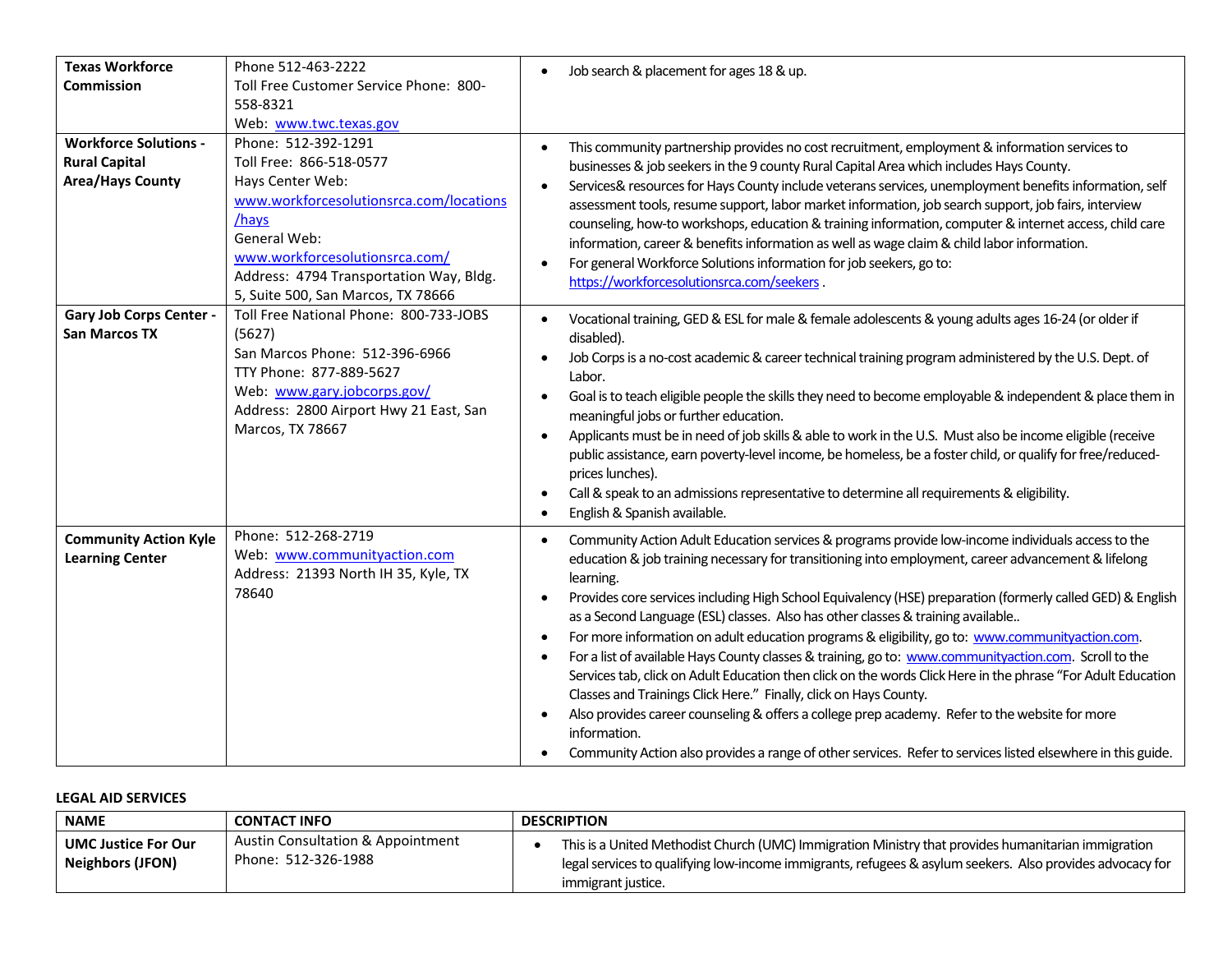| <b>Austin Immigration</b><br><b>Legal Services</b>                       | Austin Legal Services Email:<br>attorney@jfonaustin.org<br>Austin Advocacy& Education Email:<br>director@jfonaustin.org<br>National Web: www.njfon.org/<br>Austin Web: https://www.jfonaustin.org/ | Offers education to communities of faith & the public.<br>$\bullet$<br>Austin JFON serves Travis County & counties surrounding it including Hays County.<br>Confidential.<br>$\bullet$<br>Must qualify to receive services. Call to schedule an appointment & determine eligibility.<br>Income based program (up to 200% of current federal poverty line).<br>Does NOT handle employment or investment-based visas.                                                                                                                                                                                                                                                                                                                                                                                                                                                                                                                                                                                            |
|--------------------------------------------------------------------------|----------------------------------------------------------------------------------------------------------------------------------------------------------------------------------------------------|----------------------------------------------------------------------------------------------------------------------------------------------------------------------------------------------------------------------------------------------------------------------------------------------------------------------------------------------------------------------------------------------------------------------------------------------------------------------------------------------------------------------------------------------------------------------------------------------------------------------------------------------------------------------------------------------------------------------------------------------------------------------------------------------------------------------------------------------------------------------------------------------------------------------------------------------------------------------------------------------------------------|
| <b>Hays Country District</b><br><b>Attorney</b>                          | Phone: 512-393-7600<br>Web:<br>www.hayscountytx.com/courts/district-<br>attorney/<br>Address: Hays Government Center, 712 S.<br>Stagecoach Trail, Suite 2057, San Marcos,<br>TX 78666              | Provides legal representation including:<br>$\bullet$<br>- Criminal DA who represents the State of Texas in all felony, misdemeanor & juvenile offenses committed<br>in Hays County.<br>- Civil Division represents the Dept. of Family & Protective Services in parental rights civil suits & provides<br>legal representation to victims of domestic violence seeking protective orders. Also provides legal<br>assistance to County Depts., elected officials & the County Commissioners Court<br>- Victim Services provides direct & personal service to victims of crime & their families.                                                                                                                                                                                                                                                                                                                                                                                                                |
| <b>Dispute Resolution</b><br><b>Center</b>                               | Phone: 512-371-0033<br>Web: www.austindrc.org/<br>Address: 5407 N. IH35, Suite 410, Austin,<br>TX 78723                                                                                            | Provides dispute resolution services for conflict management/resolution & mediation in Travis County &<br>the surrounding Austin TX area.<br>Offers mediation services, mediation training, customized mediation training, facilitation services &<br>$\bullet$<br>community education programs.<br>An independent, nonprofit organization.<br>Fee based but may be reduced or waived when appropriate.<br>Can submit email at website.<br>$\bullet$                                                                                                                                                                                                                                                                                                                                                                                                                                                                                                                                                           |
| <b>Volunteer Legal</b><br>Services (VLS) of<br><b>Central Texas</b>      | Phone: 512-476-5550<br>Web: www.vlsoct.org/<br>Address: 8001 Center Park Dr., Suite 120,<br>Austin, TX 78754                                                                                       | Provides free (pro bono) legal assistance for low-income families in civil cases using volunteer attorneys in<br>$\bullet$<br>Travis County.<br>Holds Legal Advice Clinics for Hays County.<br>$\bullet$<br>Must complete an intake process, apply for legal assistance & meet eligibility requirements.<br>٠                                                                                                                                                                                                                                                                                                                                                                                                                                                                                                                                                                                                                                                                                                  |
| <b>Texas Advocacy Project</b>                                            | Phone: 512-476-5377<br>Family Violence Hotline:: 800-374-HOPE<br>(4673)<br>Web: www.texasadvocacyproject.org                                                                                       | Texas Advocacy Project's mission is to empower the public & survivors of domestic & dating violence,<br>$\bullet$<br>sexual assault & stalking in Texas through free legal services, access to the justice system as well as<br>education & prevention. They are committed to advancing their vision that all Texans live safely in hope,<br>not fear or abuse.<br>Provides a wide range of legal & advocacy services & resources proven to break the cycle of violence & get<br>$\bullet$<br>victims to safety.<br>Educational resources & services including personal safety plans, protective orders, survivor services, teen<br>dating violence & self representation as well as information about Steps To Freedom - a process to learn<br>how to escape power-based abuse. The process includes how to recognize abuse, find an advocate, get<br>safe, stay safe, defend your rights & live free from fear.<br>Can apply for services online.<br>Website is available in English & Spanish.<br>$\bullet$ |
| <b>Legal Hotlines</b><br>Information:                                    | Web: https://guides.sll.texas.gov/legal-<br>hotlines/general-information                                                                                                                           | This website from the Texas State Law Library provides information on general, disaster relief, domestic<br>$\bullet$<br>violence/sexual assault, family law, landlord/tenant law & worker's rights legal hotlines.                                                                                                                                                                                                                                                                                                                                                                                                                                                                                                                                                                                                                                                                                                                                                                                            |
| <b>National Immigration</b><br><b>Legal Services</b><br><b>Directory</b> | Web:<br>www.immigrationadvocates.org/legaldire<br>ctory/                                                                                                                                           | Provided by Immigration Advocates Network.<br>$\bullet$<br>Information offered in English & Spanish.                                                                                                                                                                                                                                                                                                                                                                                                                                                                                                                                                                                                                                                                                                                                                                                                                                                                                                           |